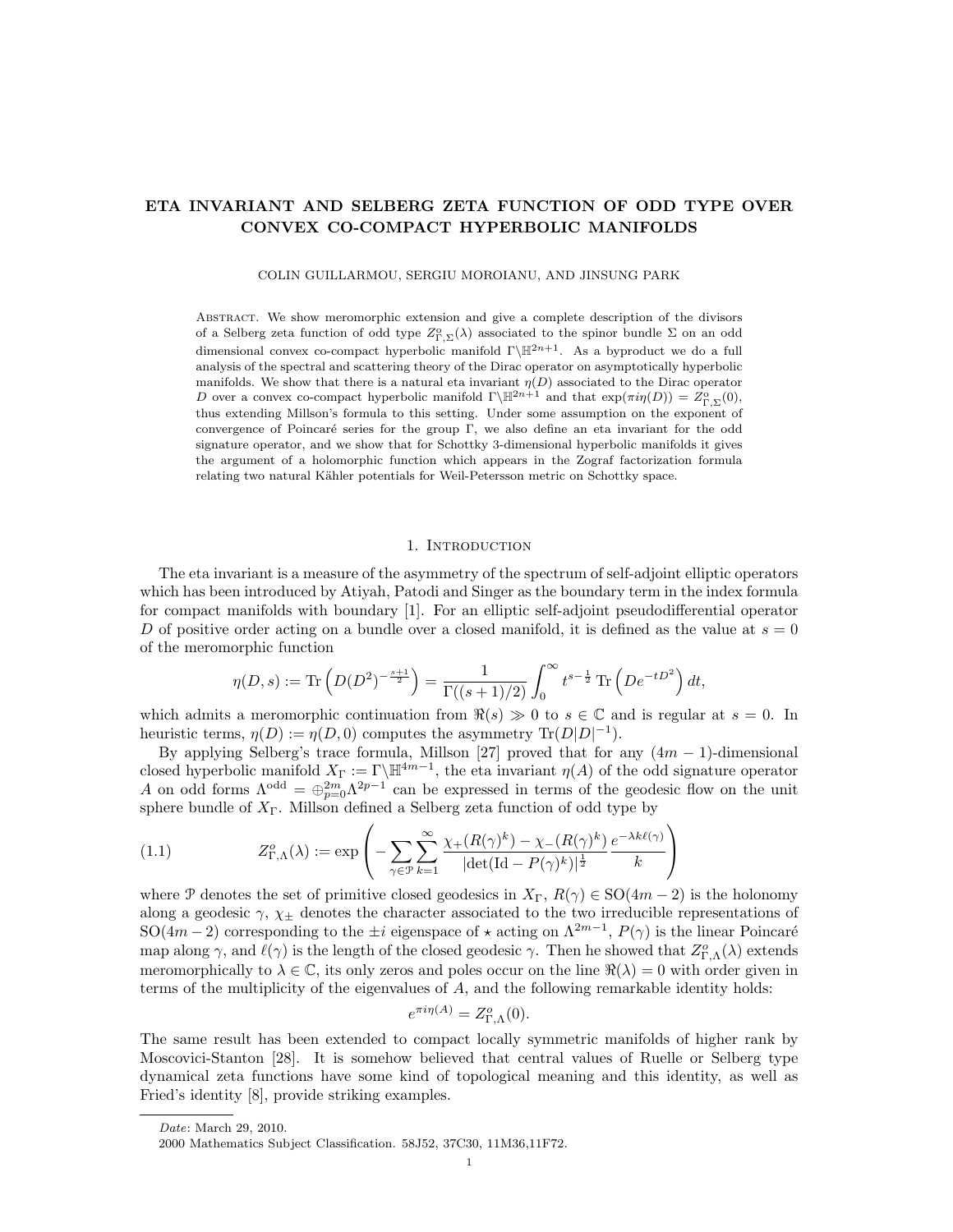It is a natural question to try to extend this identity and to study the meromorphic extension and the zeros and poles of the zeta function  $Z_{\Gamma,\Lambda}^o(\lambda)$  on non-compact hyperbolic manifolds. The first step in this direction has been done by the third author in [29] for cofinite hyperbolic quotients, where the functional equation satisfied by the Selberg zeta function of odd type holds with extra contributions from the cusps, in the guise of the determinant of the scattering matrix. In the present work, we carry out this program for convex co-compact manifolds, i.e., geometrically finite hyperbolic manifolds with infinite volume and no cusps. For particular 3-dimensional Schottky groups, our results have interesting connections to Teichmüller theory, as we explain below.

The proof of the meromorphic extension of any reasonable dynamical zeta function on cocompact hyperbolic manifolds is contained in the work of Fried [9] using transfer operator techniques in dynamics, but as explained by Patterson-Perry [30], it extends to the convex co-compact setting in a natural way. However there is no general description of the zeros and poles, while we know in the co-compact and cofinite cases that these are related to spectral and topological data since the work of Selberg [32]. There are now some rather recent works of Patterson-Perry [30] and Bunke-Olbrich [3] which give a complete description of the zeros and poles of the original Selberg zeta function on convex co-compact hyperbolic (real) manifolds. The case of Selberg zeta functions attached to homogeneous vector bundles is not yet completely described.

In this paper we study mainly the Dirac operator acting on the spinor bundle  $\Sigma$  over a convex co-compact hyperbolic manifold  $X_{\Gamma} := \Gamma \backslash \mathbb{H}^{2n+1}$ . The basic quantity associated with  $\Gamma$  for this case is its exponent  $\delta_{\Gamma}$  defined to be the smallest number such that

(1.2) 
$$
\sum_{\gamma \in \Gamma} \exp(-\lambda r_{\gamma}) < \infty
$$

for all  $\lambda > \delta_{\Gamma}$ . Here  $r_{\gamma}$  denotes the hyperbolic distance  $d_{\mathbb{H}^{2n+1}}(m, \gamma m)$  for a fixed point  $m \in$  $\mathbb{H}^{d+1}$ . For  $\lambda > \delta_{\Gamma} - n$ , we define the Selberg zeta function of odd type  $Z_{\Gamma,\Sigma}^o(\lambda)$  associated to the spinor bundle  $\Sigma$  exactly like in (1.1) except that  $R(\gamma)$  denotes now the holonomy in the spinor bundle Σ along  $\gamma$ , and  $\chi_{\pm}$  denotes the character of the two irreducible representations of Spin(2n) corresponding to the  $\pm i$  eigenspaces of the Clifford multiplication cl(T<sub>γ</sub>) with the tangent vector field  $T_{\gamma}$  to  $\gamma$ . Like for the hyperbolic space  $\mathbb{H}^{2n+1}$ , the Dirac operator D acting on the spinor bundle  $\Sigma$  on a convex co-compact hyperbolic manifold  $X_{\Gamma}$  has continuous spectrum the real line R, and one can define its resolvent for  $\Re(\lambda) > 0$  in two ways

$$
R_{+}(\lambda) := (D + i\lambda)^{-1}, \qquad R_{-}(\lambda) := (D - i\lambda)^{-1}
$$

as analytic families of bounded operators acting on  $L^2(X_{\Gamma}; \Sigma)$ . We then first show

**Theorem 1.1.** The Selberg zeta function of odd type  $Z_{\Gamma,\Sigma}^o(\lambda)$  associated to the spinor bundle  $\Sigma$  on an odd dimensional spin convex co-compact hyperbolic manifold  $X_{\Gamma} = \Gamma \backslash \mathbb{H}^{2n+1}$  has a meromorphic extension to  $\mathbb C$  and it is analytic in a neighborhood of the right half plane  $\{\Re(\lambda) \geq 0\}$ . The resolvents  $R_{\pm}(\lambda)$  of the Dirac operator have meromorphic continuation to  $\lambda \in \mathbb{C}$  when considered as operators mapping  $C_0^{\infty}(X_{\Gamma}, \Sigma)$  to its dual  $C^{-\infty}(X_{\Gamma}, \Sigma^*)$ , and the poles have finite rank polar part. A point  $\lambda_0 \in \{ \Re(\lambda) < 0 \}$  is a zero or pole of  $Z_{\Gamma, \Sigma}^o(\lambda)$  if and only if the meromorphic extension of  $R_+(\lambda)$  or of  $R_-(\lambda)$  has a pole at  $\lambda_0$ , in which case the order of  $\lambda_0$  as a zero or pole of  $Z_{\Gamma,\Sigma}^o(\lambda)$  (with the positive sign convention for zeros) is given by

$$
rank Res_{\lambda_0} R_{-}(\lambda) - rank Res_{\lambda_0} R_{+}(\lambda).
$$

We stress that our approach is closer to that of Patterson-Perry than that of Bunke-Olbrich. In so far as analysis is concerned, we deal with a much more general geometric setting in arbitrary dimensions and we prove various results which were previously known for the Laplacian on functions. We consider *asymptotically hyperbolic manifolds* (AH in short). These are complete Riemannian manifolds  $(X, g)$  which compactify smoothly to compact manifolds with boundary X, whose metric near the boundary is of the form  $g = \bar{g}/x^2$  where  $\bar{g}$  is a smooth metric on  $\bar{X}$  and x is any boundary defining function of  $\partial \bar{X}$  in  $\bar{X}$ , and finally such that  $|dx|_{\bar{g}}=1$  at  $\partial \bar{X}$ , a condition which is equivalent to assuming that the curvature tends to −1 at the boundary. Convex co-compact hyperbolic manifolds are special cases of AH manifolds. Using the machinery of Mazzeo-Melrose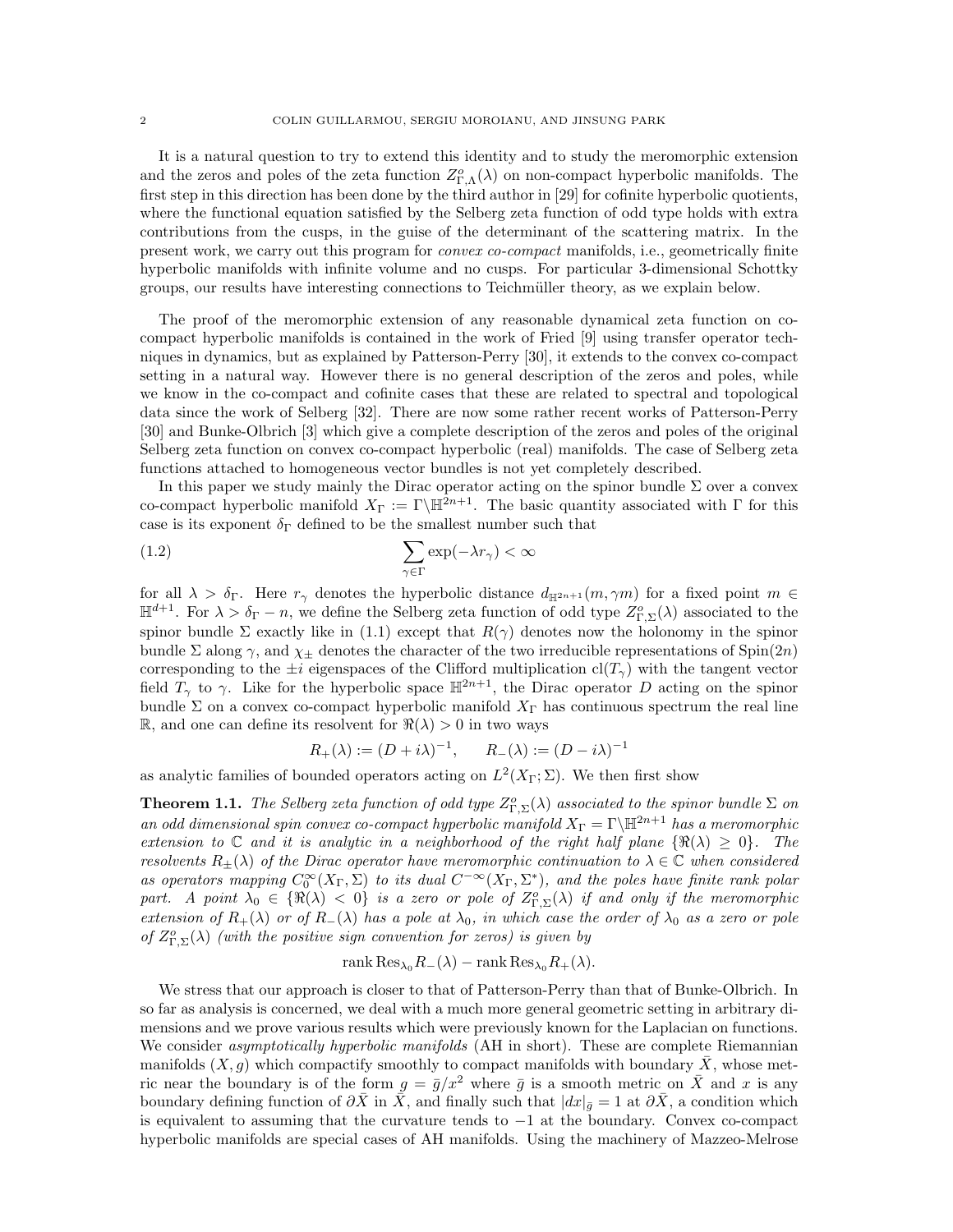[25], we show that the spectrum of D on AH manifolds is absolutely continuous and given by  $\mathbb{R}$ , that the resolvents  $R_+(\lambda)$  defined above have meromorphic extensions to  $\lambda \in \mathbb{C}$ , and we define the scattering operator  $S(\lambda): C^{\infty}(\partial \bar{X}, \Sigma) \to C^{\infty}(\partial \bar{X}, \Sigma)$  by considering asymptotic profiles of generalized eigenspinors on the continuous spectrum. The family  $S(\lambda)$  extends to a meromorphic family of elliptic pseudo-differential operators acting on the boundary with the same principal symbol as  $D_{h_0}|D_{h_0}|^{2\lambda-1}$  (up to a multiplicative constant), where  $D_{h_0}$  is the Dirac operator induced by the metric  $\bar{g}|_{T\partial\bar{X}}$ . The scattering operator is a fundamental object in the analysis of Selberg zeta function for convex co-compact manifolds, and we study it thoroughly in this work. We also show in a follow-up note [15] that the construction and properties of the scattering operator have some nice applications, for instance the invertibility of  $S(\lambda)$  except at discrete  $\lambda$ 's implies that the index of  $D_{h_0}^+$  vanishes (the so-called cobordism invariance of the index), and the operator  $\frac{1}{2}(\text{Id} - S(0))$ is a complementary Calderón projector of the Dirac operator D corresponding to  $\bar{g}$ , providing a natural way of constructing the Calderón projector without extending  $D$  or doubling the manifold  $X$ .

For the second result, we prove that Millson's formula holds for the Dirac operator on odd dimensional spin convex co-compact hyperbolic manifolds, and also for the signature operator under some condition on  $\delta_{\Gamma}$ .

**Theorem 1.2.** Let  $X_{\Gamma} = \Gamma \backslash \mathbb{H}^{2n+1}$  be an odd dimensional spin convex co-compact hyperbolic manifold. Then the function  $\text{tr}(De^{-tD^2})(m) \in C^{\infty}(X_{\Gamma})$  is in  $L^1(X_{\Gamma})$ , where  $\text{tr}$  denotes the local trace on the spinor bundle. The eta invariant  $\eta(D)$  can be defined as a convergent integral by

(1.3) 
$$
\eta(D) := \frac{1}{\sqrt{\pi}} \int_0^\infty t^{-\frac{1}{2}} \Big( \int_{X_{\Gamma}} tr(De^{-tD^2})(m) dv(m) \Big) dt,
$$

and the following equality holds

$$
e^{\pi i \eta(D)} = Z_{\Gamma, \Sigma}^o(0).
$$

If  $2n + 1 = 4m - 1$  and the exponent of convergence of Poincaré series  $\delta_{\Gamma}$  is strictly less than  $n = 2m - 1$ , then the eta invariant  $\eta(A)$  can also be defined replacing D by the odd signature operator A and  $\Sigma$  by the bundle of forms  $\Lambda^{odd} = \bigoplus_{p=0}^{2m} \Lambda^{2p-1}$  in (1.3), moreover we also have  $e^{\pi i \eta(A)} = Z_{\Gamma,\Lambda}^o(0).$ 

The assumption about  $\delta_{\Gamma}$  for the equality  $e^{\pi i \eta(A)} = Z_{\Gamma,\Lambda}^o(0)$  is rather a technical condition than a serious problem. Most of the analysis we do here for Dirac operator  $D$  goes through without significant difficulties to the signature operator  $A$ , but it appears to be slightly more involved essentially due to the fact that the continuous spectrum of A has two layers corresponding to closed and co-closed forms. The complete analysis for forms in all dimensions will be included elsewhere.

To conclude this introduction and to motivate the eta invariant  $\eta(A)$  of the odd signature operator A, we describe the particular case of Schottky 3-dimensional manifolds with  $\delta_{\Gamma}$  < 1, where the eta invariant  $\eta(A)$  can be considered as a function on the *Schottky space*  $\mathfrak{S}_q$ . Here the Schottky space  $\mathfrak{S}_q$  is the space of marked normalized Schottky groups with g generators. It is a complex manifold of dimension  $3g-3$ , covering the Riemann moduli space  $\mathfrak{M}_q$  and with universal cover the Teichmüller space  $\mathfrak{T}_q$ . It describes the deformation space of the 3-dimensional hyperbolic Schottky manifolds  $X_{\Gamma} = \Gamma \backslash \mathbb{H}^3$ . Like  $\mathfrak{T}_g$ , the Schottky space  $\mathfrak{S}_g$  has a natural Kähler metric, the Weil-Petersson metric. In [33, 34], Takhtajan-Zograf constructed two Kähler potentials of the Weil-Petersson metric on  $\mathfrak{S}_q$ , that is,

$$
\partial \overline{\partial} S = \partial \overline{\partial} \Big( - 12\pi \log \frac{\text{Det}\Delta}{\det \text{Im} \tau} \Big) = 2i \,\omega_{WP}
$$

where  $\partial$  and  $\overline{\partial}$  are the (1,0) and (0,1) components of the de Rham differential d on  $\mathfrak{S}_q$  respectively, and  $\omega_{WP}$  is the symplectic form of the Weil-Petersson metric; here S is the so-called *classical* Liouville action, Det $\Delta$  and  $\tau$  denote the  $\zeta$ -regularized determinant of the Laplacian  $\Delta$  of hyperbolic metric and the period matrix respectively over the Riemann surface corresponding to an inverse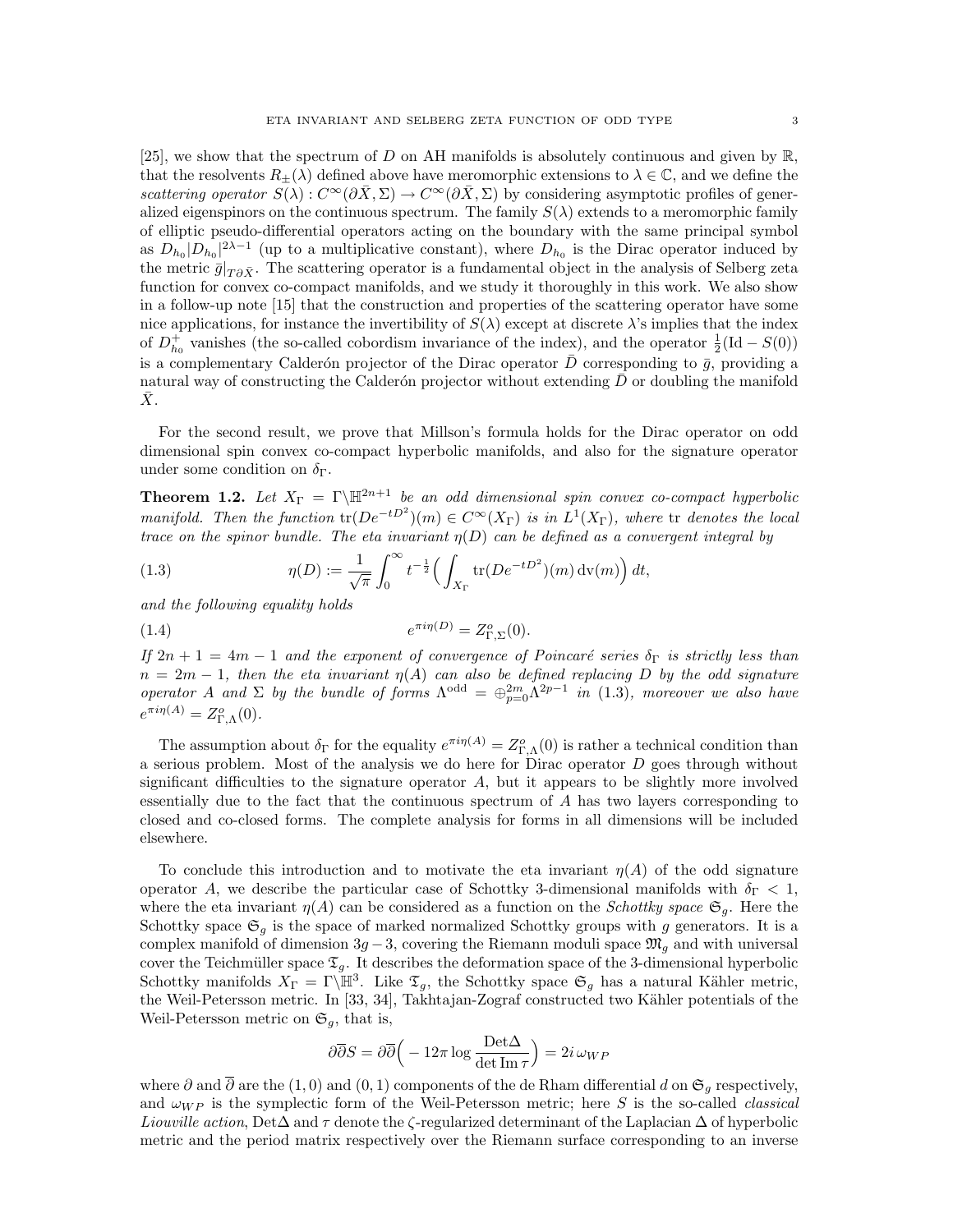image in  $\mathfrak{T}_g$  of a point in  $\mathfrak{S}_g$ . Let us remark that Det $\Delta$  and det Im  $\tau$  descend to well-defined functions on  $\mathfrak{S}_q$ . We show that

**Theorem 1.3.** The function F defined on 
$$
\mathfrak{S}_g^0 := {\{\Gamma \in \mathfrak{S}_g; \delta_{\Gamma} < 1\}}
$$
 by

$$
F:=\frac{{\rm Det}\Delta}{\det {\rm Im}\,\tau}\,\exp\left(\frac{S}{12\pi}-i\pi\eta(A)\right)
$$

is holomorphic. In particular, the eta invariant  $\eta(A)$  is a pluriharmonic function on  $\mathfrak{S}_{g}^{0}$ .

The condition  $\delta_{\Gamma}$  < 1 in Theorem 1.3 simplifies the proof at several stages. But, one can expect that a similar result still holds over the whole Schottky space  $\mathfrak{S}_q$ . This extension problem will be discussed elsewhere.

Acknowledgements The authors thank the KIAS Seoul (South Korea) where part of this work was started and completed. We are also grateful to the CIRM in Luminy for funding us through a 'Research in Pairs' in January 2008. C.G. was supported by grants ANR05-JCJC-0107091 and NSF0500788, he thanks the MSRI at Berkeley where part of this work was done. S.M. was supported by grant PN-II-ID-PCE 1188 265/2009. We finally thank Josh Kantor for useful comments.

### 2. The Dirac operator on real hyperbolic space

2.1. Dirac operators over hyperbolic spaces. The  $(d+1)$ -dimensional real hyperbolic space is the manifold

$$
\mathbb{H}^{d+1} = \left\{ x \in \mathbb{R}^{d+2} \, | \, x_0^2 + x_1^2 + \ldots + x_d^2 - x_{d+1}^2 = -1, \, x_{d+1} > 0 \right\}
$$

equipped with the metric of curvature  $-1$ . The orientation preserving isometries of  $\mathbb{H}^{d+1}$  form the group  $SO_0(d+1,1)$ , which is the identity connected component of  $SO(d+1,1)$ . The isotropy subgroup of the base point  $(0, \ldots, 0, 1)$  is isomorphic to  $SO(d+1)$ . Hence the real hyperbolic space  $\mathbb{H}^{d+1}$  can be identified with the symmetric space  $SO_0(d+1, 1)/SO(d+1)$ . Since  $G = Spin(d+1, 1)$ ,  $K = \text{Spin}(d+1)$  are double coverings of  $\text{SO}_0(d+1,1)$ ,  $\text{SO}(d+1)$  respectively, we see that  $\text{SO}_0(d+1,1)/\text{SO}(d+1) = G/K$  and we use the identification  $\mathbb{H}^{d+1} \cong G/K$  for our purpose. We denote the Lie algebras of G, K by  $\mathfrak{g} = \mathfrak{spin}(d+1,1)$ ,  $\mathfrak{k} = \mathfrak{spin}(d+1)$  respectively. The Cartan involution  $\theta$  on g gives us the decomposition  $\mathfrak{g} = \mathfrak{k} \oplus \mathfrak{p}$  where  $\mathfrak{k}, \mathfrak{p}$  are the 1, -1 eigenspaces of θ respectively. The subspace p can be identified with the tangent space  $T_o(G/K) \cong \mathfrak{g}/\mathfrak{k}$  at  $o = eK \in G/K$  where e denotes the identity element in G. The invariant metric of curvature  $-1$ over  $\mathbb{H}^{d+1}$  is given by the normalized Cartan-Killing form

(2.1) 
$$
\langle X, Y \rangle := -\frac{1}{2d}C(X, \theta Y)
$$

where the Killing form is defined by  $C(X, Y) = \text{tr}(\text{ad } X \circ \text{ad } Y)$  for  $X, Y \in \mathfrak{g}$ .

Let  $\mathfrak a$  be a fixed maximal abelian subspace of  $\mathfrak p$ . Then the dimension of  $\mathfrak a$  is 1. Let  $M = \text{Spin}(d)$ be the centralizer of  $A = \exp(a)$  in K with Lie algebra m. We put  $\beta$  to be the positive restricted root of  $(\mathfrak{g}, \mathfrak{a})$ . Let  $\rho$  denote the half sum of the positive roots of  $(\mathfrak{g}, \mathfrak{a})$ , that is,  $\rho = \frac{d}{2}\beta$ . From now on, we use the identification

(2.2) 
$$
\mathfrak{a}_{\mathbb{C}}^* \cong \mathbb{C} \qquad \text{by} \quad \lambda \beta \longrightarrow \lambda.
$$

Let n be the positive root space of  $\beta$  and  $N = \exp(\mathfrak{n}) \subset G$ . The Iwasawa decomposition is given by  $G = KAN$ . Throughout this paper we use the following Haar measure on  $G$ ,

(2.3) 
$$
dg = a^{2\rho} dk \, da \, dn = a^{-2\rho} dn \, da \, dk
$$

where  $g = kan$  is the Iwasawa decomposition and  $a^{2\rho} = \exp(2\rho(\log a))$ . Here dk is the Haar measure over K with  $\int_K dk = 1$ , da is the Euclidean Lebesgue measure on A given by the identification  $A \cong \mathbb{R}$  via  $a_r = \exp(rH)$  with  $H \in \mathfrak{a}, \beta(H) = 1$ , and dn is the Euclidean Lebesgue measure on N induced by the normalized Cartan-Killing form  $\langle \cdot, \cdot \rangle$  given in (2.1).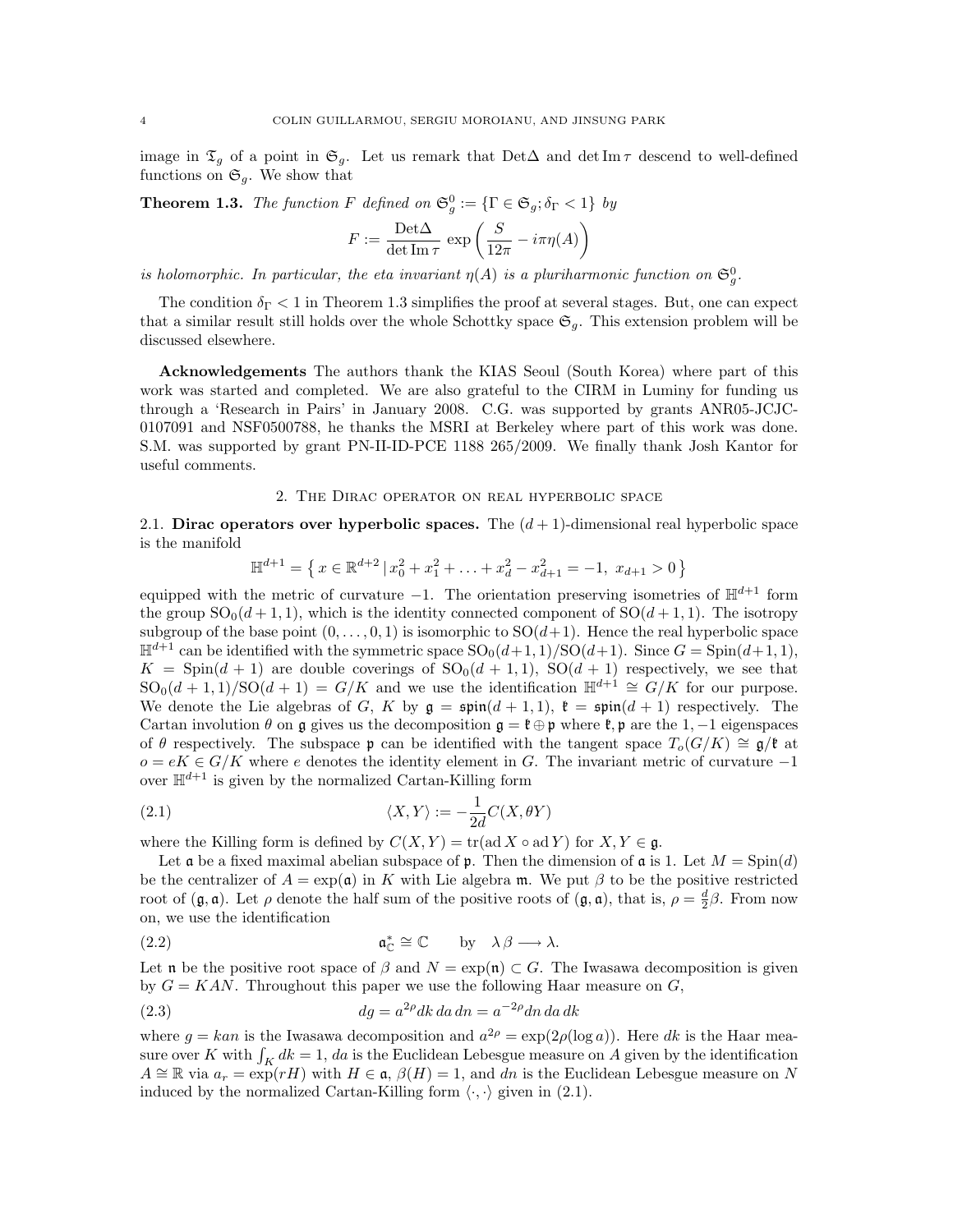The spinor bundle  $\Sigma(\mathbb{H}^{d+1})$  can be identified with the associated homogeneous vector bundle over  $\mathbb{H}^{d+1} = G/K$  with the spin representation  $\tau_d$  of  $K \cong \text{Spin}(d+1)$  acting on  $V_{\tau_d} = \mathbb{C}^{2^{[d+1/2]}},$ that is,

(2.4) 
$$
\Sigma(\mathbb{H}^{d+1}) = G \times_{\tau_d} V_{\tau_d} \longrightarrow \mathbb{H}^{d+1} = G/K.
$$

Here points of  $G \times_{\tau_d} V_{\tau_d}$  are given by equivalence classes  $[g, v]$  of pairs  $(g, v)$  under  $(gk, v) \sim$  $(g, \tau_d(k)v)$ . Hence the sections of  $G \times_{\tau_d} V_{\tau_d}$  from  $G/K$  consist of functions  $f : G \to V_{\tau_d}$  with the K-equivariant condition,

$$
f(gk) = \tau_d(k)^{-1} f(g)
$$

for  $g \in G$ ,  $k \in K$ . Recall that  $\tau_d$  is irreducible if  $d+1$  is odd, while it splits into 2 irreducible representations if  $d+1$  is even.

Let us denote by

$$
\nabla:C^{\infty}(\mathbb{H}^{d+1};\Sigma(\mathbb{H}^{d+1}))\;\longrightarrow\;C^{\infty}(\mathbb{H}^{d+1};T^*(\mathbb{H}^{d+1})\otimes\Sigma(\mathbb{H}^{d+1}))
$$

the covariant derivative induced by the lift of the Levi-Civita connection to the spinor bundle  $\Sigma(\mathbb{H}^{d+1})$ , and by cl :  $T_m(\mathbb{H}^{d+1}) \to \text{End }\Sigma_m(\mathbb{H}^{d+1})$  the Clifford multiplication. Then the Dirac operator  $D_{\mathbb{H}^{d+1}}$  acting on  $C_0^{\infty}(\mathbb{H}^{d+1}; \Sigma(\mathbb{H}^{d+1}))$  is defined by

$$
D_{\mathbb{H}^{d+1}} f(m) = \sum_{j=1}^{d+1} \mathrm{cl}(e_j) \nabla_{e_j} f(m) \quad \text{for} \quad f \in C_0^{\infty}(\mathbb{H}^{d+1}; \Sigma(\mathbb{H}^{d+1}))
$$

where  $(e_j)_{j=1}^{d+1}$  denotes an orthonormal frame of  $T_m(\mathbb{H}^{d+1})$ . The Dirac operator  $D_{\mathbb{H}^{d+1}}$  is an essentially self-adjoint, elliptic and G-invariant differential operator of first order, and we use the same notation for its self adjoint extension to  $L^2(\mathbb{H}^{d+1}; \Sigma(\mathbb{H}^{d+1}))$ . It is well known that the spectrum of  $D_{\mathbb{H}^{d+1}}$  on  $L^2(\mathbb{H}^{d+1}; \Sigma(\mathbb{H}^{d+1}))$  consists only of the absolutely continuous spectrum R (for instance, by Cor. 4.11 in  $[6]$ ).

2.2. The resolvent on  $\mathbb{H}^{d+1}$ . Let us define the resolvent of  $D^2$  in the half-plane  $\{\Re(\lambda) > 0\}$  by

$$
R_{\mathbb{H}^{d+1}}(\lambda) := (D_{\mathbb{H}^{d+1}}^2 + \lambda^2)^{-1}
$$

which maps  $L^2(\mathbb{H}^{d+1}; \Sigma(\mathbb{H}^{d+1}))$  to itself. Recall the hypergeometric function  $F(a, b, c, z)$  defined by

$$
F(a, b, c; z) = \sum_{k=0}^{\infty} \frac{\Gamma(a+k)\Gamma(b+k)\Gamma(c)}{\Gamma(a)\Gamma(b)\Gamma(c+k)} \frac{z^k}{k!} \quad \text{for} \quad |z| < 1.
$$

Then we have from the work of Camporesi [6, Th. 6.2 and 6.3],

**Proposition 2.1.** [Camporesi] For  $\Re(\lambda) > 0$ , the respective Schwartz kernels of  $R_{\mathbb{H}^{d+1}}(\lambda)$  and  $D_{\mathbb{H}^{d+1}}R_{\mathbb{H}^{d+1}}(\lambda)$  are given by

(2.5)  

$$
R_{\mathbb{H}^{d+1}}(\lambda; m, m') = 2^{-(d+1)} \pi^{-\frac{d+1}{2}} \frac{\Gamma(\frac{d+1}{2} + \lambda)\Gamma(\lambda)}{\Gamma(2\lambda + 1)} (\cosh(r/2))^{-d-2\lambda}
$$

$$
F\left(\frac{d+1}{2} + \lambda, \lambda, 2\lambda + 1; \cosh^{-2}(r/2)\right) U(m, m'),
$$

(2.6)

$$
D_{\mathbb{H}^{d+1}} R_{\mathbb{H}^{d+1}}(\lambda; m, m') = -2^{-(d+1)} \pi^{-\frac{d+1}{2}} \frac{\Gamma(\frac{d+1}{2} + \lambda)\Gamma(\lambda + 1)}{\Gamma(2\lambda + 1)} (\cosh(r/2))^{-(d+1)-2\lambda} \sinh(r/2)
$$

$$
F\left(\frac{d+1}{2} + \lambda, \lambda + 1, 2\lambda + 1; \cosh^{-2}(r/2)\right) \text{cl}(v_{m,m'}) U(m, m')
$$

where  $r = d_{\mathbb{H}^{d+1}}(m, m')$  for  $m, m' \in \mathbb{H}^{d+1}$ ,  $v_{m,m'}$  is the unit tangent vector at m to the geodesic from m' to m and  $U(m, m')$  is the parallel transport from m' to m along the geodesic between them. Moreover  $R_{\mathbb{H}^{d+1}}(\lambda)$  has an analytic continuation in  $\mathbb{C}\setminus\{0\}$  with a simple pole at  $\lambda=0$  and  $D_{\mathbb{H}^{d+1}}R_{\mathbb{H}^{d+1}}(\lambda)$  admits an analytic continuation to  $\lambda \in \mathbb{C}$  (thus with no pole), as distributions on  $\mathbb{H}^{\overline{d+1}} \times \mathbb{H}^{d+1}.$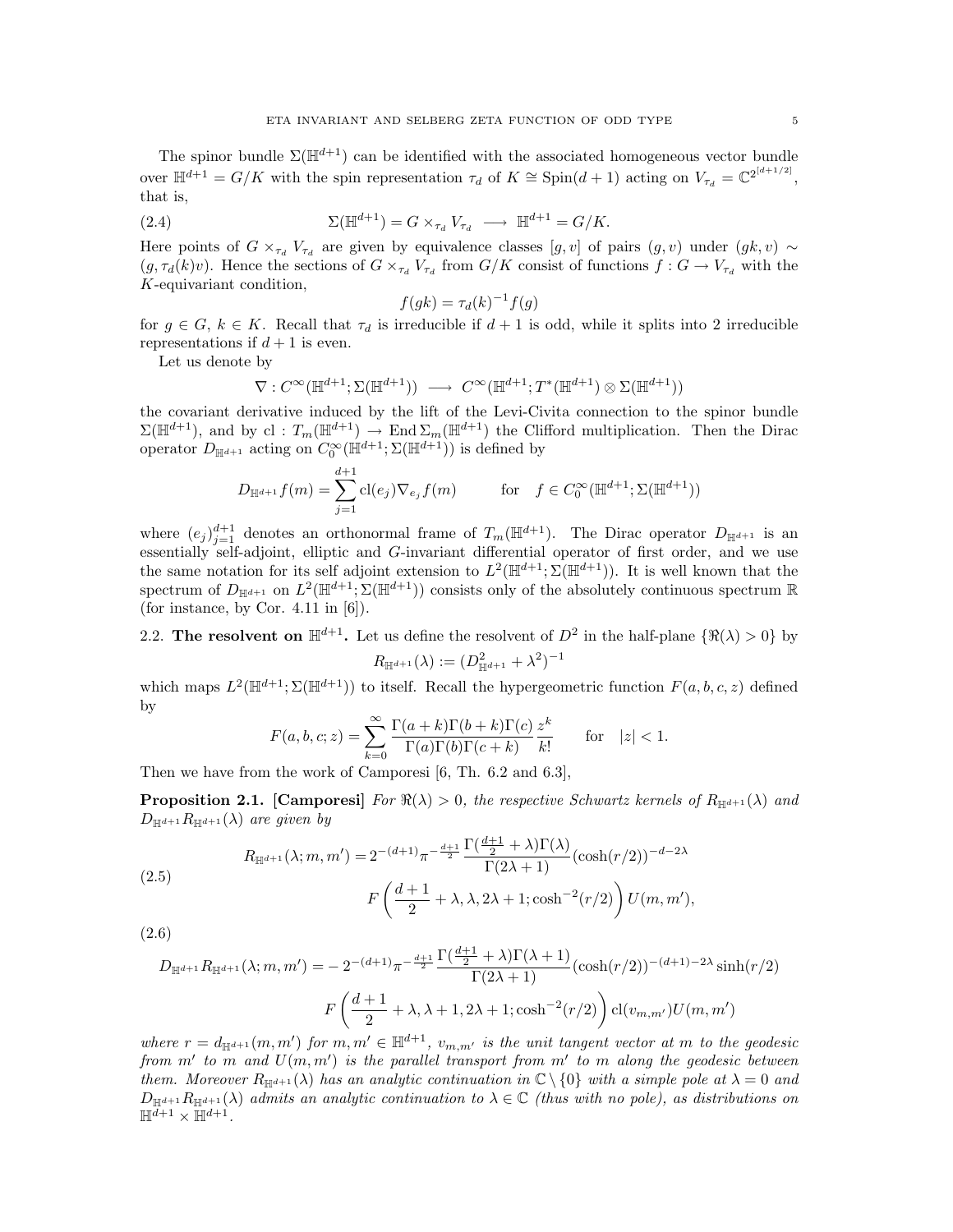Remark. If one denotes  $R_{\mathbb{H}^{d+1}}(\lambda; m; m') = Q_{\lambda}(r)U(m, m')$  where  $r = d_{\mathbb{H}^{d+1}}(m, m')$ , the function  $Q_{\lambda}(r)$  satisfies that  $Q_{\lambda}(r) - Q_{-\lambda}(r)$  is smooth in r near  $r = 0$ . This can be checked using functional equations of hypergeometric functions but actually follows directly from elliptic regularity since  $Q_{\lambda}(r) - Q_{-\lambda}(r)$  (since the difference of resolvents too) solves an elliptic ODE. The kernel  $D\Pi(\lambda; m, m')$  of  $D(R_{\mathbb{H}^{d+1}}(\lambda) - R_{\mathbb{H}^{d+1}}(-\lambda))$  is then also smooth near the diagonal  $m = m'$  and following the proof of [6, Th 6.3], we see that it can be written under the form

$$
D\Pi(\lambda; m, m') = -\frac{1}{2}\sinh(r)\frac{\partial_{\cosh^{-2}(r/2)}((\cosh^{-2}(\frac{r}{2}))^{-\frac{d}{2}}H_{\lambda}(\cosh^{-2}(\frac{r}{2}))}{\cosh(\frac{r}{2})^{d+4}}\mathrm{cl}(v_{m, m'})U(m, m')
$$

where  $H_\lambda(\cosh^{-2}(r/2)) := Q_\lambda(r) - Q_{-\lambda}(r)$  with  $H_\lambda(u)$  smooth near  $u = 1$ . Then we deduce that on the diagonal  $D\Pi(\lambda; m, m) = 0$ .

2.3. Dirac operators over convex co-compact hyperbolic manifolds. Let  $\Gamma$  denote a convex co-compact torsion-free discrete subgroup of  $G = Spin(d + 1, 1)$  such that its co-volume  $Vol(\Gamma \backslash G) = \infty$ . Hence

$$
X_\Gamma:=\Gamma\backslash G/K
$$

is a  $(d+1)$ -dimensional convex co-compact hyperbolic manifold of infinite volume, which is a spin manifold by construction. The boundary  $\partial \mathbb{H}^{d+1}$ , which can be identified with  $K/M$ , admits a Γ-invariant decomposition into  $Ω(Γ) ∪ Λ(Γ)$  where  $Ω(Γ) ≠ ∅$  is open and Γ acts freely and cocompactly on  $\mathbb{H}^{d+1} \cup \Omega(\Gamma)$ . Hence  $X_{\Gamma}$  can be compactified by adjoining the geodesic boundary  $\Gamma\backslash\Omega(\Gamma)$ .

By the identification (2.4) of the spinor bundle  $\Sigma(\mathbb{H}^{d+1})$  with the homogeneous vector bundle  $G \times_{\tau_d} V_{\tau_d}$ , we can also identify the spinor bundle  $\Sigma(X_{\Gamma})$  over  $X_{\Gamma}$  with the locally homogeneous vector bundle  $\Gamma \backslash (G \times_{\tau_d} V_{\tau_d})$ . Here  $\Gamma$  acts on  $G \times_{\tau_d} V_{\tau_d}$  by  $\gamma[g, v] = [\gamma g, v]$  for  $\gamma \in \Gamma$ . We can also push down the Dirac operator  $D_{\mathbb{H}^{d+1}}$  to  $X_{\Gamma}$ , which we denote by D. We also use the same notation for its unbounded self-adjoint extension in  $L^2(X_{\Gamma}; \Sigma(X_{\Gamma}))$ , that is,

$$
D: L^2(X_{\Gamma}; \Sigma(X_{\Gamma})) \longrightarrow L^2(X_{\Gamma}; \Sigma(X_{\Gamma})).
$$

By Corollary 3.4 below (cf. Cor. 7.9 and Th. 11.2 in [4]), the Dirac operator D over  $L^2(X_\Gamma;\Sigma(X_\Gamma))$ has no discrete spectrum and only absolutely continuous spectrum R.

# 3. Resolvent of Dirac operator on Asymptotically Hyperbolic manifolds

In this section, we analyze the resolvent  $R(\lambda)$  of  $D^2$  on an asymptotically hyperbolic manifold (AH in short) of dimension  $(d + 1)$ . An asymptotically hyperbolic manifold is a complete noncompact Riemannian manifold  $(X, g)$  which compactifies in a smooth manifold with boundary X and there is a diffeomorphism  $\psi$  (called *product decomposition*) from a collar neighbourhood  $[0, \epsilon)_x \times \partial \bar{X}$  of the boundary to a neighbourhood of  $\partial \bar{X}$  in  $\bar{X}$  so that

(3.1) 
$$
\psi^* g = \frac{dx^2 + h_x}{x^2}
$$

for some one-parameter family of metrics  $h_x$  on the boundary  $\partial X$  depending smoothly on  $x \in [0, \epsilon)$ . By abuse of notations, we will write x for  $\psi_*x$ , and x is then a boundary defining function in X near  $\partial \bar{X}$ , satisfying  $|dx|_{x^2g} = 1$ . A boundary defining functions satisfying  $|dx|_{x^2g} = 1$  near the boundary is called *geodesic boundary defining function*, and it yields a diffeomorphism  $\psi$  like in (3.1) by taking the flow of the gradient  $\nabla^{x^2 g} x$  starting at the boundary. Following the terminology of [12], we shall say that

(3.2) the metric is even if the Taylor expansion of  $h_x$  at  $x = 0$  contains only even powers of x.

This property does not depend on the choice of the diffeomorphism  $\psi$  but only on g, see [12, Lemma 2.1. It is well known that convex co-compact quotients  $X_{\Gamma} = \Gamma \backslash \mathbb{H}^{d+1}$  are even AH manifolds (see [25]). Note that the metric  $h_0$  is not canonical since it depends on the choice of  $\psi$ , but its conformal class  $[h_0]$  is canonical with respect to g.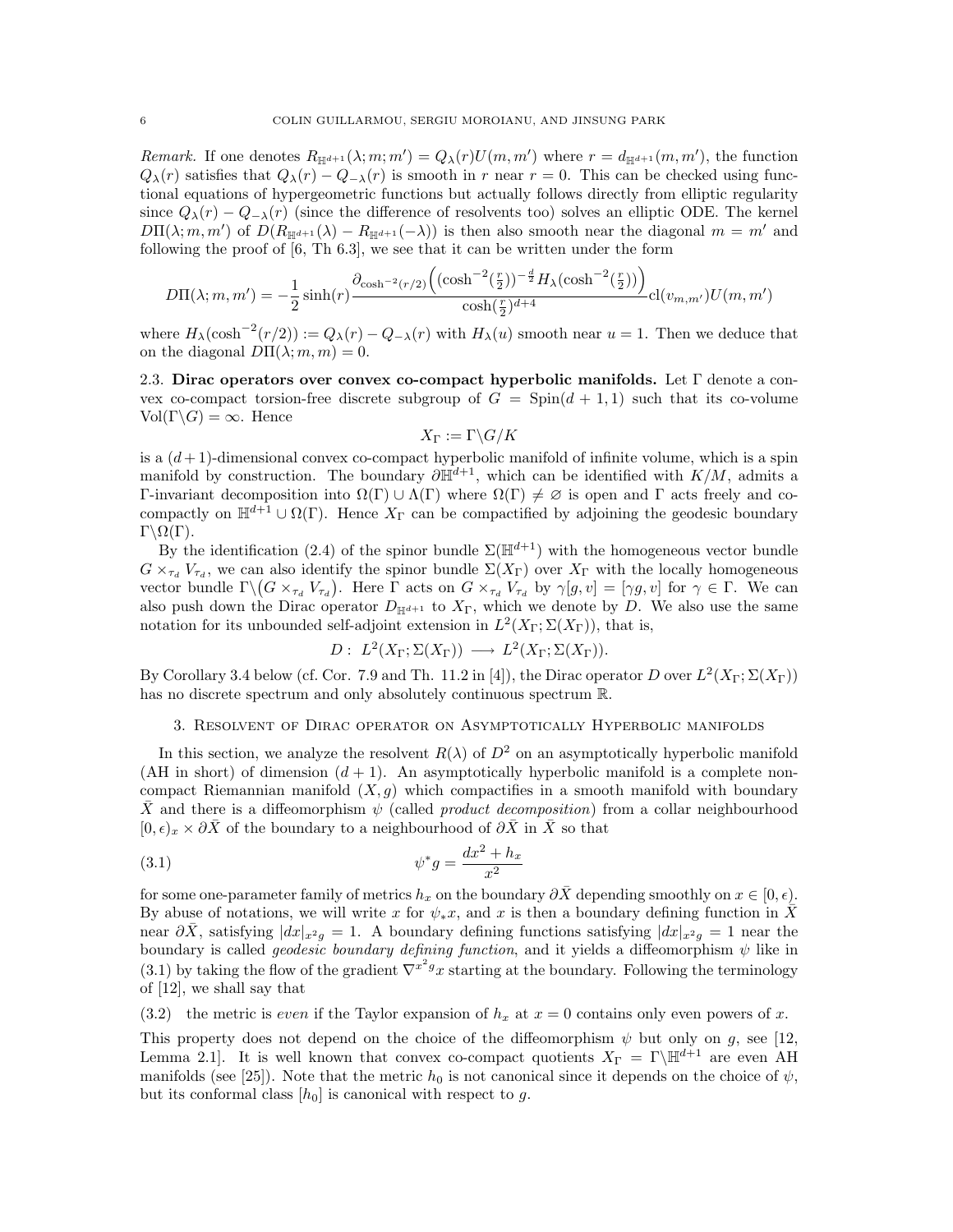3.1. 0-structures, spinor bundle and Dirac operator. Following the ideas of Mazzeo-Melrose [25] (and refer to this paper for more details), there is a natural structure associated to AH manifolds, this is encoded in the Lie algebra  $\mathcal{V}_0(X)$  of smooth vector fields vanishing at the boundary, whose local basis over  $C^{\infty}(\bar{X})$  is given near the boundary  $\partial \bar{X}$  by the vector fields  $(x\partial_x, x\partial_{y_1}, \ldots, x\partial_{y_d})$  if  $(x, y_1, \ldots, y_d)$  is a local chart near a point  $p \in \partial \overline{X}$  and x is a smooth boundary defining function in  $\bar{X}$ . The algebra is also the space of smooth section of a bundle  ${}^{0}T\bar{X}$ with local basis near p given by  $(x\partial_x, x\partial_{y_1}, \ldots, x\partial_{y_d})$  and its dual space is denoted  ${}^0T^*\bar{X}$ , with local basis  $(dx/x, dy_1/x, \ldots, dy_d/x)$ . The metric g is a smooth section of the bundle of positive definite symmetric form  $S^2_+(\degree T^*\bar{X})$  of  $\degree T^*\bar{X}$ .

Let us define  $\bar{g} := x^2 g$  where x is a boundary defining function appearing in (3.1). If  $(\bar{X}, \bar{g})$  is orientable, there exists an  $SO(d+1)$ -bundle  ${}_{o}F(\bar{X}) \to \bar{X}$  over  $\bar{X}$ , but also an  $SO(d+1)$ -bundle  ${}^0_oF(\bar{X}) \to \bar{X}$  defined using the 0-tangent bundle  ${}^0T\bar{X}$  and the metric g smooth on it. If  $(\bar{X}, \bar{g})$ admits a spin structure, then there exists a 0-spin structure on  $(X, g)$  in the sense that there is a  $\text{Spin}(d+1)$ -bundle  ${}^0_sF(\bar{X}) \to \bar{X}$  which double covers  ${}^0_oF(\bar{X})$  and is compatible with it in the usual sense. This corresponds to a rescaling of the spin structure related to  $(X, \bar{g})$ . The 0-spinor bundle  ${}^{0}\Sigma(\bar{X})$  can then be defined as a bundle associated to the Spin(d+1) principal bundle  ${}^{0}_{s}F(\bar{X})$ , with fiber at  $p \in \overline{X}$ 

$$
{}^{0}\Sigma_{p}(\bar{X}) = {}^{0}_{s}F_{p} \times_{\tau_{d}} V_{\tau_{d}}.
$$

The vector field  $x\partial_x := x\nabla^{\bar{g}}(x)$  in the collar neighbourhood is unit normal to all hypersurfaces  ${x = constant}$ . The 0-spinor bundle on  $\overline{X}$  splits near the boundary under the form

$$
{}^{0}\Sigma = {}^{0}\Sigma_{+} \oplus {}^{0}\Sigma_{-}, \quad \text{where } {}^{0}\Sigma_{\pm} := \ker(\text{cl}(x\partial_{x}) \mp i),
$$

note that this splitting is dependent of the choice of the geodesic boundary defining function  $x$ except at the boundary  $\partial \bar{X}$  where it yields an independent splitting of the spinor (since the one-jet of  $x\nabla^{x^2g}x$  is independent of x at  $\partial \bar{X}$ ). To avoid confusions later (and emphasize the fact that it is only depending on the conformal class  $(\partial \bar{X}, [h_0])$ , we shall define cl( $\nu$ ) the linear map on  ${}^0\Sigma|_{\partial \bar{X}}$ by

$$
cl(\nu)\psi := cl(x\partial_x)\psi.
$$

At the boundary,  ${}^0\Sigma|_{\partial \bar{X}}$  is diffeomorphic to the spinor bundle  $\Sigma(\partial \bar{X})$  on  $(\partial \bar{X}, h_0)$ , this is not canonical since it depends on  $h_0$  and thus on the choice of x, however the splitting above is. Notice also that in even dimension  $d + 1 = 2m$ , the splitting  ${}^0\Sigma_+ \oplus {}^0\Sigma_-$  near the boundary is not the usual splitting of the spinor bundle into positive and negative spinors, i.e., into the  $\pm 1$ eigenspaces of the involution  $\omega := i^{m} cl(e_1) \dots cl(e_{2m})$ , where  $(e_i)_i$  is any orthonormal oriented local basis of  ${}^{0}T\overline{X}$ . The Dirac operator near the boundary has the form

(3.3) 
$$
D = x^{\frac{d}{2}} \left( \text{cl}(x \partial_x) x \partial_x + P \right) x^{-\frac{d}{2}}, \quad P \in \text{Diff}_0^1(\bar{X}; {}^0\Sigma)
$$

where  $P$  is a first order differential operator in tangential derivatives, which anticommutes with  $\text{cl}(x\partial_x)$  and such that  $P = xD_{h_0} + O(x^2)$  where  $D_{h_0}$  is the Dirac operator on  $\partial \bar{X}$  equipped with the metric  $h_0$ . If the metric g is even, it is easy to see that locally near any point y' of the boundary, if  $(x\partial_x, xY_1, \ldots, xY_d)$  is an orthonormal frame near y' and  $(x, y)$  are coordinates on  $[0, \epsilon) \times \partial \overline{X}$ there, then  $P$  is of the form

$$
P = \sum_{i=1}^{d} P_i(x^2, y; \nabla_{xY_i}^{\bar{g}})
$$

for some differential operators  $P_i$  of order 1 and with smooth coefficients in  $(x^2, y)$ . This can be checked for instance by using the conformal change formula  $D = x^{\frac{d}{2}+1} \overline{D} x^{-\frac{d}{2}}$  where  $\overline{D}$  is the Dirac operator for the metric  $\bar{g} = x^2 g$  which is smooth in the coordinates  $(\mathbf{x} = x^2, y)$  down to  $\mathbf{x} = 0$ . From these properties, it is straightforward to check that if  $g$  is even, then for  $x$  geodesic boundary defining function fixed, D preserves the space  $A_{\pm} \subset C^{\infty}(\bar{X};^{0}\Sigma)$  of smooth spinors which have expansion at the boundary of the form

(3.4) 
$$
\sigma \sim_{x \to 0} \sum_{j=0}^{\infty} x^j \psi_j, \text{ with } \psi_{2j} \in \Sigma_{\pm}(\partial \bar{X}) \text{ and } \psi_{2j+1} \in \Sigma_{\mp}(\partial \bar{X}).
$$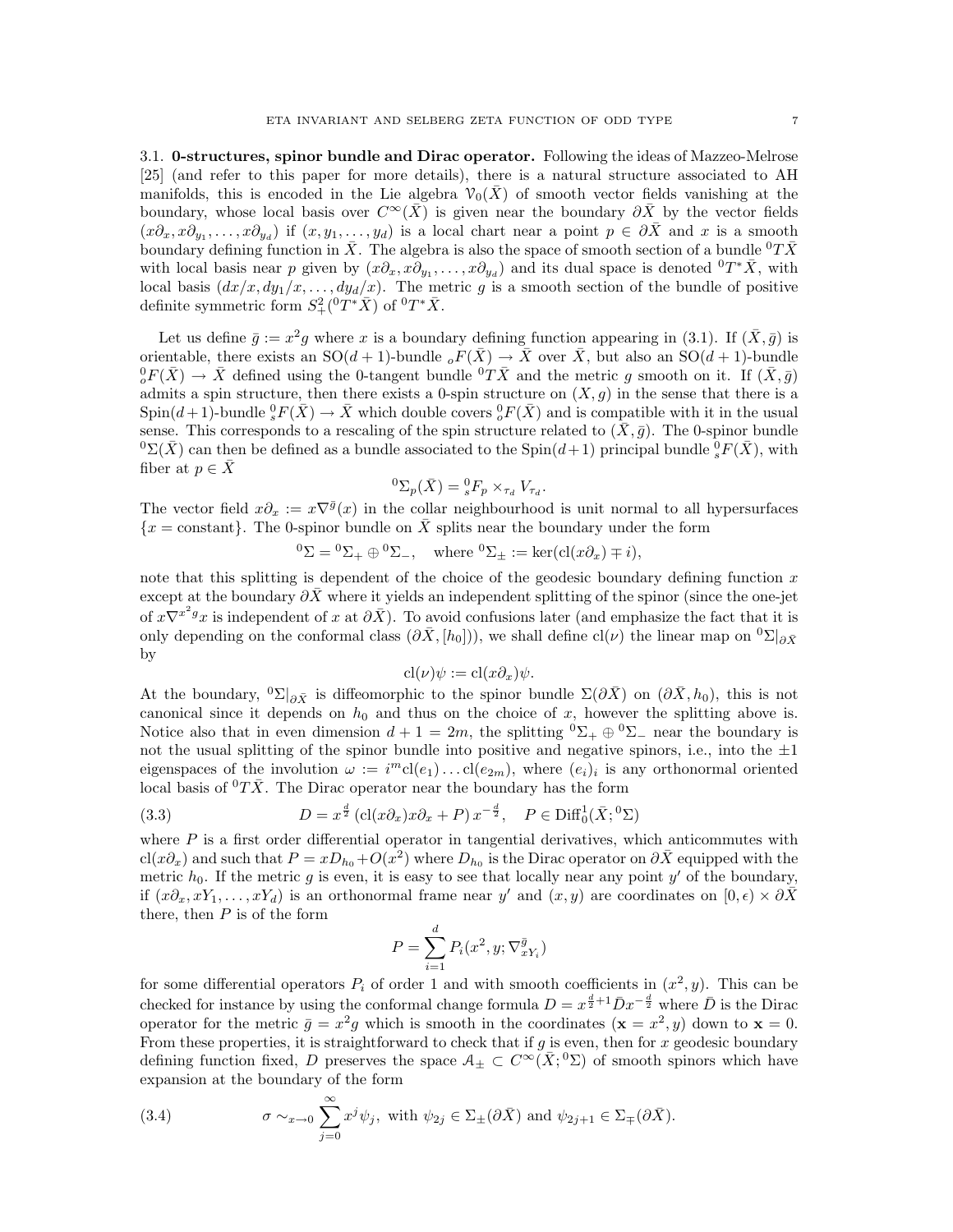3.2. The stretched product. Following Mazzeo-Melrose [25], we define the stretched product  $\bar{X} \times_0 \bar{X}$  as the blow-up  $[\bar{X} \times \bar{X}, \Delta_\partial]$  of  $\bar{X} \times \bar{X}$  around the diagonal in the boundary  $\Delta_\partial$  :=  $\{(y, y) \in \partial \bar{X} \times \partial \bar{X}\}\.$  The blow-up is a smooth manifold with codimension 2 corners, and 3 boundary hypersurfaces, the left boundary denoted lb, the right boundary denoted rb and the new face, called 'front face' and denoted ff, obtained from the blow-up. The blow-down map is denoted  $\beta$  :  $\bar{X} \times_0 \bar{X} \to \bar{X} \times \bar{X}$  and maps int(lb) to  $\partial \bar{X} \times X$ , int(rb) to  $X \times \partial \bar{X}$  and ff to  $\Delta_{\partial}$ . The face ff is a bundle over  $\Delta_{\partial} \simeq \partial \bar{X}$  with fibers a quarter of d-dimensional sphere. Let us use the boundary defining function x in (3.1), which induces  $x := \pi_L^* x$  and  $x' := \pi_R^* x$  as boundary defining functions of  $X \times X$  where  $\pi_L, \pi_R$  are the left and right projection  $X \times X \to X$ . The fibre  $\text{ff}_p$  of the front face ff (with  $p = (y', y') \in \partial \bar{X} \times \partial \bar{X}$ ) is, by definition of blow-up, given by the quotient

$$
(3.5) \quad \mathbf{ff}_p = \left( \left( N_p(\Delta_\partial, \partial \bar{X} \times \partial \bar{X}) \times (\mathbb{R}^+ \partial_x) \times (\mathbb{R}^+ \partial_{x'}) \right) \setminus \{0\} \right) / \left\{ (w, t, u) \sim s(w', t', u'), s > 0 \right\}
$$

where in general  $N(M, Y)$  denotes the normal bundle of a submanifold M in a manifold Y. Since  $T_{y'}\partial\bar{X}$  is canonically isomorphic to  $N_p(\Delta_\partial,\partial\bar{X}\times\partial\bar{X})$  by  $z\in T_{y'}\partial\bar{X}\to(z,-z)\in T_p(\partial\bar{X}\times\partial\bar{X}),$  $h_0(y')$  induces a metric on  $N_p(\Delta_\partial, \partial \overline{X} \times \partial \overline{X})$ . Then  $f\!f_p$  is clearly identified with the quarter of sphere

$$
ff_p \simeq \{w + t\partial_x + u\partial_{x'} \in N_p(\Delta_\partial, \partial \bar{X} \times \partial \bar{X}) \times (\mathbb{R}^+\partial_x) \times (\mathbb{R}^+\partial_{x'}), t^2 + u^2 + |w|^2_{h_0(y')} = 1\}.
$$

In projective coordinates  $(s := t/u, z := w/u) \in (0, \infty) \times \mathbb{R}^d$ , the interior of the front face fiber  $ff_p$ is diffeomorphic to  $\mathbb{H}^{d+1}$ . In the same way we define the blow-up  $\bar{X} \times_0 \partial \bar{X}$  of  $\bar{X} \times \partial \bar{X}$  around  $\Delta_{\partial}$ and the blow-up  $\partial \bar{X} \times_0 \partial \bar{X}$  of  $\partial \bar{X} \times_0 \partial \bar{X}$  around  $\Delta_{\partial}$ . The first one is canonically diffeomorphic to the face rb of  $\overline{X} \times_0 \overline{X}$  while the second one is canonically diffeomorphic to lb ∩ rb.

The manifold  $\bar{X} \times \bar{X}$  carries the bundle

$$
\mathcal{E} = {}^0\Sigma(\bar{X}) \boxtimes {}^0\Sigma^*(\bar{X})
$$

which on the diagonal is isomorphic to End(<sup>0</sup>Σ). This bundle lifts under  $\beta$  to a bundle over  $\bar{X} \times_0 \bar{X}$ , still denoted by  $\mathcal{E}$ , whose fiber at the front face ff is given by  ${}^0\Sigma_{y'}(\bar{X}) \boxtimes {}^0\Sigma_{y'}^*(\bar{X})$  everywhere on the fiber  $f\!f_p$  (here  $p = (y', y') \in \Delta_{\partial}$ ) if  ${}^0\Sigma_{y'}(\bar{X})$  is the fiber of  ${}^0\Sigma(\bar{X})$  at the point  $y' \in \partial \bar{X}$ .

On a manifold with corners M with a smooth bundle  $E \to M$ , let us denote by  $\ddot{C}^{\infty}(M;E)$ the space of smooth section of  $E$  which vanish to all order at the (topological) boundary and let  $C^{-\infty}(M; E^*)$  be its dual, the elements of which are called extendible distributions. Then  $\beta^*$  is an isomorphism between  $\dot{C}^{\infty}(\bar{X}\times\bar{X};\mathcal{E})$  and  $\dot{C}^{\infty}(\bar{X}\times_0\bar{X};\mathcal{E})$  and also between their duals, meaning that distributions on  $\bar{X}\times\bar{X}$  can be as well considered on the stretched product. In what follows, we consider the Schwartz kernel  $K_A \in C^{-\infty}(\bar{X} \times \bar{X}; \mathcal{E})$  of an operator  $A: C^{\infty}(\bar{X}; {}^0\Sigma) \to C^{-\infty}(\bar{X}; {}^0\Sigma)$ defined by

$$
\langle A\psi, \phi \rangle = \langle K_A, \phi \boxtimes \psi \rangle
$$

where  $\langle ., . \rangle$  is the duality pairing using the volume density of the metric. By abuse of notations we will write  $A(m, m')$  for  $K_A(m, m')$  and the bundle  $\mathcal E$  at the diagonal will be identified to End(<sup>0</sup> $\Sigma$ ).

3.3. Pseudo-differential operators. We define the space  $\Psi_0^{m,\alpha,\beta}(\bar{X};^0\Sigma)$  for  $m \in \mathbb{R}, \alpha,\beta \in \mathbb{C}$ as in  $[22, 25]$ , and refer the reader to these references for more details. An operator A is in  $\Psi_0^{m,\alpha,\beta}(\bar{X};^0\Sigma)$  if its Schwartz kernel  $K_A$  lifts to  $\bar{X}\times_0\bar{X}$  to a distribution  $\beta^*(K_A)$  which can be decomposed as a sum  $K_A^1 + K_A^2$  with  $K_A^1 \in \rho_{\text{lb}}^{\alpha} \rho_{\text{rb}}^{\beta} C^{\infty}(\bar{X} \times_0 \bar{X}; \mathcal{E})$  and  $K_A^2 \in I_{\text{cl}}^m(\bar{X} \times_0 \bar{X}, \Delta; \mathcal{E})$ where  $I_{\text{cl}}^m(\bar{X}\times_0\bar{X},\Delta;\mathcal{E})$  denotes the space of distribution on  $\bar{X}\times_0\bar{X}$  classically conormal to the lifted diagonal  $\Delta := \overline{\beta^*({(m, m) \in X \times X})}$  of order m and vanishing to infinite order at the left and right boundaries lb ∪ rb.

3.4. Microlocal structure of the resolvent on  $\mathbb{H}^{d+1}$ . We want to describe the resolvent kernel as a conormal distribution on a compactification of  $\mathbb{H}^{d+1} \times \mathbb{H}^{d+1}$ , in order to show later that a similar result holds for convex co-compact quotients and more generally asymptotically hyperbolic manifolds. Here we let  $\overline{\mathbb{H}^{d+1}}$  be the natural compactification of  $\mathbb{H}^{d+1}$ , i.e., the unit ball in  $\mathbb{R}^{d+1}$ .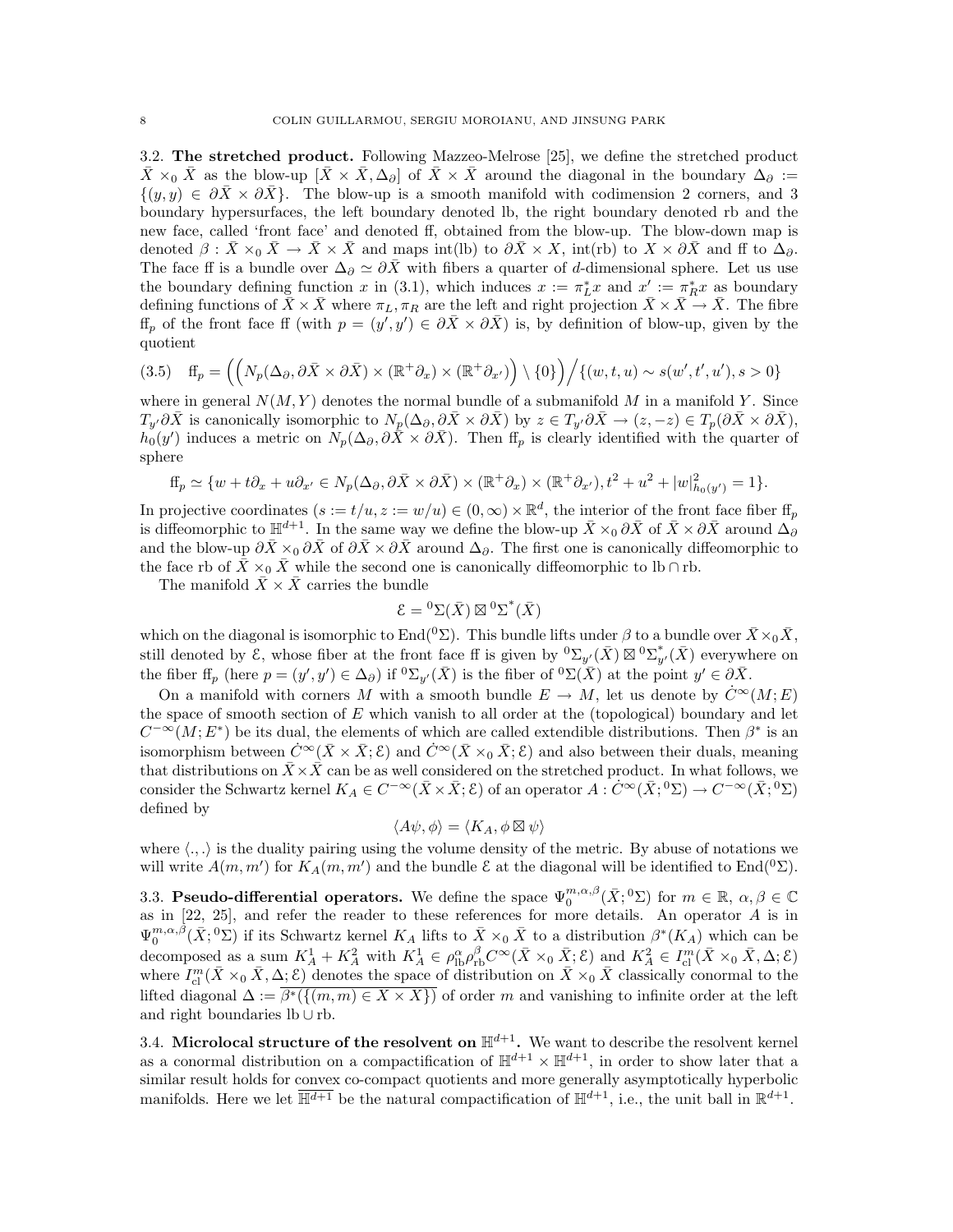**Lemma 3.1.** The analytically extended resolvent  $R_{\pm}^{\mathbb{H}^{d+1}}(\lambda) := (D_{\mathbb{H}^{d+1}} \pm i\lambda)^{-1}$  of the Dirac operator  $D_{\mathbb{H}^{d+1}}$  on  $\mathbb{H}^{d+1}$  is in the space  $\Psi_0^{-1,\lambda+\frac{d}{2},\lambda+\frac{d}{2}}(\overline{\mathbb{H}^{d+1}};{}^0\Sigma).$ 

Proof. The proof is very similar to the case of the Laplacian on functions dealt with in [25], since we have  $\cosh(r/2)^{-2} \in \rho_{\rm lb}\rho_{\rm rb}C^{\infty}(\overline{\mathbb{H}^{d+1}} \times_0 \overline{\mathbb{H}^{d+1}} \setminus \Delta)$  and is a smooth function of the distance, and since, by the remark after Lemma A.2, the lift of  $U(m, m)$  by  $\beta^*$  is smooth on  $\overline{\mathbb{H}^{d+1}} \times_0$  $\overline{\mathbb{H}^{d+1}}$ , combining the formulae (2.5), (2.6) proves our claim, except for the singularity at the diagonal ∆. The conormal diagonal singularity can be easily seen by applying the first step of the parametrix of Mazzeo-Melrose (we refer to the proof of Proposition 3.2 below) near the diagonal, indeed the construction shows that there exists  $Q_{\pm}^0(\lambda) \in \Psi_0^{-1,\infty,\infty}(\overline{\mathbb{H}^{d+1}};{}^0\Sigma)$  such that  $(D_{\mathbb{H}^{d+1}} \pm i\lambda)(R_{\pm}^{\mathbb{H}^{d+1}}(\lambda) - Q_{\pm}^{0}(\lambda))$  and  $(R_{\pm}^{\mathbb{H}^{d+1}}(\lambda) - Q_{\pm}^{0}(\lambda))(D_{\mathbb{H}^{d+1}} \pm i\lambda)$  have a smooth kernel in a neighbourhood of  $\Delta$  down to the front face ff, and so by 0-elliptic regularity  $R_{\pm}^{\mathbb{H}^{d+1}}(\lambda) - Q_{\pm}^0(\lambda)$  is smooth near  $\Delta$  down to ff.

Note that the resolvent can be also considered as a convolution kernel on  $\mathbb{H}^{d+1}$  with a conormal singularity at the center  $0 \in \mathbb{H}^{d+1}$ .

3.5. The parametrix construction of Mazzeo-Melrose. We can construct the resolvent  $R_{\pm}(\lambda) := (D \pm i\lambda)^{-1}$  through a pseudo-differential parametrix, following Mazzeo-Melrose [25] or Mazzeo [22]. We will not give the full details since this is a straightforward application of the paper [25] and the analysis of the resolvent  $R_{\pm}^{\mathbb{H}^{d+1}}(\lambda)$  on the model space  $\mathbb{H}^{d+1}$ . This will be done in 3 steps. If E, F are smooth bundles over  $\overrightarrow{X}$ , we will say that a family of operator  $A(\lambda) : \dot{C}^{\infty}(\bar{X}; E) \to C^{-\infty}(\bar{X}; F)$  depending meromorphically on a parameter  $\lambda \in \mathbb{C}$  is finite meromorphic if the polar part of  $A(\lambda)$  at any pole is a finite rank operator.

**Proposition 3.2.** Let  $(X, g)$  be a spin asymptotically hyperbolic manifold and D be a Dirac operator over X. Then the resolvent  $R_{\pm}(\lambda) = (D \pm i\lambda)^{-1}$  extends from  $\{\Re(\lambda) > 0\}$  to  $\mathbb{C}$  $(-N/2)$  as a finite meromorphic family of operators in  $\Psi_0^{-1,\lambda+\frac{d}{2},\lambda+\frac{d}{2}}(\bar{X};^0\Sigma)$ . Moreover  $R_{\pm}(\lambda)$ maps  $\dot{C}^{\infty}(\bar{X}; 0\Sigma)$  to  $x^{\lambda + \frac{d}{2}} C^{\infty}(\bar{X}; 0\Sigma)$  and for all  $\sigma \in \dot{C}^{\infty}(\bar{X}; 0\Sigma)$ , we have  $[x^{-\lambda - \frac{d}{2}} R_{\pm}(\lambda) \sigma] |_{x=0} \in$  $C^{\infty}(\partial\bar X; {}^0\Sigma_{\mp}).$ 

Proof. The proof goes along the lines of the construction of Mazzeo-Melrose [25], but we also use arguments of Epstein-Melrose-Mendoza [7] which somehow simplify it. Since there is no real novelty, we do not give the full details but only the important steps and additional arguments to our case which are needed. First, we construct an operator  $Q_{\pm}^0(\lambda) \in \Psi_0^{-1,\infty,\infty}(\bar{X};{}^0\Sigma)$  supported near the interior diagonal such that  $(D \pm i\lambda)Q_{\pm}^0(\lambda) = \mathrm{Id} - K_{\pm}^0(\lambda)$  with  $K_{\pm}^0(\lambda) \in \Psi_0^{-\infty,\infty,\infty}(\bar{X};^0\Sigma)$ , thus a smooth kernel on  $\bar{X} \times_0 \bar{X}$  and whose support actually does not intersect the right and left boundary. Note that this can be done thanks to the ellipticity of  $D$  and it can be chosen analytic in  $\lambda$ , moreover notice also that  $Q_{\pm}^0(\lambda)(D \pm i\lambda) - \text{Id} \in \Psi_0^{-\infty,\infty,\infty}(\bar{X};^{0}\Sigma)$  by standards arguments of pseudo-differential calculus. The error  $K_{\pm}^{0}(\lambda)$  is a priori not compact on any weighted space  $x^s L^2(X; {}^0\Sigma)$  so this parametrix is not sufficient for our purpose. To be compact on such a space, it would be enough to have vanishing of the error on the front face  $K_{\pm}^{0}(\lambda)|_{\text{ff}} = 0$ .

Next we need to solve away the term at the front face ff, i.e.,  $K_{\pm}^{0}(\lambda)|_{\text{ff}}$ . We can use the normal operator of D: the normal operator  $N_{y}(D)$  of D at  $y' \in \partial \overline{X}$  is an operator acting on the space  $X_{y'} := \{z \in {}^{0}T_{y'}\bar{X}, \frac{dx}{x}(z) > 0\}$  obtained by freezing coefficients of D at  $y' \in \partial \bar{X}$ , when considered as polynomial in the 0-vector fields  $x\partial_x, x\partial_y$ . Here the spinor bundle over  $X_{y'}$  is trivial, i.e., it is given by  $X_{y'} \times {}^0\Sigma_{y'}(\bar{X})$  where  ${}^0\Sigma_{y'}(\bar{X})$  is the fiber of  ${}^0\Sigma$  at the boundary point  $y' \in \partial \bar{X}$ . The half space  $X_{y'}$  equipped with the metric g frozen at y' (the metric here is considered as a symmetric tensor on the 0-cotangent space  ${}^0T^*\bar{X}$ ) is isometric to  $\mathbb{H}^{d+1}$  and the operator  $N_{y'}(D)$  corresponds to the Dirac operator on  $\mathbb{H}^{d+1}$  using this isometry. Moreover this space is also canonically identified to the interior of the front face fibre  $f_p$  with basis point  $p = (y', y') \in \Delta_{\partial}$ . One has from [25] that the composition  $(D\pm i\lambda)G_{\pm}$  for  $G_{\pm}\in \Psi_0^{-\infty,\alpha,\beta}(\bar{X};^0\Sigma)$  is in the calculus  $\Psi_0(\bar{X})$  and the restriction at the front face fiber  $f_{p}$  is given by

$$
((D \pm i\lambda)G_{\pm})|_{\text{ff}_p} = N_{y'}(D \pm i\lambda).G_{\pm}|_{\text{ff}_p}
$$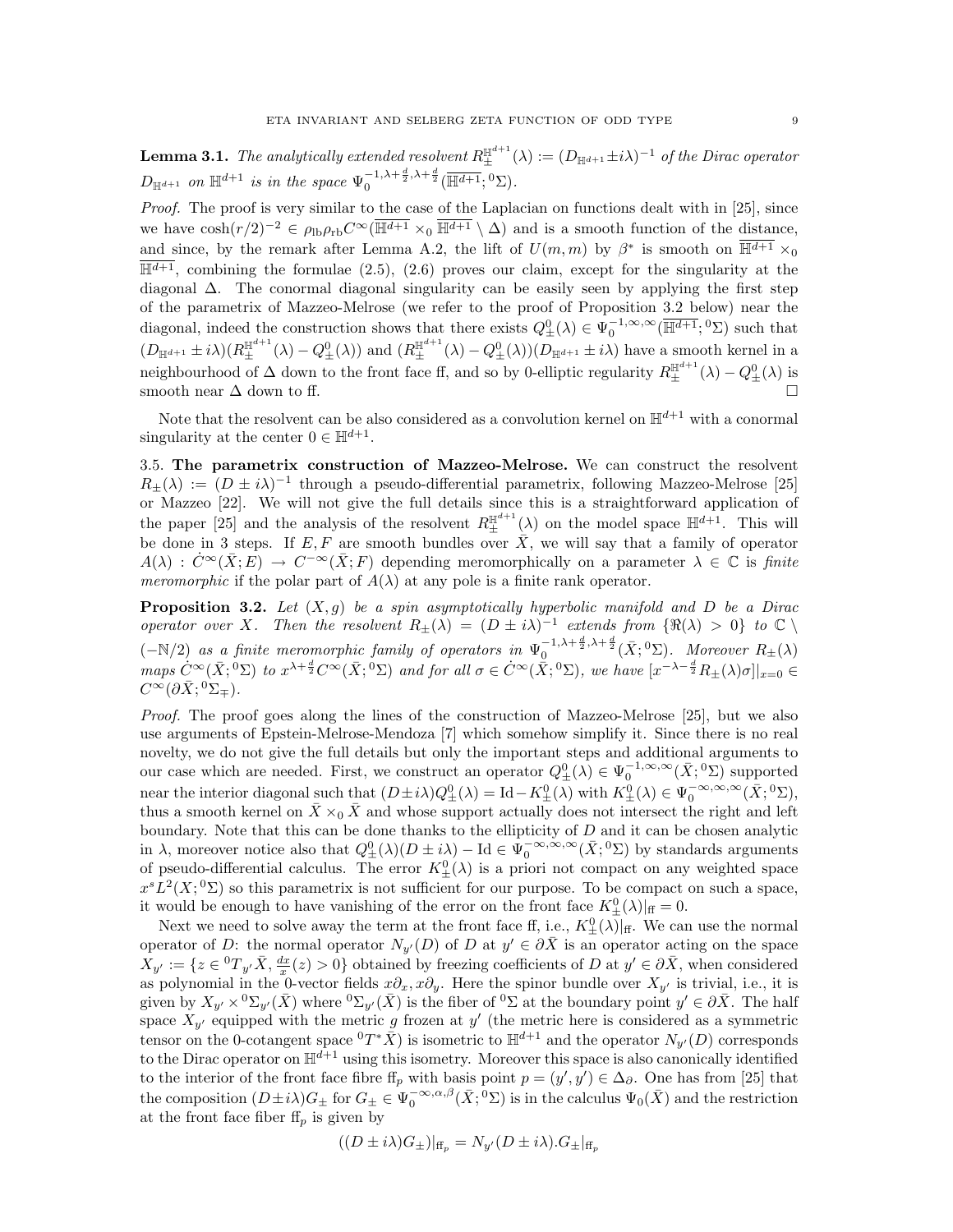which is understood as the action of the differential operator  $N_{y'}(D \pm i\lambda)$  on the conormal distribution  $G_{\pm}|_{\text{ff}_p}$  on  $\text{ff}_p \simeq X_{y'}$ . Thus to solve away the error term at ff, it suffices to find an operator  $Q_{\pm}^1(\lambda)$  in the calculus such that

$$
N_{y'}(D \pm i\lambda).Q^1_{\pm}(\lambda)|_{\mathrm{ff}_p} = K^0_{\pm}(\lambda)|_{\mathrm{ff}_p}
$$

for all  $y' \in \partial \bar{X}$ . This can be done smoothly in y' by taking  $Q_{\pm}^1(\lambda)|_{\text{ff}_p} := R_{\pm}^{X_{y'}}(\lambda)(K_{\pm}^0(\lambda)|_{\text{ff}_p})$  where  $R_{\pm}^{X_{y'}}(\lambda)$  is the analytically extended resolvent of  $N_{y'}(D \pm i\lambda) \simeq (D_{\mathbb{H}^{d+1}} \pm i\lambda)$  on  $X_{y'} \times {}^0\Sigma_{y'}(\bar{X}) \simeq$  $\mathbb{H}^{\overline{d}+1} \times {}^{0}\Sigma(\mathbb{H}^{d+1}),$  and then defining  $Q_{\pm}^{1}(\lambda)$  to be a distribution on  $\overline{X} \times_{0} \overline{X}$  whose restriction to each fiber  $f\!f_p$  is  $R_{\pm}^{X_{y'}}(\lambda)(K_{\pm}^0(\lambda)|_{f\!f_p})$ . As we studied above, the resolvent  $R_{\pm}^{\mathbb{H}^{d+1}}(\lambda)$  is analytic in  $\lambda$  and it maps  $\dot{C}^{\infty}(\mathbb{H}^{d+1}; \mathbb{I}^{\infty})$  to  $\rho^{\lambda+\frac{d}{2}}C^{\infty}(\overline{\mathbb{H}^{d+1}}; \mathbb{I}^{\infty})$  if  $\rho$  is a boundary defining function of the compactification of  $\mathbb{H}^{d+1}$ , moreover the leading asymptotic term is of the form  $\rho^{\lambda+\frac{d}{2}}\psi_{\mp}$ for some  $\psi_{\pm} \in C^{\infty}(\partial \overline{\mathbb{H}^{d+1}}; {}^{0}\Sigma_{\mp})$ . Thus, the composition  $R_{\pm}^{X_{y'}}(\lambda)(K_{\pm}^{0}(\lambda)|_{\text{ff}_p})$  is a conormal distribution in the class  $(\rho_{\rm lb}\rho_{\rm rb})^{\lambda+\frac{d}{2}}C^{\infty}(\text{ff}_p;\text{End}({}^0\Sigma_{y'}))$  and it is then possible to find  $Q_{\pm}^1(\lambda) \in$  $\Psi_0^{-\infty,\lambda+\frac{d}{2},\lambda+\frac{d}{2}}(\bar{X};{}^0\Sigma)$  with the correct restriction at ff. Let  $P_{\pm}$  denote the canonical projection  $P_{\pm}: {}^{0}\Sigma(\partial \bar{X}) \to {}^{0}\Sigma_{\pm}(\partial \bar{X})$ . The restriction of a conormal kernel in  $\Psi_{0}^{-\infty,0,\beta}(\bar{X};{}^{0}\Sigma)$  at lb can be considered as a section  $C^{-\infty}(\partial \bar{X}\times \bar{X}; \mathcal{E})$  conormal to all boundary faces. From the mapping property of  $R_{\pm}^{\mathbb{H}^{d+1}}(\lambda)$  just discussed, it is possible to choose  $Q_{\pm}^{1}(\lambda)$  such that  $P_{\pm}[\rho_{\text{lb}}^{-\lambda-\frac{d}{2}}Q_{\pm}^{1}(\lambda)]|_{\text{lb}}=0$ , which will be important for the next step. Then we get  $(D \pm i\lambda)(Q_{\pm}^0(\lambda) + Q_{\pm}^1(\lambda)) = \mathrm{Id} - K_{\pm}^1(\lambda)$ where  $K_{\pm}^{1}(\lambda) \in \rho_{\text{ff}} \Psi_{0}^{-\infty,\lambda+\frac{d}{2},\lambda+\frac{d}{2}}(\bar{X};^{0}\Sigma).$ 

The final terms in the parametrix are those at the left boundary, solved away through the indicial equation for  $z \in \mathbb{C}$ : for all  $\psi_{\pm} \in C^{\infty}(\partial \bar{X}; {}^{0}\Sigma_{\pm})$ 

(3.6) 
$$
(D \pm i\lambda)x^{\frac{d}{2}+z}(\psi_+ + \psi_-) = i(z \pm \lambda)x^{\frac{d}{2}+z}\psi_+ + i(-z \pm \lambda)x^{\frac{d}{2}+z}\psi_- + O(x^{\frac{d}{2}+z+1}),
$$

which is an easy consequence of (3.3). Lifting D as acting on the left variable on the space  $\bar{X}\times_0\bar{X}$ , it satisfies the same type of indicial equation: if  $G \in \Psi_0^{-\infty, \alpha + \frac{d}{2}, \beta + \frac{d}{2}}(\bar{X}; 0)$  for some  $\alpha, \beta \in \mathbb{C}$ , then  $(D \pm i\lambda)G \in \Psi_0^{-\infty,\alpha+\frac{d}{2},\beta+\frac{d}{2}}(\bar{X};^0\Sigma)$  and the leading term at lb is

$$
(3.7) \qquad [i(\alpha \pm \lambda)\rho_{\rm lb}^{\alpha + \frac{d}{2}}P_{+}[(\rho_{\rm lb}^{-\alpha - \frac{d}{2}}G)|_{\rm lb}] + i(-\alpha \pm \lambda)\rho_{\rm lb}^{\alpha + \frac{d}{2}}P_{-}[(\rho_{\rm lb}^{-\alpha - \frac{d}{2}}G)|_{\rm lb}]
$$

where the restriction at lb is considered as a section  $C^{-\infty}(\partial \bar{X}\times \bar{X}; \mathcal{E})$  (conormal to all boundary faces). Then since for  $\alpha = \lambda$ , the term (3.7) vanishes if  $P_{\pm}(\rho_{\text{lb}}^{-\lambda-\frac{d}{2}}G)|_{\text{lb}} = 0$ , one clearly has  $K_{\pm}^{1}(\lambda) \in \rho_{\text{ff}} \Psi_{0}^{-\infty,\lambda+\frac{d}{2}+1,\lambda+\frac{d}{2}}(\bar{X};^{0}\Sigma)$  thanks to the choice of  $Q_{\pm}^{1}(\lambda)$  and now, since  $\alpha = \lambda + j$  for  $j \in$ N is not solution of the indicial equation above when  $\lambda \notin -N/2$ , it is possible by induction and using Borel Lemma to construct a term  $Q^2_{\pm}(\lambda) \in \rho_{\rm ff} \Psi_0^{-\infty,\lambda + \frac{d}{2}+1,\lambda + \frac{d}{2}}(\bar{X};{}^0\Sigma)$ , holomorphic in  $\mathbb{C} \setminus (-\mathbb{N}/2)$ such that  $(D \pm i\lambda)Q_{\pm}^2(\lambda) = K_{\pm}^1(\lambda) - K_{\pm}^2(\lambda)$  for some operator  $K_{\pm}^2(\lambda) \in \rho_{\rm ff} \Psi_0^{-\infty,\infty,\lambda+\frac{d}{2}}(\bar{X};^0\Sigma)$ .

By [24, Prop. 3.29], the error term  $K_{\pm}^2(\lambda)$  is now already compact on  $\rho^z L^2$  for all  $z \in [0, \infty)$  such that  $\Re(\lambda)+z>0$ . We can now improve the parametrix by using exactly the same arguments as in the proof of Theorem 14.5 of Epstein-Melrose-Mendoza [7] for complex asymptotically hyperbolic manifolds: take a kernel  $Q^3_{\pm}(\lambda)$  which matches to infinite order on  $\bar{X} \times \bar{X}$  with the formal Neumann series composition

$$
(Q^0_\pm(\lambda)+Q^1_\pm(\lambda)+Q^2_\pm(\lambda))\sum_{j=0}^\infty(K^2_\pm(\lambda))^j,
$$

and the error term  $K^3_{\pm}(\lambda)$  will now be in  $\rho_{\rm ff}^{\infty} \Psi_0^{-\infty,\infty,\lambda+\frac{d}{2}}(\bar{X};{}^0\Sigma)$ . The compositions above are still in the calculus by Mazzeo's composition theorem [24, Th. 3.15], but with a larger index set at the right boundary and front face than for  $\sum_{i=0}^{2} Q_{\pm}^{i}(\lambda)$  (see the proof of Theorem 4.15 of [7] where this is explained in full details). Now fix  $\lambda_0$  such that  $\Re(\lambda_0) > 0$  where  $R_{\pm}(\lambda_0)$  is bounded on  $L^2(X)$ . Then we use a standard argument, we can add a finite rank term  $Q^4_{\pm}(\lambda)$  =  $Q_{\pm}^4(\lambda_0) \in \rho_{\rm ff}^{\infty} \Psi_0^{-\infty,\infty,\infty}(\bar{X};{}^0\Sigma)$  to  $Q_{\pm}^3(\lambda)$  in case  $({\rm Id}-K_{\pm}^3(\lambda_0))$  has non empty null space in  $\rho^2 L^2$ , so that Id –  $K_{\pm}^{4}(\lambda_0)$  is invertible if  $K_{\pm}^{4}(\lambda) := \text{Id} - (D \pm i\lambda)(Q_{\pm}^{3}(\lambda) + Q_{\pm}^{4}(\lambda))$ . The operator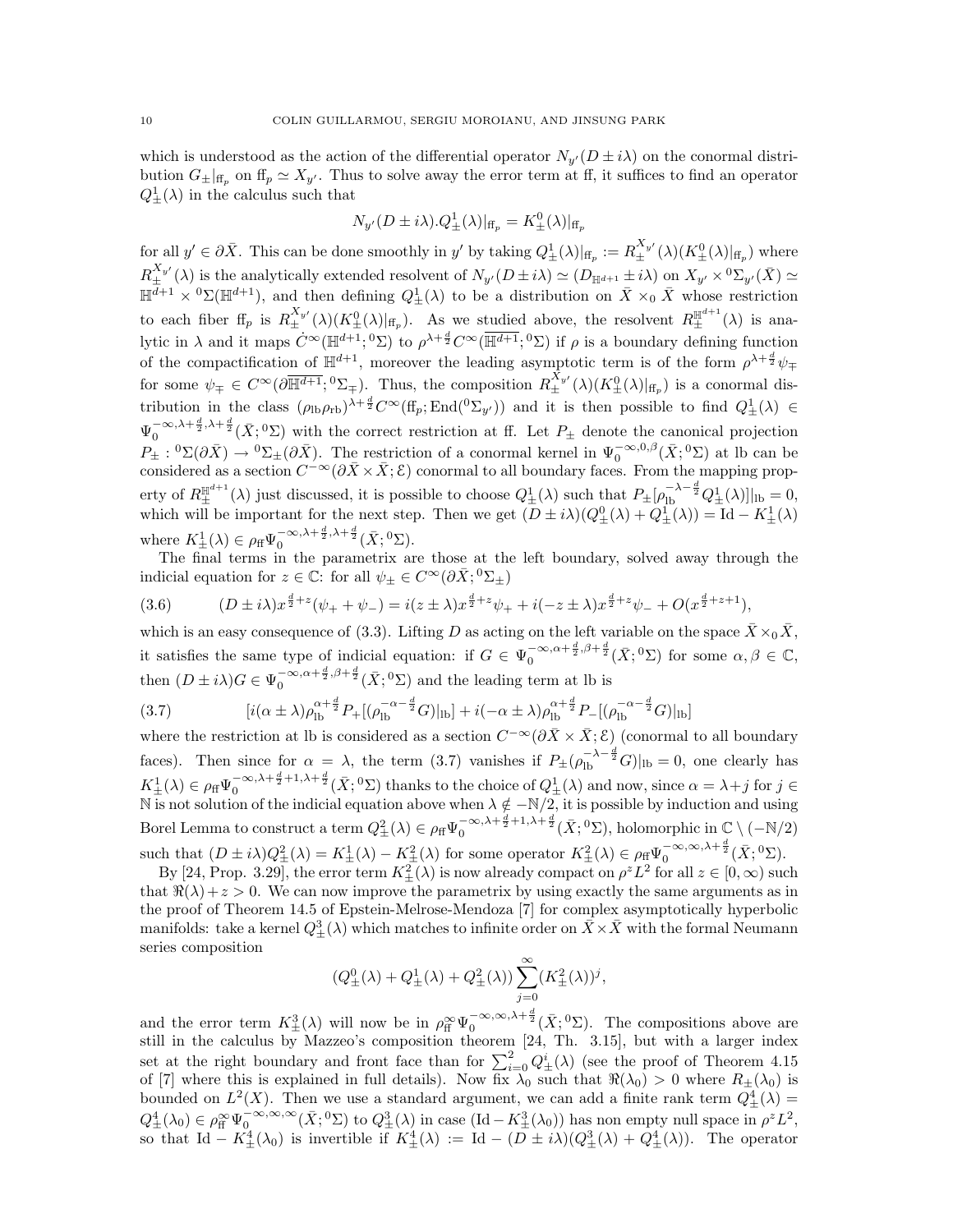$Q_{\pm}(\lambda) := Q_{\pm}^3(\lambda) + Q_{\pm}^4(\lambda)$  is bounded from  $\rho^z L^2$  to  $\rho^{-z} L^2$  if  $\Re(\lambda) + z > 0$  by [24, Th. 3.25], and so Fredholm theorem proves that  $R_{\pm}(\lambda) = Q_{\pm}(\lambda)(\text{Id} - K_{\pm}^{4}(\lambda))^{-1}$  on the weighted space  $\rho^{z}L^{2}$  for  $z \in [0, \infty)$  such that  $\Re(\lambda) + z > 0$ . Finally, writing  $(\text{Id} - K_{\pm}^{4}(\lambda))^{-1} = \text{Id} + T_{\pm}(\lambda)$ , we see that  $T_{\pm}(\lambda) = K_{\pm}^{4}(\lambda) + K_{\pm}^{4}(\lambda)(\mathrm{Id} - K_{\pm}^{4}(\lambda))^{-1} K_{\pm}^{4}(\lambda).$  We claim that  $R_{\pm}(\lambda) \in \Psi_{0}^{-1,\lambda + \frac{d}{2},\lambda + \frac{d}{2}}(\bar{X};^{0}\Sigma)$ : since there are no new arguments needed, we do not give details here and refer the reader to the proof of Theorem 4.15 in [7], we notice though that one of the points explained in [7] is to check that the additional exponents in the index sets obtained using the composition theorem of Mazzeo in the Neumann series of  $K_{\pm}^2(\lambda)$  are actually absent in  $R_{\pm}(\lambda)$ , this is based on the adjointness properties of the resolvent for what concerns the right boundary index set and on the properties of the normal operator for the front face index set (this however requires to add a last term to the parametrix). The mapping property of  $R_{\pm}(\lambda)$  acting on  $\dot{C}^{\infty}(\bar{X};^{0}\Sigma)$  follows again from Mazzeo [24, Prop. 3.28], and the fact that for all  $\sigma \in \dot{C}^{\infty}(\bar{X}; ^0\Sigma)$  we have  $R_{\pm}(\lambda)\sigma = x^{\lambda + \frac{d}{2}}\psi_{\mp} + O(x^{\lambda + \frac{d}{2}+1})$ for some  $\psi_{\pm} \in C^{\infty}(\partial \bar{X}; {}^{0}\Sigma_{\mp})$  is a straightforward consequence of the indicial equation (3.6).  $\Box$ 

Let us now discuss the nature of the spectrum of  $D$ . We start by an application of Green formula, usually called boundary pairing property (compare to [11, Prop. 3.2])

**Lemma 3.3.** Let  $\Re(\lambda) = 0$  and  $\sigma_i = x^{\frac{d}{2}-\lambda}\sigma_i^- + x^{\frac{d}{2}+\lambda}\sigma_i^+$  for  $i = 1, 2$  and  $\sigma_i^{\pm} \in C^{\infty}(\bar{X}; {}^0\Sigma)$ , then if  $(D^2 + \lambda^2)\sigma_i = r_i \in C^\infty(\bar{X}; {}^0\Sigma)$ , one has

$$
\int_X (\langle \sigma_1, r_2 \rangle - \langle r_1, \sigma_2 \rangle) \mathrm{dv}_g = 2\lambda \int_{\partial \bar{X}} \langle \sigma_1^- |_{\partial \bar{X}}, \sigma_2^- |_{\partial \bar{X}} \rangle - \langle \sigma_1^+ |_{\partial \bar{X}}, \sigma_2^+ |_{\partial \bar{X}} \rangle \mathrm{dv}_{h_0}
$$

where  $\langle , \rangle$  denotes the scalar product with respect to g on X and to  $h_0$  on  $\partial \bar{X}$ .

*Proof.* The proof of this Lemma is straightforward by using integration by parts in  $\{x \geq \epsilon\}$  and letting  $\epsilon \to 0$ .

As a corollary of the resolvent extension and this Lemma, we obtain the following

**Corollary 3.4.** On a spin asymptotically hyperbolic manifold, the extended resolvent  $R_{\pm}(\lambda)$  =  $(D \pm i\lambda)^{-1}$  is holomorphic on the imaginary line iR, consequently the spectrum of D is R and absolutely continuous.

*Proof.* In view of the meromorphy of  $R_{\pm}(\lambda)$ , it clearly suffices from Stone's formula to prove that  $R_{\pm}(\lambda)$  has no pole on the imaginary line. Assume  $\lambda_0$  is such a pole with order p, then the most singular coefficient of the Laurent expansion is a finite rank operator whose range is made of generalized eigenspinors  $\sigma$  solving  $(D \pm i\lambda_0)\sigma = 0$  and  $\sigma \in x^{\lambda_0 + \frac{d}{2}} C^{\infty}(\bar{X}; {}^0\Sigma)$ . In particular it satisfies  $(D^2 + \lambda_0^2)\sigma = 0$  and by applying Lemma 3.3 with  $\sigma_1 = \sigma_2 = \sigma$  we see that  $(x^{-\lambda_0 - \frac{d}{2}}\sigma)|_{x=0} = 0$  and so  $\sigma \in x^{\lambda_0 + \frac{d}{2} + 1} C^{\infty}(\bar{X}; {}^0\Sigma)$ . Now from the indicial equation (3.6), this implies  $\sigma \in C^{\infty}(\bar{X}; {}^0\Sigma)$ if  $\lambda_0 \neq 0$ . Then Mazzeo's unique continuation theorem [23] says that for a class of operators including  $D^2$ , there is no eigenfunction vanishing to infinite order at the boundary except  $\sigma \equiv 0$ , we deduce that  $\sigma = 0$  and thus by induction this shows that the polar part of Laurent expansion of  $R(\lambda)$  at  $\lambda_0$  is 0. Now there remains the case  $\lambda_0 = 0$ . First from self-adjointness of D, we easily get

$$
\lambda ||\sigma||_{L^2} \le ||(D \pm i\lambda)\sigma||_{L^2}
$$

for all  $\lambda > 0$  and  $\sigma$  in the L<sup>2</sup>-Sobolev space  $H^1(X; {}^0\Sigma)$  of order 1, and this implies that  $R_{\pm}(\lambda)$ has a pole of order at most 1 at  $\lambda = 0$ , i.e., one has  $R_{\pm}(\lambda) = A_{\pm}\lambda^{-1} + B_{\pm}(\lambda)$  for some  $B_{\pm}(\lambda)$ holomorphic (these can be considered as operators from  $\dot{C}^{\infty}(\bar{X}; {}^{0}\Sigma)$  to its dual). By (3.8), we also see by taking  $\lambda \to 0$  that  $||A_{\pm}\sigma||_{L^2} \le ||\sigma||_{L^2}$  for all  $\sigma \in C^{\infty}(\overline{X}; {}^0\Sigma)$  and so  $A_{\pm}$  is bounded on  $L^2$  and also maps into ker(D) by  $(D \pm i\lambda)R_{\pm}(\lambda) =$  Id. Now in view of the structure of the kernel of  $R_{\pm}(\lambda)$ , it is not hard to check (e.g. see [13]) that the elements in the range of  $A_{\pm}$  are harmonic spinors of the form  $\sigma \in x^{\frac{d}{2}} C^{\infty}(\bar{X}; {}^{0}\Sigma)$ , which can only be  $L^{2}$  if the leading asymptotic  $(x^{-\frac{d}{2}}\sigma)|_{x=0} = 0$ , i.e., if  $\sigma \in x^{\frac{d}{2}+1}C^{\infty}(\bar{X};^{0}\Sigma)$ . Using again the indicial equation, (3.6), we deduce that  $\sigma \in \dot{C}^{\infty}(\bar{X}; {}^{0}\Sigma)$  and thus  $\sigma = 0$  by Mazzeo's unique continuation theorem, so  $A_{\pm} = 0$ .  $\square$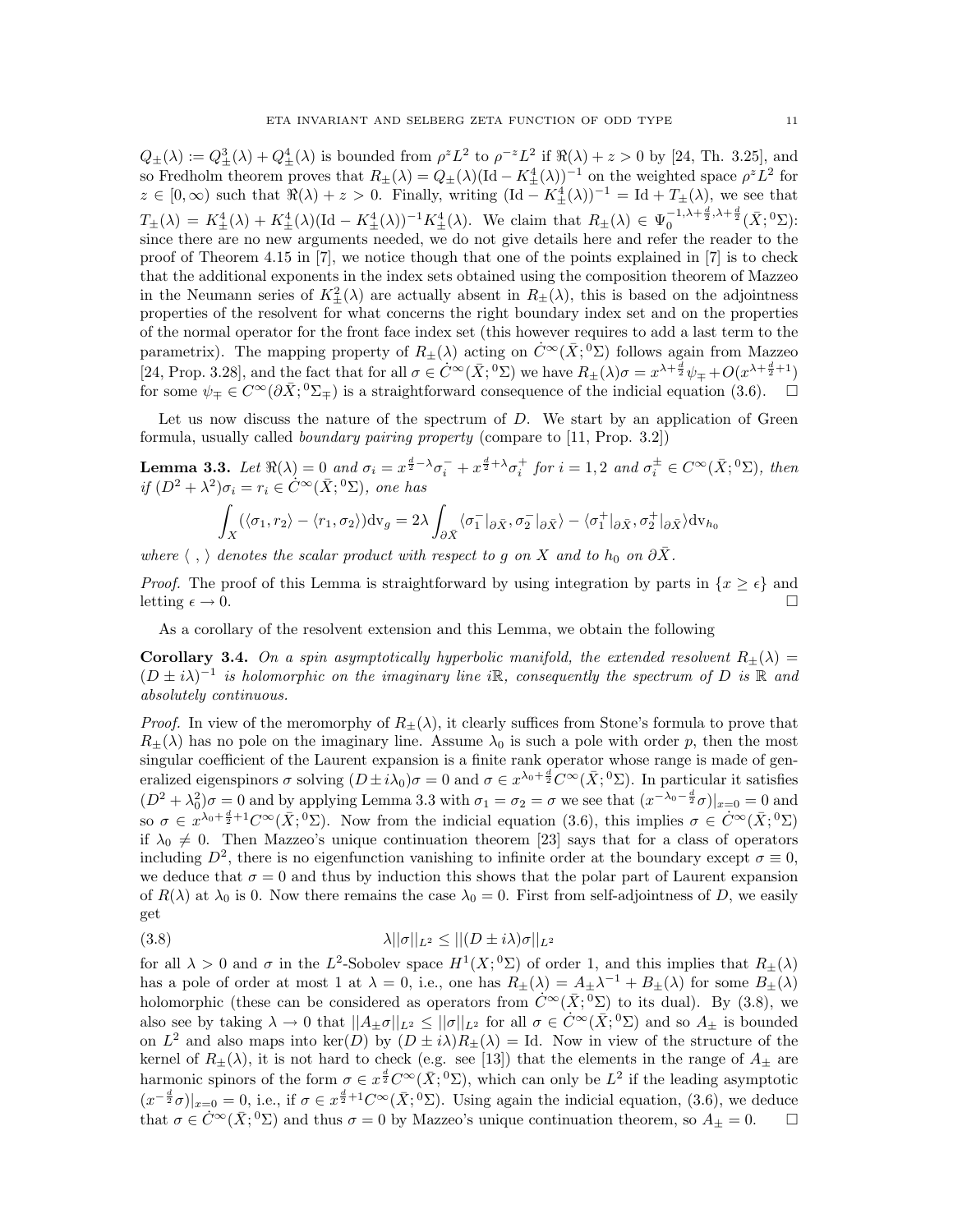Another corollary of Proposition 3.2 is

**Corollary 3.5.** The resolvent  $R(\lambda) := (D^2 + \lambda^2)^{-1}$  extends meromorphically to  $\lambda \in \mathbb{C} \setminus (-\mathbb{N}/2)$ with poles of finite multiplicity, except at  $\lambda = 0$  where it has a simple infinite rank pole with residue  $(2i)^{-1}(R_-(0) - R_+(0))$ . Moreover  $R(\lambda)$  is an operator in  $\Psi_0^{-2,\lambda + \frac{d}{2},\lambda + \frac{d}{2}}(\bar{X};0\Sigma)$  and for any  $\sigma \in \dot{C}^{\infty}(\bar{X}; ^0\Sigma)$ , one has  $R(\lambda)\sigma \in x^{\lambda+\frac{d}{2}}C^{\infty}(\bar{X}; ^0\Sigma)$ .

*Proof.* : The extension and the structure of  $R(\lambda)$  are a consequence of Proposition 3.2 since  $R(\lambda) = (2i\lambda)^{-1}(R_-(\lambda) - R_+(\lambda)).$  As for the mapping property, this is a consequence of mapping properties of operators in  $\Psi_0^{*,*,*}(\bar{X})$  in [24]. The question of the simple pole at  $\lambda = 0$  is also clear since  $R_{\pm}(\lambda)$  are holomorphic at  $\lambda = 0$ . It remains to show that the residue  $\Pi_0$  is infinite rank. One way to prove it is to consider the asymptotic of  $\Pi_0 \phi$  if  $\phi \in C_0^{\infty}(\bar{X}; {}^0\Sigma)$ . First, both  $R_{-}(0)$  and  $R_{+}(0)$  have infinite rank since  $DR_{+}(0) =$  Id on  $C_0^{\infty}(\bar{X}; {}^0\Sigma)$ , but moreover if  $\phi$  is smooth compactly supported,  $R_{\pm}(0)\phi$  has an asymptotic of the form  $x^{\frac{d}{2}}\psi_{\pm}$  at the boundary where  $\psi_{\pm} \in C^{\infty}(\partial \bar{X}; {}^{0}\Sigma_{\mp})$  according to Proposition 3.2. If  $\psi_{\pm} = 0$ , then  $R_{\pm}(0)\phi = O(x^{\frac{d}{2}+1})$ , and by the indicial equation (3.6) it must vanish to infinite order at  $\partial \bar{X}$ , which by Mazzeo's unique continuation theorem implies that  $R_{+}(0)\phi = 0$ , a contradiction. This then shows that the range of  $R_+(0)$  on  $C_0^{\infty}(\bar{X};{}^0\Sigma)$  does not intersect the range of  $R_-(0)$  acting on the same space, concluding the proof.  $\Box$ 

Remark. By self-adjointness of  $D^2$ , one deduces easily that  $R(\lambda)^* = R(\overline{\lambda})$ , or in terms of kernels  $R(\lambda; m, m')^* = R(\bar{\lambda}; m', m) \quad \forall m, m' \in X, \quad m \neq m',$ 

here  $A^* \in \Sigma_{m'} \boxtimes \Sigma_m$  means the adjoint of  $A \in \Sigma_m \boxtimes \Sigma_{m'}$  if we identify the dual  $\Sigma_m^*$  with  $\Sigma_m$  via the Hermitian product induced by the metric g.

3.6. Another parametrix construction when the curvature is constant near  $\infty$ . When  $(X, g)$  is asymptotically hyperbolic with constant curvature outside a compact set (which is the case of a convex co-compact quotient  $X_{\Gamma} = \Gamma \backslash \mathbb{H}^{d+1}$ , one may use a simplified construction similar to that of Guillopé-Zworski [17] for the Laplacian on functions.

Indeed, there exists a covering of a neighbourhood of  $\partial \bar{X}$  by open sets  $(U_i)$  with isometries

$$
\iota_j: (U_j, g) \to (B, g_{\mathbb{H}^{d+1}}),
$$
  
where 
$$
B := \{(x_0, y_0) \in (0, \infty) \times \mathbb{R}^d, x_0^2 + |y_0|^2 < 1\}
$$
 and 
$$
g_{\mathbb{H}^{d+1}} = \frac{dx_0^2 + |dy_0|^2}{x_0^2}
$$

.

We denote by  $\overline{B} := \{(x_0, y_0) \in [0, \infty) \times \mathbb{R}^d, x_0^2 + |y_0|^2 < 1\}$  a half-ball in  $\mathbb{H}^{d+1}$  and  $\partial \overline{B} := \overline{B} \cap \{x_0 = 0\}$ 0}. We shall also use the notation  $\iota_i$  for the restriction  $\iota_i|_{U_i\cap\partial\bar{X}}$ .

Note that the function  $x_0$  in B is not pulled-back to a boundary defining function putting the metric g under the form  $g = (dx^2 + h_x)/x^2$ , but we have  $(x/t_j^*x_0)|_{\partial \bar{X}} = t_j^*\eta_j$  for some functions  $\eta_i \in C^{\infty}(\partial \bar{B})$ . Through  $\iota_i$ , the spinor bundle on  $\mathbb{H}^{d+1}$  pulls-back to the spinor bundle  ${}^0\Sigma(\bar{X})|_{U_i}$ but the splitting induced by  $cl(x_0\partial_{x_0})$  does not correspond to the splitting  ${}^0\Sigma_+ \oplus {}^0\Sigma_-$ , except at the boundary  $x_0 = 0$ , since the eigenspaces of cl( $x_0 \partial_{x_0}$ ) are the eigenspaces of cl( $\iota_{j*}(x \partial_x)$ ) when restricted to the boundary.

The Dirac operator  $D_{\mathbb{H}^{d+1}}$  pulls back to D in  $U_j$ , consequently one may choose a partition of unity  $\iota_j^*\chi_j^1$  near  $\partial \bar{X}$  associated to  $(U_j)_j$ , that is  $\sum_j \iota_j^*\chi_j^1 = \chi$  where  $\chi \in C^{\infty}(\bar{X})$  is equal to 1 near  $\partial \bar{X}$ . Take now  $\chi_j^2 \in C_0^{\infty}(\bar{B})$  some functions which are equal to 1 on the support of  $\chi_j^1$ . Let us define  $\phi_j^i$  on  $\partial \bar{B}$  by  $\chi_j^i(0, y_0) = \phi_j^i(y_0)$  so that  $\sum_j \iota_j^* \phi_j^1 = 1$  on  $\partial \bar{X}$  and  $\phi_j^2 \phi_j^1 = \phi_j^1$ .

The first parametrix we can use for  $(D^2 + \lambda^2)^{-1}$  is

(3.9) 
$$
R_0(\lambda) = \sum_j \iota_j^* \chi_j^2 R_{\mathbb{H}^{d+1}}(\lambda) \chi_j^1 \iota_{j*} + Q_0(\lambda)
$$

where  $Q_0(\lambda) \in \Psi_0^{-2;\infty,\infty}(\bar{X};0\Sigma)$  is holomorphic, compactly supported and solves  $(D^2 + \lambda^2)Q_0(\lambda) =$  $(1-\chi) \mathrm{Id} + K_0(\lambda)$  for some  $K_0(\lambda) \in C_0^{\infty}(X \times X; \mathcal{E})$ . Here  $\iota_j^*$  denotes the pull back on sections of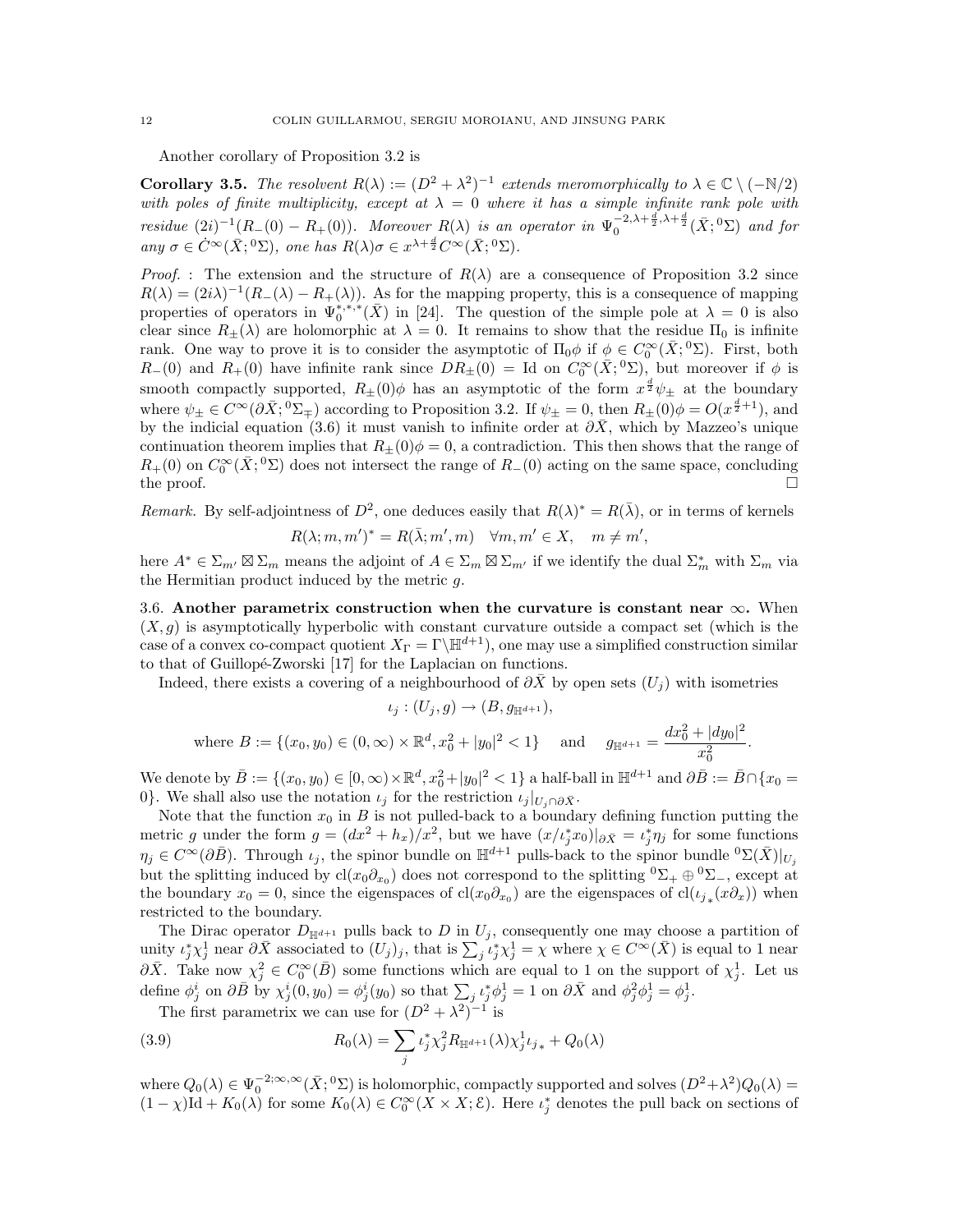the spinor bundle and  $\iota_{j_*} := (\iota_j^{-1})^*$ . We obtain

$$
(D^2 + \lambda^2)R_0(\lambda) = \mathrm{Id} + \sum_j \iota_j^* [D^2_{\mathbb{H}^{d+1}}, \chi_j^2] R_{\mathbb{H}^{d+1}}(\lambda) \chi_j^1 \iota_{j_*} + K_0(\lambda).
$$

The last term  $K_0(\lambda)$  is clearly compact on all weighted spaces  $x^N L^2(X; {}^0\Sigma)$  while the first one is not. Since on  $\mathbb{H}^{d+1}$  one has

$$
D_{\mathbb{H}^{d+1}}^2 = x_0^{\frac{d}{2}} \left( -(x_0 \partial_{x_0})^2 \mathrm{Id} + x_0^2 D_{\mathbb{R}^d} + ix_0 A D_{\mathbb{R}^d} \right) x_0^{-\frac{d}{2}}, \quad A := \begin{bmatrix} 1 & 0 \\ 0 & -1 \end{bmatrix} = -i \mathrm{cl}(x_0 \partial_{x_0}),
$$

in the splitting induced by  $cl(x_0\partial_{x_0})$ . The operator  $[D^2_{\mathbb{H}^{d+1}}, \chi_j^2]$  can be written as follows:

$$
[D_{\mathbb{H}^{d+1}}^2, \chi_j^2] = dx_0(\partial_{x_0}\chi_j^2(x_0, y_0))\mathrm{Id}-x_0^2(\partial_{x_0}^2\chi_j^2(x_0, y_0))\mathrm{Id} + x_0^2[D_{\mathbb{R}^d}, \chi_j^2(x_0, y_0)] + ix_0[AD_{\mathbb{R}^d}, \chi_j^2(x_0, y_0)].
$$

Using the fact that  $(\nabla \chi_j^2)\chi_j^1 = 0$  and the expression of  $R_{\mathbb{H}^{d+1}}(\lambda)$ , we deduce that

$$
[D_{\mathbb{H}^{d+1}}^2, \chi_j^2] R_{\mathbb{H}^{d+1}}(\lambda) \chi_j^1 \in x_0^{\lambda + \frac{d}{2} + 1} x_0^{\lambda + \frac{d}{2}} C^{\infty}(\bar{B} \times \bar{B}; \mathcal{E})
$$

where  $(x_0, y_0, x'_0, y'_0)$  are the natural coordinates on  $B \times B$ . This error term can be solved away using the indicial equation explained above for the general AH case and one can thus construct, for all  $N \in \mathbb{N}$ , an operator  $R_N(\lambda) \in x^{\lambda + \frac{d}{2} + 1} x'^{\lambda} C^{\infty}(\bar{X} \times \bar{X}; \mathcal{E})$  such that

$$
(D^2 + \lambda^2)(R_0(\lambda) + R_N(\lambda)) = \text{Id} + K_N(\lambda), \quad K_N(\lambda) \in x^{\lambda + \frac{d}{2} + N} x^{\lambda + \frac{d}{2}} C^\infty(\bar{X} \times \bar{X}; \mathcal{E})
$$

and  $K_N(\lambda)$  is compact on  $x^{N'}L^2(X; {}^0\Sigma)$  if  $0 < N' < N$  and  $\Re(\lambda) > -N + N'$  and  $\Re(\lambda) > -N'$ . All these terms are holomorphic in  $\lambda$  except possibly at  $-N/2$  where first order poles come from the indicial equation and at  $\lambda = 0$  where  $R_{\mathbb{H}^{d+1}}(\lambda)$  has an infinite rank pole. As above for the general case, we can take an asymptotic series using Borel Lemma, which gives an operator  $R_{\infty}(\lambda) \in x^{\lambda + \frac{d}{2} + 1} x'^{\lambda + \frac{d}{2}} C^{\infty}(\bar{X} \times \bar{X}; \mathcal{E})$ , holomorphic in  $\lambda \notin -\mathbb{N}_0/2$  so that  $(D^2 + \lambda^2)(R_0(\lambda) +$  $R_{\infty}(\lambda) = \text{Id} + K_{\infty}(\lambda)$  for some  $K_{\infty}(\lambda) \in x^{\infty} x^{\lambda + \frac{d}{2}} C^{\infty}(\bar{X} \times \bar{X}; \mathcal{E})$ . And again, as in the proof of Proposition 3.2, up to the addition of a residual finite rank term for  $R_{\infty}(\lambda)$ , we can assume that there is  $\lambda_0$  with  $\Re(\lambda_0) > 0$  such that Id +  $K_\infty(\lambda_0)$  is invertible on  $x^N L^2(X)$  for all  $N > 0$ . The extended resolvent of  $D^2 + \lambda^2$  is thus given by

$$
R(\lambda) = (R_0(\lambda) + R_\infty(\lambda))(\text{Id} + K_\infty(\lambda))^{-1},
$$

it is finite meromorphic in  $\mathbb{C}\setminus(-\mathbb{N}_0/2)$ . Moreover standard arguments show that  $(\mathrm{Id}+K_{\infty}(\lambda))^{-1}$ Id +  $S_{\infty}(\lambda)$  for some  $S_{\infty}(\lambda) \in x^{\infty} x'^{\lambda + \frac{d}{2}} C^{\infty}(\bar{X} \times \bar{X}; \mathcal{E})$  and so

$$
R(\lambda) - R_0(\lambda)(\text{Id} + S_{\infty}(\lambda)) \in x^{\lambda + \frac{d}{2} + 1} x'^{\lambda + \frac{d}{2}} C^{\infty}(\bar{X} \times \bar{X}; \mathcal{E}).
$$

Using the composition results of Mazzeo [24, Th. 3.15], we get  $R_0(\lambda)S_\infty(\lambda) \in (xx')^{\lambda + \frac{d}{2}}C^\infty(\bar{X} \times$  $\bar{X}; \mathcal{E}$ ) so

(3.10) 
$$
R(\lambda) - R_0(\lambda) \in x^{\lambda + \frac{d}{2}} x'^{\lambda + \frac{d}{2}} C^{\infty}(\bar{X} \times \bar{X}; \mathcal{E}).
$$

Similarly, using the remark following Corollary 3.5, we deduce that the kernel

(3.11) 
$$
R(\lambda; m, m') - R_0(\bar{\lambda}; m', m)^* \in x^{\lambda + \frac{d}{2}} x'^{\lambda + \frac{d}{2}} C^\infty(\bar{X} \times \bar{X}; \mathcal{E})
$$

where  $R_0(\bar{\lambda}; m', m)^*$  is given, by symmetry of  $R_{\mathbb{H}^{d+1}}(\lambda)$ , by

(3.12) 
$$
R_0(\bar{\lambda}; m', m)^* = \sum_j (\iota_j^* \chi_j^1 R_{\mathbb{H}^{d+1}}(\lambda) \chi_j^2 \iota_{j*}) (m, m') + Q_0(\bar{\lambda})^*.
$$

The expressions  $(3.10)$ ,  $(3.11)$  and  $(3.12)$  will be very useful in what follows for obtaining an explicit formula of the scattering operator modulo a smoothing term.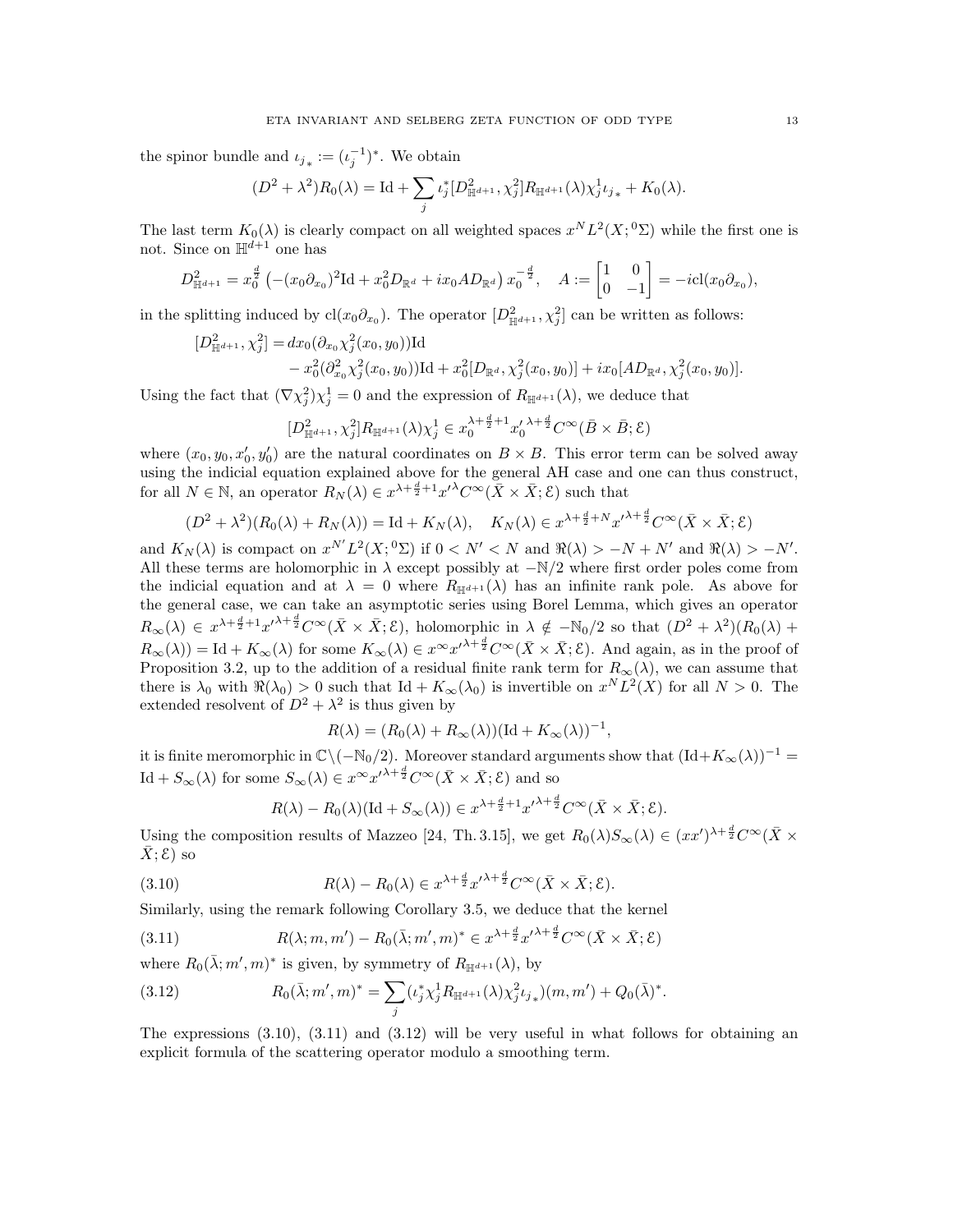### 4. Scattering and Eisenstein series

4.1. Definitions and properties. Similarly to the Laplacian on functions, we can define Eisenstein series and scattering operator for Dirac operator. The Eisenstein series  $E(\lambda)$  is an operator mapping  $C^{\infty}(\partial \bar{X}; {}^{0}\Sigma) \to \overline{C^{\infty}}(X; {}^{0}\Sigma)$  and for all  $\psi$ ,  $E(\lambda)\psi$  is a non  $L^{2}$ -solution of  $(D^{2} + \lambda^{2})\sigma = 0$ ; more precisely it is defined using the following

**Lemma 4.1.** Let  $\psi \in C^{\infty}(\partial \bar{X}; {}^{0}\Sigma)$ , and  $\lambda \in \mathbb{C} \setminus (-\mathbb{N}/2)$  not a pole of  $R(\lambda)$ , then there exists  $\sigma \in C^{\infty}(X; {}^{0}\Sigma)$  solution of  $(D^{2} + \lambda^{2})\sigma = 0$ , unique when  $\Re(\lambda) \geq 0$ , and such that there exist  $\sigma^{\pm} \in C^{\infty}(\bar{X}; 0)$  with  $\sigma^{-}|_{\partial \bar{X}} = \psi$  and  $\sigma = x^{\frac{d}{2}-\lambda}\sigma^{-} + x^{\frac{d}{2}+\lambda}\sigma^{+}$ . Moreover  $\sigma^{\pm}$  are meromorphic in  $\lambda \in \mathbb{C} \setminus (-\mathbb{N}/2)$ .

Proof. This is essentially the same construction as for the Laplacian on functions in [11]: using the indicial equation (3.6) and Borel lemma, it is possible to construct a spinor  $\sigma_{\infty} \in$  $x^{-\lambda+\frac{d}{2}}C^{\infty}(\bar{X};{}^{0}\Sigma)$ , holomorphic in  $\mathbb{C}\backslash(\mathbb{Z}/2)$  such that  $(D^{2}+\lambda^{2})\sigma_{\infty}=O(x^{\infty})$  and  $(x^{\lambda-\frac{d}{2}}\sigma_{\infty})|_{\partial \bar{X}}=$  $\psi$ . Note that this spinor is meromorphic in  $\lambda \in \mathbb{C}$  with only simple poles at  $\mathbb{N}/2$  coming from the roots of the indicial equation. Then we can set

$$
\sigma := \sigma_{\infty} - R(\lambda)(D^2 + \lambda^2)\sigma_{\infty}.
$$

If  $\lambda$  is not a pole of  $R(\lambda)$ , this solves the problem and defines  $\sigma^{\pm}$  by using the mapping property of  $R(\lambda)$  stated in Corollary 3.5. The meromorphy of  $\sigma^{\pm}$  is also a consequence of the construction and of the meromorphy of  $R(\lambda)$ . The uniqueness of the solution is due to the fact that for two solutions  $\sigma_1, \sigma_2$  of the problem, the indicial equation implies that  $\sigma_1 - \sigma_2 \in x^{\lambda + \frac{d}{2}} C^{\infty}(\bar{X}; {}^{0}\Sigma)$ , and then for  $\Re(\lambda) > 0$  this would be  $L^2$  and  $\lambda$  would be a pole of the resolvent in the physical plane. For  $\Re(\lambda) = 0$ , this can be proved using an application of Green formula like in [11]: if  $\tilde{\sigma}_1$ ,  $\tilde{\sigma}_2$  are two solutions of the problem, then the difference  $\tilde{\sigma}_1 - \tilde{\sigma}_2$  is in  $x^{\frac{d}{2} + \lambda} C^{\infty}(\bar{X}; {}^0\Sigma)$  by the indicial ocustion and it is also in the korpol of  $D^2 + \lambda^2$  so we way apply the L indicial equation and it is also in the kernel of  $D^2 + \lambda^2$ , so we may apply the Lemma 3.3 with  $\sigma_1 = \tilde{\sigma}_1 - \tilde{\sigma}_2$  and  $\sigma_2 := R(-\lambda)\varphi$  where  $\varphi \in \dot{C}^{\infty}(\bar{X}; 0)$  is chosen arbitrarily. This clearly implies that  $\int_X \langle \tilde{\sigma}_1 - \tilde{\sigma}_2, \varphi \rangle dv_g = 0$  and thus  $\tilde{\sigma}_1 = \tilde{\sigma}_2$ .

Remark. By uniqueness of the solution,  $\sigma$  and  $\sigma^{\pm}|_{\partial \bar{X}}$  depend linearly on  $\psi$ .

**Definition 4.2.** The Eisenstein series is the operator  $E(\lambda): C^{\infty}(\partial \bar{X}; {}^{0}\Sigma) \to C^{\infty}(X; {}^{0}\Sigma)$  defined by  $E(\lambda)\psi := \sigma$  where  $\sigma$  is the smooth spinor in Lemma 4.1.

**Definition 4.3.** The scattering operator  $S(\lambda)$  :  $C^{\infty}(\partial \bar{X}; {}^{0}\Sigma) \to C^{\infty}(\partial \bar{X}; {}^{0}\Sigma)$  is defined by  $S(\lambda)\psi := \sigma^+|_{\partial \bar{X}}$  where  $\sigma^+$  is the smooth spinor in Lemma 4.1.

It is rather easy to prove that the scattering operator is off-diagonal with respect to the splitting  ${}^0\Sigma(\partial \bar{X}) = {}^0\Sigma_+(\partial \bar{X})\oplus {}^0\Sigma_-(\partial \bar{X})$ . To that end, we give an alternative construction of the Eisenstein series  $E(\lambda)\psi$  when  $\psi \in {}^0\Sigma_+$  or  $\psi \in {}^0\Sigma_-$ . Let us first define a useful meromorphic function on  $\mathbb C$ 

(4.1) 
$$
C(\lambda) := 2^{-2\lambda} \frac{\Gamma(\frac{1}{2} - \lambda)}{\Gamma(\frac{1}{2} + \lambda)}.
$$

which satisfies  $C(\lambda)C(-\lambda) = 1$ .

**Lemma 4.4.** Let  $\psi \in C^{\infty}(\partial \bar{X}; {}^{0}\Sigma_{\pm})$ , and  $\lambda \in \mathbb{C} \setminus (-\mathbb{N}/2)$  be not a pole of  $R_{\pm}(\lambda)$ , then there exists a unique  $\sigma \in C^{\infty}(X; {}^{0} \Sigma)$  solution of  $(D \pm i\lambda)\sigma = 0$  and such that there exists  $\sigma^{\pm} \in C^{\infty}(\bar{X}; {}^{0} \Sigma)$ with  $\sigma^{-}|_{\partial \bar{X}} = \psi$  and  $\sigma = x^{\frac{d}{2}-\lambda}\sigma^{-} + x^{\frac{d}{2}+\lambda}\sigma^{+}$ . Moreover one has  $\sigma^{+}|_{\partial \bar{X}} \in C^{\infty}(\partial \bar{X}; ^{0}\Sigma_{\mp})$  and  $\sigma^{\pm}$  are meromorphic in  $\lambda \in \mathbb{C} \setminus (-\mathbb{N}/2)$ . If in addition the metric g is even, then  $\sigma^{\pm}/C(\lambda)$  are holomorphic in  $\{\Re(\lambda) \geq 0\}$  where  $C(\lambda)$  is the function in (4.1).

*Proof.* Recall the indicial equation for  $(D \pm i\lambda)$ : let  $j \in \mathbb{N}$  and  $\psi_{\pm} \in C^{\infty}(\partial \bar{X}; {}^{0}\Sigma_{\pm})$  then there exist some smooth spinor  $F_{\lambda,j}$  near  $\partial \bar{X}$  such that

$$
(4.2) \qquad x^{\lambda - \frac{d}{2}} (D \pm i\lambda) x^{-\lambda + \frac{d}{2} + j} (\psi_+ + \psi_-) = ix^j \Big( (j - \lambda \pm \lambda) \psi_+ + (\lambda - j \pm \lambda) \psi_- \Big) + x^{j+1} F_{\lambda, j}.
$$

Using this indicial equation inductively, we can construct for all  $\psi \in C^{\infty}(\partial \bar{X}; ^0\Sigma_{\pm})$  a formal Taylor series, and thus a true spinor  $\sigma_{\infty,\pm} \in x^{-\lambda+\frac{d}{2}} C^{\infty}(\bar{X};{}^{0}\Sigma)$  by Borel lemma, such that  $(D\pm i\lambda)\sigma_{\infty,\pm} =$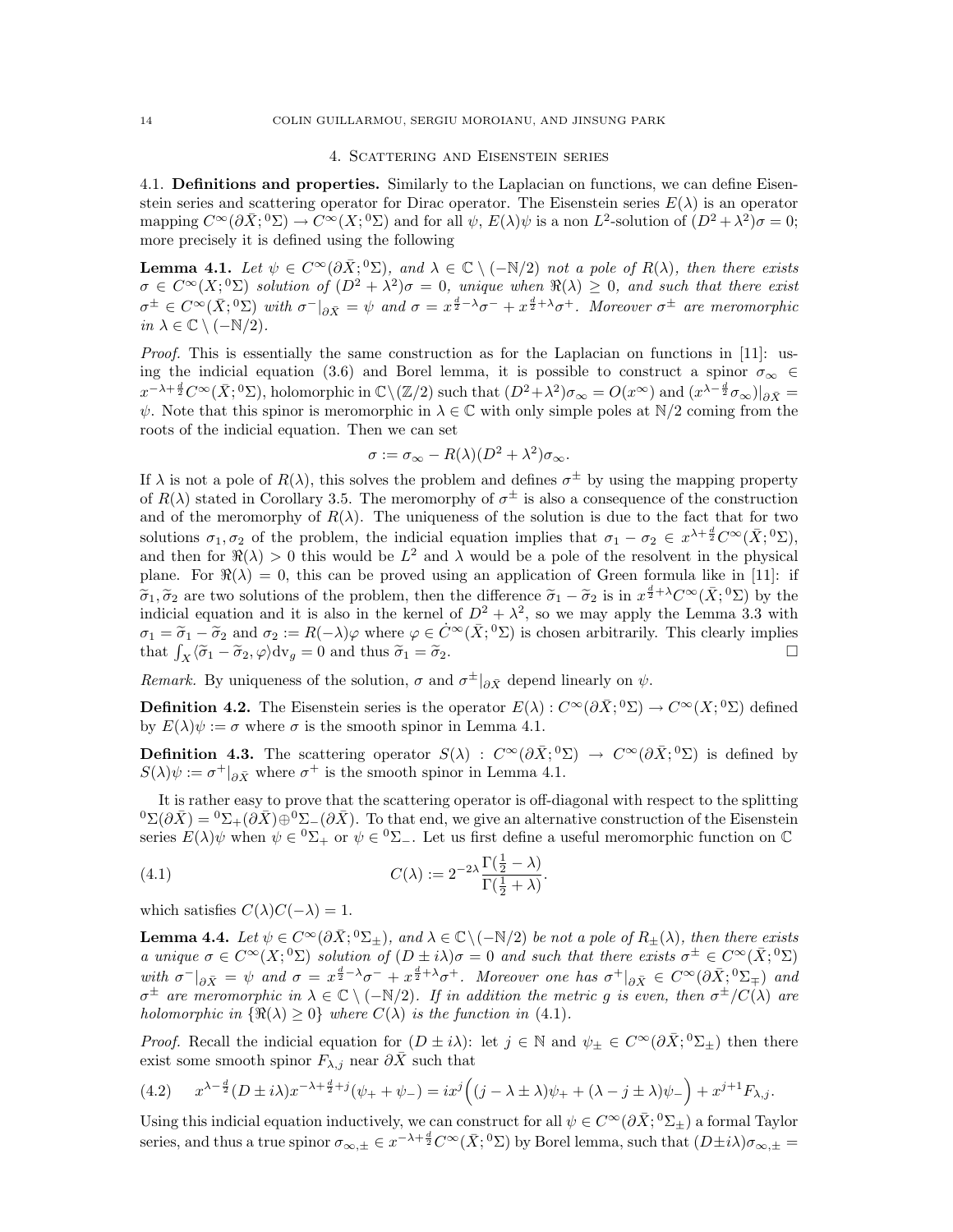$O(x^{\infty})$  and  $(x^{\lambda - \frac{d}{2}} \sigma_{\infty,\pm})|_{\partial \bar{X}} = \psi$ . This can be done holomorphically in  $\lambda$  as long as  $\lambda$  is not a root of the indicial equation (4.2). The  $\lambda$  such that the indicial numbers  $j - \lambda \pm \lambda$  and  $\lambda - j \pm \lambda$  in (4.2) vanish are N/2 and they vanish only on the  $\Sigma_{\pm}$  part of the bundle, therefore since  $C(\lambda)$  has first order poles at  $1/2 + N_0$ , we see that  $\sigma_{\infty}/C(\lambda)$  can be chosen holomorphically in  $\lambda \in \mathbb{C} \setminus \mathbb{N}$ and that it has at most poles of order 1 at each  $\lambda = k$  with  $k \in \mathbb{N}$ ; since it does not involve new arguments we refer the reader who needs more details to the paper of Graham-Zworski [11] where it was studied in the case of the Laplacian on functions. Now consider the case of a metric g even. Since  $A_+, A_-$  defined in (3.4) are preserved by  $x^{-\frac{d}{2}}Dx^{\frac{d}{2}}$  if g is even, then clearly  $x^{\lambda - \frac{d}{2}}(D \pm i\lambda)x^{-\lambda + \frac{d}{2}} = \lambda(-\text{cl}(x\partial_x) \pm i) + x^{-\frac{d}{2}}Dx^{\frac{d}{2}}$  also preserves both  $\mathcal{A}_+, \mathcal{A}_-$ . In particular, if  $\psi = 0$  in (4.2), then  $x^{2j+1}F_{\lambda,2j} \in \mathcal{A}_+$  and  $x^{2j+2}F_{\lambda,2j+1} \in \mathcal{A}_-$ , while the converse is true if  $\psi_+ = 0$ . This implies that the spinor  $\sigma_{\infty,\pm}$  can be taken so that  $x^{\lambda - \frac{d}{2}} \sigma_{\infty,\pm} \in \mathcal{A}_{\pm}$  and the  $\lambda$  which are actually solution of the indicial equation (4.2) for  $D \pm i\lambda$  are only at  $1/2 + \mathbb{N}_0$ . The spinor  $\sigma_{\infty}/C(\lambda)$  can be taken holomorphic also at  $\lambda \in \mathbb{N}$ . It remains to set

(4.3) 
$$
\sigma := \sigma_{\infty, \pm} - R_{\pm}(\lambda)(D \pm i\lambda)\sigma_{\infty, \pm}
$$

which solves our problem, using the mapping property of  $R_{\pm}(\lambda)$  stated in Proposition 3.2.

By uniqueness, the solution in Lemma 4.4 is clearly the same as the one of Lemma 4.1 when the initial data  $\psi$  is either in  $\sigma_+|_{\partial \bar{X}}$  or  $\sigma_-|_{\partial \bar{X}}$ , which implies

Corollary 4.5. The scattering operator  $S(\lambda)$  maps  $C^{\infty}(\partial \bar{X}; {}^{0}\Sigma_{\pm})$  to  $C^{\infty}(\partial \bar{X}; {}^{0}\Sigma_{\mp}).$ 

Let us define the natural projection and inclusion

$$
P_{\pm}: C^{\infty}(\partial \bar{X}; {}^{0}\Sigma) \to C^{\infty}(\partial \bar{X}; {}^{0}\Sigma_{\pm}); \quad I_{\pm}: C^{\infty}(\partial \bar{X}; {}^{0}\Sigma_{\pm}) \to C^{\infty}(\partial \bar{X}; {}^{0}\Sigma)
$$

and also the maps corresponding to the two off-diagonal components of  $S(\lambda)$ 

$$
S_{\pm}(\lambda) := P_{\mp}S(\lambda)I_{\pm} : C^{\infty}(\partial \bar{X}; {}^{0}\Sigma_{\pm}) \to C^{\infty}(\partial \bar{X}; {}^{0}\Sigma_{\mp})
$$
  

$$
E_{\pm}(\lambda) := E(\lambda)I_{\pm}P_{\pm} : C^{\infty}(\partial \bar{X}; {}^{0}\Sigma) \to C^{\infty}(X; {}^{0}\Sigma).
$$

4.2. Some relations between resolvent, scattering operator and Eisenstein series. Like for the Laplacian on functions, the Schwartz kernels of  $R(\lambda)$ ,  $E(\lambda)$  and  $S(\lambda)$  are related by the following

**Proposition 4.6.** Let  $\lambda \in \mathbb{C}$  be such that  $\lambda \notin -\mathbb{N}/2$  and  $\lambda$  not a pole of  $R(\lambda)$ , then the Schwartz kernel  $E(\lambda; m, y')$  and  $E_{\pm}(\lambda; m, y')$  in  $C^{-\infty}(\bar{X} \times \partial \bar{X}; \mathcal{E})$  of respectively  $E(\lambda)$  and  $E_{\pm}(\lambda)$  can be expressed by

(4.4)  

$$
E(\lambda; m, y') = 2\lambda [x'^{-\frac{d}{2}-\lambda} R(\lambda; m, x', y')]|_{x'=0},
$$

$$
E_{\pm}(\lambda; m, y') = [x'^{-\frac{d}{2}-\lambda} R_{\pm}(\lambda; m, x', y')]|_{x'=0} cl(\nu)
$$

where we use the product decomposition  $(x', y') \in [0, \epsilon) \times \partial \bar{X}$  near the boundary in the right variable of  $\bar{X}\times\bar{X}$ . If in addition  $\Re(\lambda)<-\frac{d}{2}$ , the Schwartz kernel  $S(\lambda; y, y')$  of  $S(\lambda)$  is in  $C^0(\partial \bar{X}\times \partial \bar{X}; \mathcal{E})$ and can be expressed by

(4.5) 
$$
S(\lambda; y, y') = [x^{-\frac{d}{2}-\lambda} E(\lambda; x, y, y')]_{x=0}, \quad S_{\pm}(\lambda; y, y') = [x^{-\frac{d}{2}-\lambda} E_{\pm}(\lambda; x, y, y')]|_{x=0}.
$$

*Proof.* Let  $\sigma_{\infty}$  as in Lemma 4.1, then  $E(\lambda)\psi = \sigma_{\infty} - R(\lambda)(D^2 + \lambda^2)\sigma_{\infty}$ . The first statement of Proposition is simply obtained by integration by part in  $(x', y')$  of

$$
\int_{x' \ge \epsilon} \langle R(\lambda; m, x', y'), (D^2 + \lambda^2) \sigma_{\infty}(x', y') \rangle \mathrm{dv}_g(x', y')
$$

and letting  $\epsilon \to 0$ , this gives the term  $\sigma_{\infty}(m)$  plus a term

$$
\int_{\partial \bar{X}} \left[ x'^{-d} \Big( \langle R(\lambda; m, x', y'), \nabla_{x' \partial_{x'}} \sigma_{\infty}(x', y') \rangle - \langle \nabla_{x' \partial_x'} R(\lambda; m, x', y'), \sigma_{\infty}(x', y') \rangle \Big) \right]_{x'=0} dv_{h_0}.
$$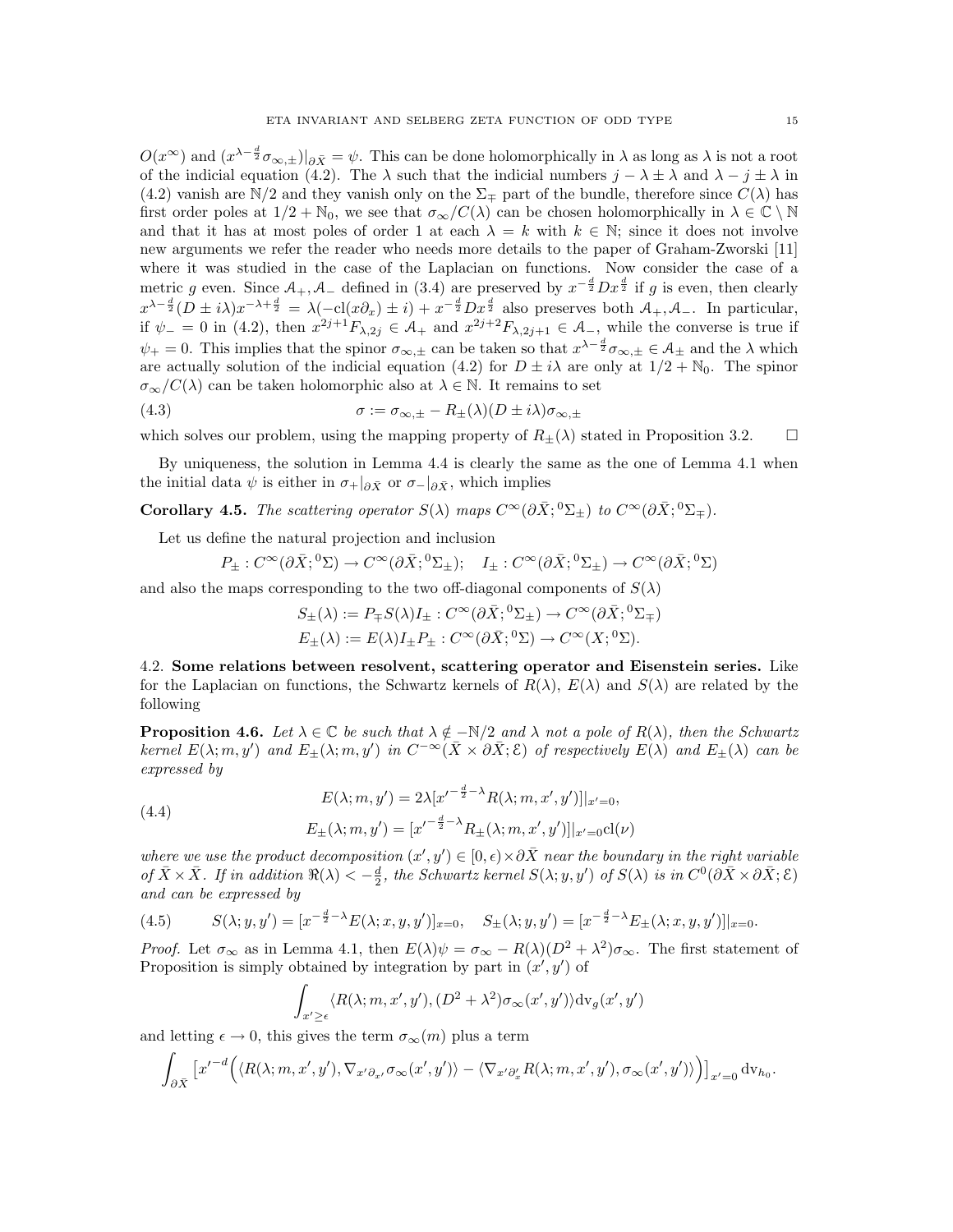But from the analysis of the resolvent  $R(\lambda)$ , we have for  $m \in X$  and as  $x' \to 0$ 

$$
R(\lambda; m, x', y') = x'^{\frac{d}{2} + \lambda} (L(\lambda; m, y') + O(x')),
$$

$$
\nabla_{x' \partial_{x'}} R(\lambda; m, x', y') = (\frac{d}{2} + \lambda) x'^{\frac{d}{2} + \lambda} (L(\lambda; m, y') + O(x'))
$$

$$
\sigma_{\infty}(x', y') = x'^{\frac{d}{2} - \lambda} (\psi(y') + O(x')), \quad \nabla_{x' \partial_{x'}} \sigma_{\infty}(x', y') = (\frac{d}{2} - \lambda) x'^{\frac{d}{2} - \lambda} (\psi(y') + O(x'))
$$

for some  $L \in C^{\infty}(X \times \partial \bar{X}; \mathcal{E})$  and where  $\psi \in C^{\infty}(\partial \bar{X}; \Sigma)$  is arbitrarily chosen. We can then deduce that  $E(\lambda; m, y') = 2\lambda L(\lambda; m, y')$  as distributions in  $C^{\infty}(X \times \partial \bar{X}; \mathcal{E})$ . Using the structure of  $R(\lambda)$ in Proposition 3.2, we observe that the kernel of  $E(\lambda)$  is also a distribution in  $C^{-\infty}(\bar{X}\times\partial\bar{X}; \mathcal{E})$ since its lift to  $\bar{X} \times_0 \partial \bar{X}$  is a conormal distribution on  $\bar{X} \times_0 \partial \bar{X}$ , more precisely it is an element in  $\rho_{\text{lb}}^{\lambda+\frac{d}{2}}\rho_{\text{ff}}^{-\lambda-\frac{d}{2}}C^{\infty}(\bar{X}\times_0\partial\bar{X};\mathcal{E})$ . This is exactly the same argument for the  $E_{\pm}(\lambda)$  formula in (4.4) by using the representation (4.3) and integration by part.

Now for the scattering operator, we take  $\Re(\lambda) < -\frac{d}{2}$  and use the definition of  $S(\lambda)\psi$  to deduce that

$$
S(\lambda)\psi = (x^{-\lambda - \frac{d}{2}}E(\lambda)\psi)|_{x=0}.
$$

From the fact that the lift of the kernel  $x^{-\lambda-\frac{d}{2}}E(\lambda)$  to  $\bar{X} \times_0 \partial \bar{X}$  is in  $\rho_{\text{ff}}^{-2\lambda-d} C^{\infty}(\bar{X} \times_0 \partial \bar{X}; \mathcal{E}),$ thus in  $C^0(\bar{X} \times \partial \bar{X})$ , we see that

$$
\int_{\partial \bar{X}} x^{-\lambda - \frac{d}{2}} E(\lambda; x, y, y') \psi(y') \mathrm{dv}_{h_0}(y')
$$

is  $C^0(\bar{X}; {}^0\Sigma)$  and its restriction to  $\partial \bar{X}$  is given by the pairing of  $[x^{-\lambda-\frac{d}{2}}E(\lambda)]|_{x=0}$  with  $\psi$ , which ends the proof for  $S(\lambda)$ . The argument is the same for  $S_{\pm}(\lambda)$ .

In the same way as  $E(\lambda)$ , we define the operator  $E^{\sharp}(\lambda), E_{\pm}^{\sharp}(\lambda)$  so that the Schwartz kernel of  $E^{\sharp}(\lambda), E_{\pm}^{\sharp}(\lambda)$  are given for  $\lambda \in \mathbb{C} \setminus (-\mathbb{N}/2)$  not a pole of  $R(\lambda)$  by

(4.6) 
$$
E^{\sharp}(\lambda; y, m') := 2\lambda [x^{-\lambda - \frac{d}{2}} R(\lambda; x, y, m')]|_{x=0},
$$

$$
E^{\sharp}_{\pm}(\lambda; y, m') := -\operatorname{cl}(\nu)[x^{-\lambda - \frac{d}{2}} R_{\pm}(\lambda; x, y, m')]|_{x=0}
$$

using the product decomposition  $[0, \epsilon)_x \times \partial \bar{X}$  near  $\partial \bar{X}$ . Like for the analysis of the kernel of  $E(\lambda)$ above, the structure of the kernel  $E^{\sharp}(\lambda)$  on the blow-up  $\partial \bar{X} \times_0 \bar{X}$  is clear from the analysis of  $R(\lambda)$ . Note also that  $E_{\pm}^{\sharp}(\lambda)$  maps  $\dot{C}^{\infty}(\bar{X}; {}^{0}\Sigma)$  to  $C^{\infty}(\partial \bar{X}; {}^{0}\Sigma_{\pm})$  by using Corollary 3.5 and

$$
(E_{\pm}^{\sharp}(\lambda)f)(y) = -\mathrm{cl}(\nu)\lim_{x \to 0} \int_{X} x^{-\lambda - \frac{d}{2}} R_{\pm}(\lambda; x, y, m') \sigma(m') \mathrm{d}v_{g}(m').
$$

We see also from the remark following Corollary 3.5 that

(4.7) 
$$
E^{\sharp}(\bar{\lambda}; y, m') = E(\lambda; m', y)^{*}, \qquad E_{\pm}^{\sharp}(\bar{\lambda}; y, m') = E_{\mp}(\lambda; m', y)^{*}
$$

when these are considered as linear maps from  ${}^0\Sigma_{m'}$  to  ${}^0\Sigma_y$ .

**Lemma 4.7.** Let  $m, m' \in X$ , then for  $\lambda \notin \mathbb{Z}/2$  neither a pole of  $R(\lambda)$  nor of  $R(-\lambda)$ , we have

(4.8)  
\n
$$
R(\lambda; m, m') - R(-\lambda; m, m') = (2\lambda)^{-1} \int_{\partial \bar{X}} E(\lambda; m, y) E^{\sharp}(-\lambda; y, m') \mathrm{d}v_{h_0}(y),
$$
\n
$$
R_{\pm}(\lambda; m, m') - R_{\mp}(-\lambda; m, m') = - \int_{\partial \bar{X}} E_{\pm}(\lambda; m, y) \mathrm{cl}(\nu) E_{\mp}^{\sharp}(-\lambda; y, m') \mathrm{d}v_{h_0}(y)
$$

or in terms of operators

$$
R(\lambda) - R(-\lambda) = (2\lambda)^{-1} E(\lambda) E^{\sharp}(-\lambda), \qquad R_{\pm}(\lambda) - R_{\mp}(-\lambda) = -E_{\pm}(\lambda) \operatorname{cl}(\nu) E_{\mp}^{\sharp}(-\lambda).
$$

Proof. This is a straightforward application of Green formula and does not involve anything more than in the proof given by Guillopé  $[16]$  for the Laplacian on functions on a surface. It is based on the fact that  $(D^2 + \lambda^2)R(\lambda; m, m') = (D^2 + \lambda^2)R(-\lambda; m, m') = \delta(m - m')$  and  $(D \pm i\lambda)R_{\pm}(\lambda; m, m') = (D \pm i\lambda)R_{\mp}(-\lambda; m, m') = \delta(m - m')$ , where  $\delta(m - m')$  denotes the Dirac mass on the diagonal.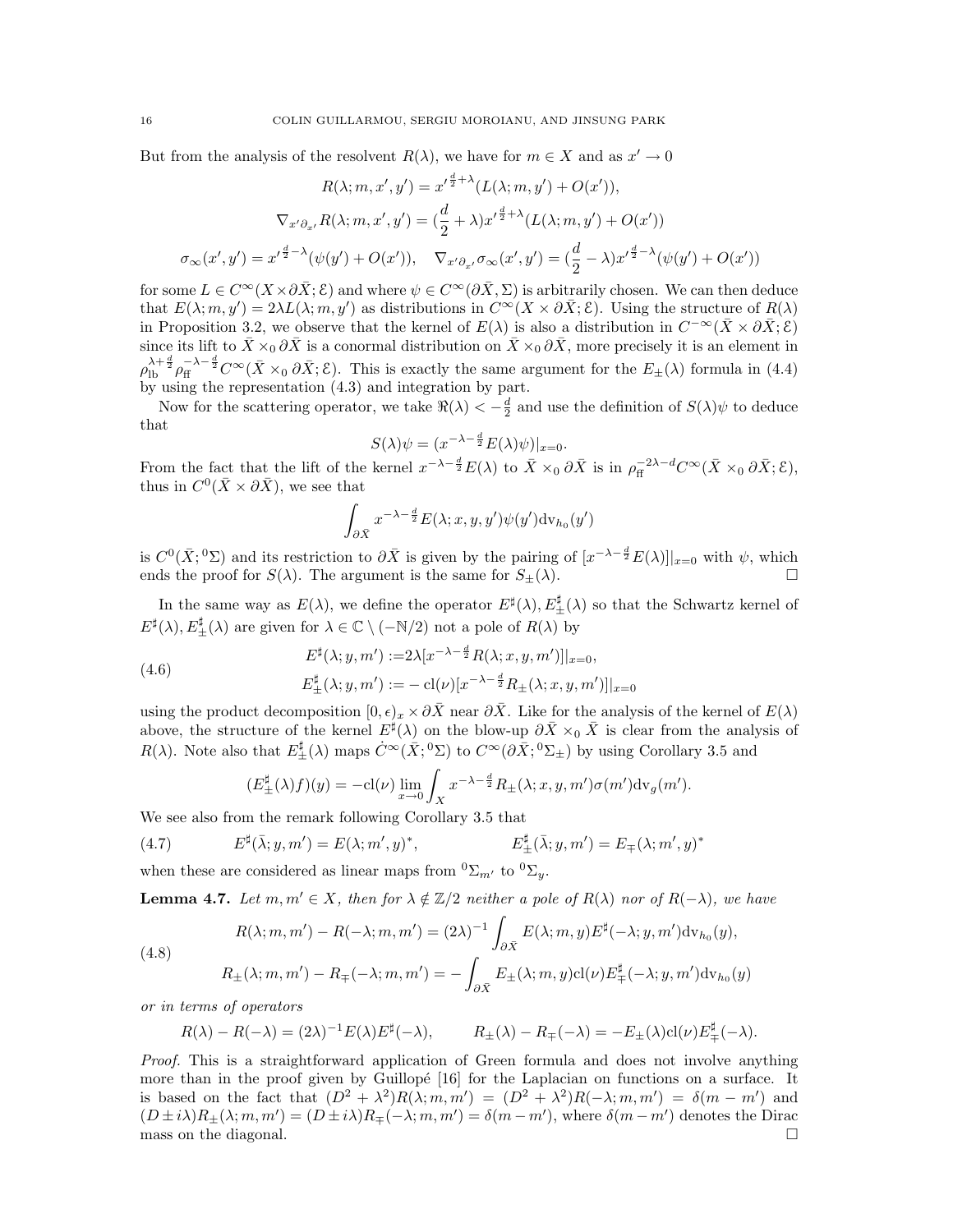A corollary of this is some functional equations relating  $E(\lambda)$ ,  $E^{\sharp}(\lambda)$  and  $S(\lambda)$ .

Corollary 4.8. The following meromorphic identities hold

$$
E(\lambda) = E(-\lambda)S(\lambda), \qquad E^{\sharp}(\lambda) = S(\lambda)E^{\sharp}(-\lambda),
$$
  
\n
$$
E_{\pm}(\lambda) = E_{\pm}(-\lambda)S_{\mp}(\lambda), \qquad E_{\pm}^{\sharp}(\lambda) = S_{\pm}(\lambda)E_{\mp}^{\sharp}(-\lambda).
$$

*Proof.* Let us consider the second identity: assume  $\Re(\lambda) < -\frac{d}{2}$ , it suffices to multiply the first 2 line of (4.8) by  $x(m)^{-\lambda-\frac{d}{2}}$  and take the limit as  $x(m) \to 0$  when  $m' \in X$  is fixed, the limit makes sense in view of our analysis of the Schwartz kernels of  $R(\lambda), E(\lambda), E^{\sharp}(\lambda)$  and  $S(\lambda)$ . Then we use Proposition 4.6 and the definition of  $E^{\sharp}(\lambda)$  and this gives the proof of the second identity of the Corollary, at least for  $\Re(\lambda) < -\frac{d}{2}$ , but this extends meromorphically to  $\lambda \in \mathbb{C}$ . The proofs of other identities are similar.

# 4.3. Properties of  $S(\lambda)$ .

**Proposition 4.9.** For  $\lambda$  such that  $\Re(\lambda) < -\frac{d}{2}$ ,  $\lambda \notin \lfloor N/2 \rfloor$  and  $\lambda$  not a pole of  $R(\lambda)$ , the operator  $S(\lambda)$  is a classical pseudo-differential operator on  $\partial \overline{X}$  of order  $2\lambda$ , with principal symbol

(4.9) 
$$
\sigma_{\text{pr}}(S(\lambda))(\xi) = C(\lambda) \operatorname{cl}(\nu) |\xi|_{h_0}^{2\lambda - 1} i \operatorname{cl}(\xi), \qquad \text{with } C(\lambda) := 2^{-2\lambda} \frac{\Gamma(-\lambda + 1/2)}{\Gamma(\lambda + 1/2)}.
$$

Moreover  $S(\lambda)$  can be meromorphically extended to  $\mathbb{C} \setminus (-\mathbb{N}/2)$  as a family of pseudo-differential operators in  $\Psi^{2\lambda}(\partial \bar{X}; {}^0\Sigma)$ .

*Proof.* Let  $\beta : \bar{X} \times_0 \bar{X} \to \bar{X} \times \bar{X}$  be the blow-down map,  $\partial \bar{X} \times_0 \partial \bar{X} := [\partial \bar{X}, \partial \bar{X}, \Delta_{\partial}]$  be the blow-up of  $\partial \bar{X} \times \partial \bar{X}$  around the diagonal  $\Delta_{\partial}$  and  $\beta_{\partial} : \partial \bar{X} \times_0 \partial \bar{X}$  the associated blow-down map. Then the expression (4.5) can also be written for  $\Re(\lambda) < -\frac{d}{2}$  ( $S(\lambda)$  and  $R(\lambda)$  denote also the Schwartz kernel)

(4.10) 
$$
S(\lambda) = 2\lambda \beta_{\partial*} \left( \beta^* ((xx')^{-\lambda - \frac{d}{2}} R(\lambda))|_{\text{lborb}} \right)
$$

where lb ∩ rb is naturally identified with  $\partial \bar{X} \times_0 \partial \bar{X}$ . For more details, we refer to the article of Joshi-Sa Barreto [19] which deals with the Laplacian on functions. Now using the fact that  $R(\lambda) \in \Psi_0^{-2,\lambda + \frac{d}{2},\lambda + \frac{d}{2}}(\bar{X}; {}^0\Sigma)$ , we deduce that

$$
((xx')^{-\lambda-\frac{d}{2}}R(\lambda))|_{\text{lb}\cap\text{rb}} \in \rho_{\text{ff},\partial}^{-2\lambda-d}C^{\infty}(\partial\bar{X}\times_0\partial\bar{X};\mathcal{E})
$$

where  $\rho_{ff,∂} := \rho_{ff}|_{lb∩rb}$  is a boundary defining function of the boundary (i.e., the face obtained by blowing-up) of  $\partial \bar{X} \times_0 \partial \bar{X}$ . This shows that the kernel  $S(\lambda)$  is classically (or polyhomogeneous) conormal to the diagonal and the leading singularity at  $y = y' = p$  given in polar coordinates in the conormal bundle is given by

$$
S(\lambda; y, y') \sim c(\lambda)|y - y'|^{-2\lambda - d}U_p(p'),
$$
  $p' = \frac{y - y'}{|y - y'|} \in S^{d-1}$ 

for some  $c(\lambda) \in \mathbb{C}$  and where  $U_p(p') \in \text{End}({}^0\Sigma_p(\bar{X}))$  denote the limit of the parallel transport  $U(e_p, m)$  in the fiber  $\text{ff}_p$  when  $m \to p' \in \text{lb} \cap \text{rb} \cap \text{ff}_p \simeq S^{d-1}$  (here  $e_p$  is the center of  $\text{ff}_p$  defined by the intersection of the interior diagonal with  $ff_p$  and identified with the center of hyperbolic space). Thus we obtain  $S(\lambda) \in \Psi^{2\lambda}(\partial \bar{X}; {}^0\Sigma)$ , moreover the expression (4.10) can be meromorphically extended to  $\mathbb{C} \setminus (-\mathbb{N}/2)$  as a distribution classically conormal to the diagonal, thus as a family  $S(\lambda) \in \Psi^{2\lambda}(\partial \bar{X}; 0\Sigma)$ . As for the principal symbol, we use the expression of  $U_p(p')$  for  $\mathbb{H}^{d+1}$  given in Corollary A.4 and Fourier transform to obtain (4.9). Notice that there might be first order poles of infinite multiplicity at  $N/2$  coming from the meromorphic extension of the distribution  $|y-y'|^{2\lambda+j}$  to  $\lambda \in \mathbb{C}$ . This phenomenon is described in [11] for the case of the Laplacian on functions.

Like for functions, the scattering operator is a unitary operator on the continuous spectrum and satisfies a functional equation.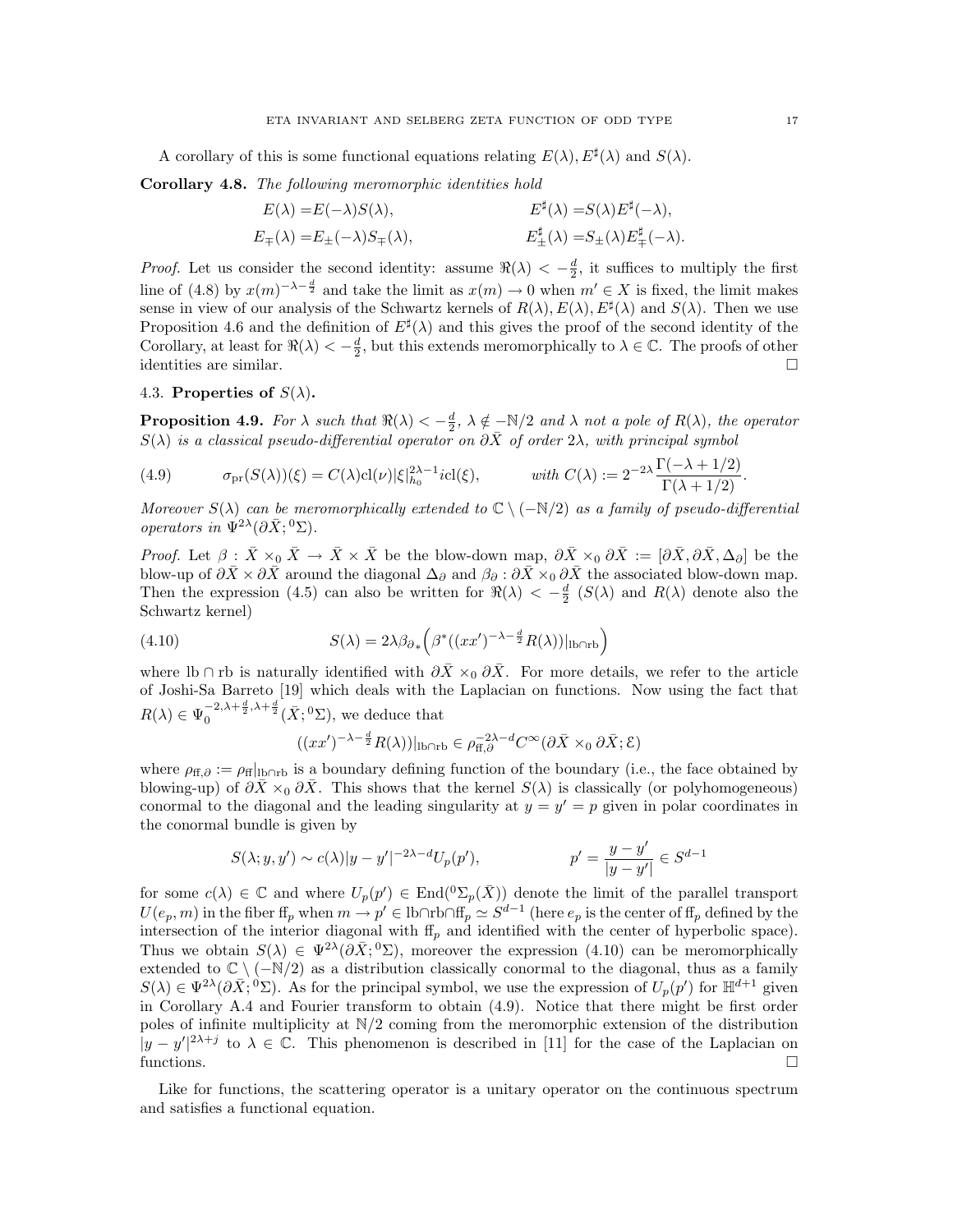**Lemma 4.10.** The operator  $S(\lambda)$  is unitary on  $\{\Re(\lambda) = 0\}$ , it satisfies  $S(\lambda)S(-\lambda) = \text{Id}$  for  $\lambda$ such that  $S(\pm\lambda)$  is defined, and it is conformally covariant in the sense that for another choice  $\hat{x} = e^{\omega}x$  of geodesic boundary defining function, the corresponding scattering operator is  $\hat{S}(\lambda) =$  $e^{-(\frac{d}{2}+\lambda)\omega_0}S(\lambda)e^{(\frac{d}{2}-\lambda)\omega_0},$  where  $\omega_0=\omega|_{\partial \bar{X}}.$ 

Proof. The functional equation is a straightforward consequence of the uniqueness in Lemma 4.1 or the first equality of Corollary 4.8. The unitarity follows easily from Lemma 3.3 by taking the solutions  $\sigma_1, \sigma_2$  of Lemma 4.1 for two initial data  $\psi_1, \psi_2 \in C^\infty(\partial \bar{X}; {}^0\Sigma)$ . The conformal covariance of  $S(\lambda)$  is straightforward by using the uniqueness of the solution in Lemma 4.1.

**Corollary 4.11.** If the metric g is even in the sense of (3.2), the operator  $\widetilde{S}(\lambda) := S(\lambda)/C(\lambda)$  is finite meromorphic in  $\mathbb{C}$ , and it is holomorphic in  $\{\Re(\lambda) \geq 0\}$ .

Proof. The analyticity in the right half-plane is a consequence of the last statement in Lemma 4.4 and the fact that  $S(\lambda)\psi = \sigma^+|_{\partial \bar{X}}$  with the notation of this Lemma. We already know the meromorphic extension outside  $-N/2$  so we can write, using Proposition 4.9,

$$
S(\lambda)/C(\lambda) = \text{cl}(\nu)(D_{h_0} + i)(|D_{h_0}| + 1)^{2\lambda - 1}(\text{Id} + K(\lambda))
$$

for some  $K(\lambda)$  compact on  $L^2(\partial \bar{X}; {}^0\Sigma)$  and analytic in  $\{\Re(\lambda) \geq 0\}$ . We know from Lemma 4.10 that Id +  $K(\lambda)$  is invertible for almost all  $\lambda \in \mathbb{C}$ , so we may use Fredholm analytic theorem to show that  $(S(\lambda)/C(\lambda))^{-1}$  is a meromorphic family of operators with poles of finite multiplicity at most in  $\Re(\lambda) > 0$ , so by the functional equation in Lemma 4.10, we deduce that  $S(\lambda)/C(\lambda)$  is meromorphic in  $\Re(\lambda) < 0$  with poles of finite multiplicity.

We give another corollary of the properties of  $\widetilde{S}(\lambda)$ .

**Corollary 4.12.** For an AH manifold with a metric q even in the sense of  $(3.2)$ , the resolvent  $R_{\pm}(\lambda)$  is finite meromorphic.

*Proof.* According to Proposition 3.2, the only problem for the meromorphy of  $R_{\pm}(\lambda)$  can be at  $-\mathbb{N}/2$ , so consider the half plane  $\{\Re(\lambda) < 0\}$ . Since  $R(-\lambda), E(-\lambda), E^{\sharp}(-\lambda)$  are holomorphic in  $\{\Re(\lambda) < 0\}$ , the result is a straightforward consequence of Corollary 4.11 together with the formula

$$
R(\lambda) = R(-\lambda) + (2\lambda)^{-1} C(\lambda) E(-\lambda) \frac{S(\lambda)}{C(\lambda)} E^{\sharp}(-\lambda),
$$

itself a consequence of Lemma 4.7 and Corollary 4.8.

4.4. Representation of  $E(\lambda)$  and  $S(\lambda)$  in the case  $X_{\Gamma}$ . Using Proposition 4.6 and (3.10), we obtain directly an explicit representation modulo a smoothing term. We use the functions  $\eta_j, \phi^i_j, \chi^i_j$ of Section 3.6. We denote by  $S_{\mathbb{H}^{d+1}}(\lambda)$  and  $E_{\mathbb{H}^{d+1}}(\lambda)$  the scattering operator and Eisenstein series on  $\mathbb{H}^{d+1}$ , defined using a defining function of  $\overline{\partial \mathbb{H}^{d+1}}$  which is equal to  $x_0$  on the half ball  $\overline{B}$  in the model  $\mathbb{H}^{d+1} = \{(x_0, y_0) \in (0, \infty) \times \mathbb{R}^{d-1}\},\$ i.e., in terms of distribution kernel on  $\bar{B} \times \partial \bar{B}$  and on  $\partial \bar B \times \partial \bar B$ 

$$
E_{\mathbb{H}^{d+1}}(\lambda; x_0, y_0, y'_0) := 2\lambda [x'_0^{-\lambda - \frac{d}{2}} R_{\mathbb{H}^{d+1}}(\lambda; x_0, y_0, x'_0, y'_0)]_{x'_0 = 0},
$$
  

$$
S_{\mathbb{H}^{d+1}}(\lambda; y_0, y'_0) := [x_0^{-\lambda - \frac{d}{2}} E_{\mathbb{H}^{d+1}}(\lambda; x_0, y_0, y'_0)]|_{x_0 = 0}.
$$

**Lemma 4.13.** If  $\lambda \in \mathbb{C} \setminus (-\mathbb{N}_0/2)$  is not a pole of  $R(\lambda)$ , then the Eisenstein series  $E(\lambda)$  for  $D^2$ on a convex co-compact quotient  $X := \Gamma^{d+1}$  has the kernel  $E(\lambda) = E_0(\lambda) + E_{\infty}(\lambda)$  where

$$
E_0(\lambda) := \sum_j \iota_j^* \chi_j^2 E_{\mathbb{H}^{d+1}}(\lambda) \phi_j^1 \eta_j^{-\lambda - \frac{d}{2}} \iota_{j_*},
$$
  

$$
E_{\infty}(\lambda) = 2\lambda [x'^{-\lambda - \frac{d}{2}} (R(\lambda) - R_0(\lambda))]|_{x'=0} \in x^{\lambda + \frac{d}{2}} C^{\infty}(\bar{X} \times \partial \bar{X}; \mathcal{E}).
$$

$$
\Box
$$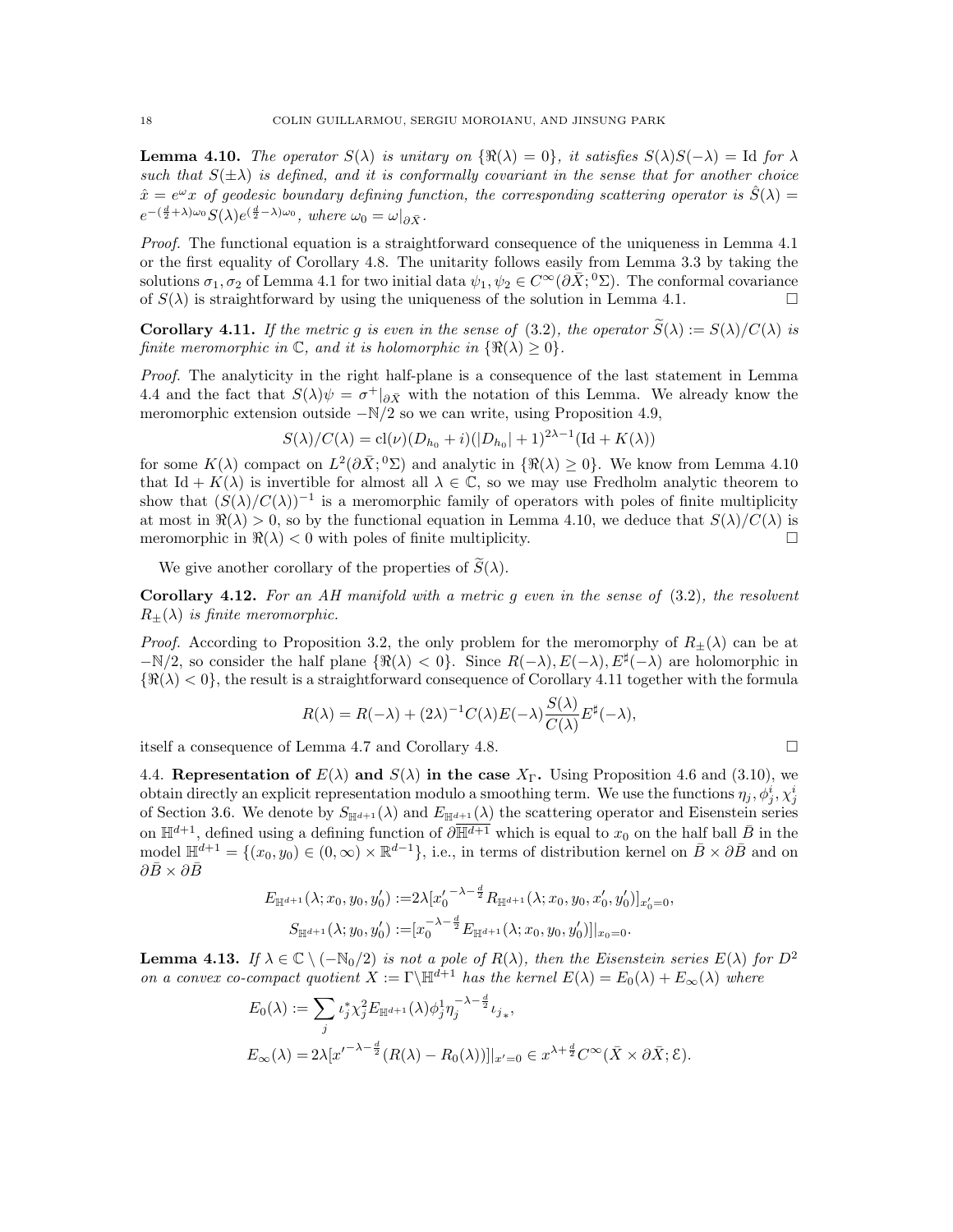Similarly, the scattering operator  $S(\lambda)$  for  $D^2$  on X has the kernel  $S(\lambda) = S_0(\lambda) + S_{\infty}(\lambda)$  where

$$
S_0(\lambda) := \sum_j \iota_j^* \eta_j^{-\lambda - \frac{d}{2}} \phi_j^2 S_{\mathbb{H}^{d+1}}(\lambda) \phi_j^1 \eta_j^{-\lambda - \frac{d}{2}} \iota_{j_*},
$$
  

$$
S_\infty(\lambda) = 2\lambda [(xx')^{-\lambda - \frac{d}{2}} (R(\lambda) - R_0(\lambda))]|_{x = x' = 0} \in C^\infty(\partial \bar{X} \times \partial \bar{X}; \mathcal{E}).
$$

5. Selberg zeta function of odd type

In this section, we will assume that the dimension  $d+1=2n+1$  is odd except in Lemma 5.2.

5.1. Odd heat kernel of Dirac operator on  $\mathbb{H}^{d+1}$ . By the identification (2.4), the kernel of the odd heat operator  $D_{\mathbb{H}^{d+1}}e^{-tD_{\mathbb{H}^{d+1}}^2}$  on  $L^2(\mathbb{H}^{d+1}; \Sigma(\mathbb{H}^{d+1}))$  can be considered as a  $\tau_d$ -radial function  $P_t$  over G. Hence there exists a function  $P_t$  from G to End $(V_{\tau_d})$  satisfying the K-equivariance condition

(5.1) 
$$
P_t(k_1 g k_2) = \tau_d(k_2)^{-1} P_t(g) \tau_d(k_1)^{-1} \qquad \text{for } g \in G, k_1, k_2 \in K
$$

such that

(5.2) 
$$
D_{\mathbb{H}^{d+1}}e^{-tD_{\mathbb{H}^{d+1}}^2}(gK,hK) = P_t(h^{-1}g) \quad \text{for } g, h \in G.
$$

Let us remark that  $P_t(h^{-1}g)$  and  $P_t(k_1^{-1}h^{-1}g k_2)$  for  $k_1, k_2 \in K$  give the same map by the condition (5.1), so that the right hand side of (5.2) does not depend on the choice of the representatives of the  $K\mbox{-}\mathrm{cosets}.$ 

Recalling the Cartan decomposition  $G = KA^+K$  with  $A^+ := \{a_r = \exp(rH) | r > 0\}$ , any element  $g \in G$  can be written as  $g = ha_r k$  where  $a_r = \exp(rH)$  and r is the same as the hyperbolic distance  $d_{\mathbb{H}^{d+1}}(eK, gK)$  between two points  $eK$  and  $gK$  in  $\mathbb{H}^{d+1} \cong G/K$ . Here e denotes the identity element in G. Now let us recall that the spin representation  $\tau_d$  decomposes into two half spin representations  $\sigma_+,\sigma_-$  when restricting to  $M = \text{Spin}(d)$ ,

$$
\tau_d|_M=\sigma_+\oplus\sigma_-,
$$

hence the representation space  $V_{\tau_d}$  also decomposes into  $V_{\sigma^+} \oplus V_{\sigma^-}$  as M-representation spaces. By Schur's lemma there exists a function  $p_t^{\pm}:\mathbb{R}\to\mathbb{C}$  such that

$$
P_t(a_r)|_{V_{\sigma_{\pm}}} = p_t^{\pm}(r) \operatorname{Id}_{V_{\sigma_{\pm}}}
$$

where  $a_r \in A^+$ . As in the proof of Theorem 8.5 of [6] using Theorem 8.3 of [6], one can easily derive

**Proposition 5.1.** The scalar components of  $D_{\mathbb{H}^{d+1}}e^{-tD_{\mathbb{H}^{d+1}}^2}$  are given by

(5.3) 
$$
p_t^{\pm}(r) = \pm \frac{\sinh(r/2)}{i2^{3n+3/2}\Gamma(n+3/2)t^{3/2}} \left(-\frac{d}{d(\cosh r)}\right)^n r \sinh^{-1}(r/2) e^{-\frac{r^2}{4t}}.
$$

Let us observe that the equalities (5.1) and (5.3) determine the odd heat kernel  $D_{\mathbb{H}^{d+1}}e^{-tD_{\mathbb{H}^{d+1}}^2}$ by the Cartan decomposition  $G = KA^+K$ .

5.2. Odd heat kernels over convex co-compact hyperbolic manifolds. By abuse of notation, g, h will also denote the points in  $\mathbb{H}^{d+1}$  corresponding to the cosets gK, hK in  $G/K$ . By a usual construction, the kernel of the odd heat operator  $De^{-tD^2}$  over  $X_{\Gamma}$  is given (as an automorphic kernel) by

(5.4) 
$$
De^{-tD^2}(g,h) = \sum_{\gamma \in \Gamma} D_{\mathbb{H}^{d+1}} e^{-tD_{\mathbb{H}^{d+1}}^2}(g,\gamma h)
$$

where g, h denote points in  $X_{\Gamma} = \Gamma \backslash \mathbb{H}^{d+1}$  which we view as a fundamental domain in  $\mathbb{H}^{d+1}$  with sides identified through Γ. Using  $d_{\mathbb{H}^{d+1}}(g,h) = d_{\mathbb{H}^{d+1}}(e,g^{-1}h)$  where e denotes the origin in the unit disc model of  $\mathbb{H}^{\tilde{d}+1}$ , then by (5.1), (5.3) and some elementary calculations, we have

$$
(5.5) \qquad ||D_{\mathbb{H}^{d+1}}e^{-tD_{\mathbb{H}^{d+1}}^2}(g,\gamma h)|| \leq C \, t^{-\frac{3}{2}} \, e^{-\frac{d}{2}r_{\gamma}(g,h)-\frac{r_{\gamma}(g,h)^2}{4t}} \sum_{\substack{0\leq j\leq n+1\\0\leq k\leq n}} r_{\gamma}(g,h)^j t^{-k}.
$$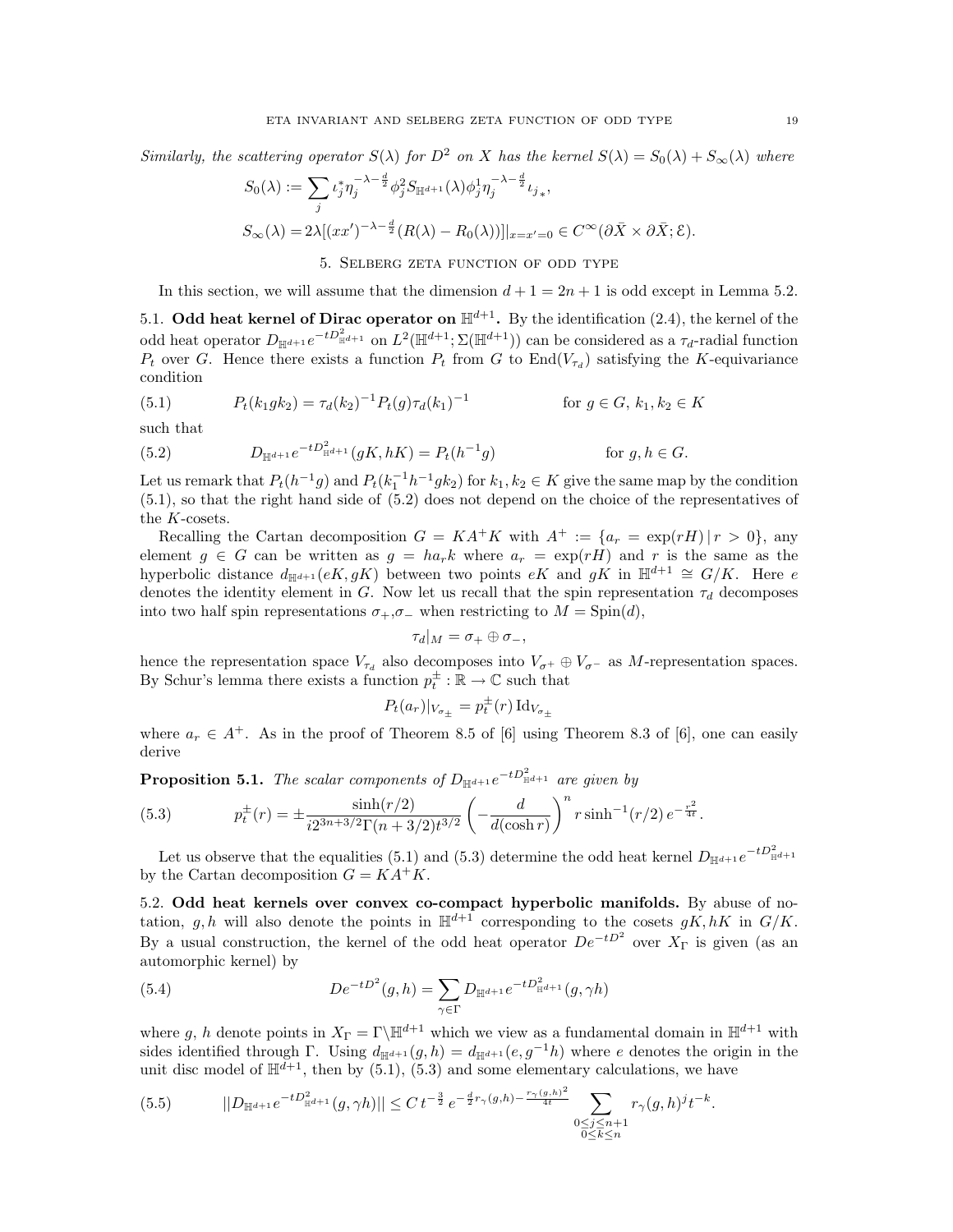Here C is a positive constant independent on t and  $r_{\gamma}(g, h) := d_{\mathbb{H}^{d+1}}(g, \gamma h)$ . In particular the number  $r_{\gamma}(q, q)$  is independent of g in the axis of  $\gamma$  and is called the translation length of  $\gamma$ , denoted by  $\ell_{\gamma}$ .

**Lemma 5.2.** Let  $\mathcal{F}$  be a fundamental domain of  $\Gamma$  and  $\tilde{x}$  be a boundary defining function of  $X_{\Gamma}$ which we view as well as a function on  $\mathfrak{F}$ . There are positive constants  $C_1, C_2$  such that for all  $\gamma \in \Gamma$  with translation length  $\ell_{\gamma} > C_1$  and all  $g, h \in \mathcal{F}$ ,

$$
e^{-r_{\gamma}(g,h)} \leq C_2 \, e^{-\ell_{\gamma}} \widetilde{x}(g) \widetilde{x}(h).
$$

*Proof.* By conjugating by an isometry of  $\mathbb{H}^{d+1}$ , we can assume that, in the half space model  $\mathbb{H}^{d+1} = \mathbb{R}_x^+ \times \mathbb{R}_y^d$ , the point at  $\infty$  is not in the limit set  $\Lambda(\Gamma)$  of the group  $\Gamma$ . Then, since the group is convex co-compact, there exists a fundamental domain  $\mathcal F$  which satisfies the following: there exists  $C > 0$  and  $\epsilon > 0$  such that

$$
\mathcal{F} \cup \Lambda(\Gamma) \subset B := \{ z \in [0, \infty) \times \mathbb{R}^d; |z| \le C, d_{\text{eucl}}(z; \Lambda(\Gamma)) \ge \epsilon \}
$$

where  $d_{\text{eucl}}$  denotes the Euclidean distance in  $\mathbb{R}^{d+1}$ . Notice that the function  $\tilde{x}$  is comparable<br>to the function  $x$  on  $\mathcal{F}$  in the sense that  $1/4 \leq \tilde{x}/x \leq 4$  for some constant  $A > 0$ . Let now to the function x on  $\mathcal F$  in the sense that  $1/A < \tilde x/x < A$  for some constant  $A > 0$ . Let now  $\gamma \in \Gamma$  be an isometry, whose fixed points  $p_{\gamma}^1, p_{\gamma}^2$  must belong to  $\mathbb{R}_y^d \cap B$ . Composing a translation  $z \mapsto z - (p_\gamma^1 + p_\gamma^2)/2$  with a rotation in the  $\mathbb{R}^d_y$  variable, we define an isometry  $q_\gamma$  which maps  $p_\gamma^1$  to  $p_{\gamma} := (0, |p_{\gamma}^1 - p_{\gamma}^2|/2, 0 \dots, 0)$  and  $p_{\gamma}^2$  to  $-p_{\gamma}$ . Notice that, since  $q_{\gamma}$  is also an Euclidean isometry, then

$$
q_{\gamma}(\mathcal{F}) \subset B' := \{ z \in [0, \infty) \times \mathbb{R}^d; |z| \leq 2C, d_{\text{eucl}}(z; \pm p_{\gamma}) \geq \epsilon \}.
$$

We identify the  $(x, y_1)$  half-plane inside  $\mathbb{H}^{d+1}$  with  $\mathbb{H}^2$  by setting  $z_0 := y_1 + ix$ , in particular  $\pm p_\gamma$ belong to the boundary of  $\mathbb{H}^2$ . We consider the isometry  $s_{\gamma}$  of  $\mathbb{H}^2$  defined by

(5.6) 
$$
s_{\gamma}: z_0 \mapsto \frac{z_0 + p_{\gamma}}{-z_0 + p_{\gamma}}.
$$

This isometry maps  $p_{\gamma}$  to  $\infty$  and  $-p_{\gamma}$  to 0 in  $\mathbb{H}^{d+1}$ . We extend  $s_{\gamma}$  recursively to  $\mathbb{H}^{d+1}$  as follows: the isometry  $s_{\gamma}$  of  $\mathbb{H}^k$  is extended to an isometry of  $\mathbb{H}^{k+1}$  by identifying  $\mathbb{H}^{k+1}$  with  $(0, \pi)_{\theta} \times \mathbb{H}^k$ via the map

$$
\iota_k: (\theta, x, y_1, \dots, y_{k-1}) \mapsto (x \sin \theta, y_1, \dots, y_{k-1}, x \cos \theta)
$$

and defining the extension, still denoted  $s_{\gamma}$ , by  $s_{\gamma}(\iota_k(\theta, w)) := \iota_k(\theta, s_{\gamma}(w))$ . Note that  $|\iota_k(\theta, w)| =$ |w| for each k, and thus  $|s_{\gamma}(z_0, y_2, \ldots, y_d)| = |s_{\gamma}(z_0)|$ . Using this fact and the explicit formula  $(5.6)$  in  $\mathbb{H}^2$ , it is easy to see that for all  $z \in B'$ , we have

$$
\frac{\epsilon}{4C} \le |s_\gamma(z)| \le \frac{4C}{\epsilon}.
$$

We conclude that  $t_{\gamma} := s_{\gamma} \circ q_{\gamma}$  maps  $\mathcal{F}$  into  $\{z \in \mathbb{R}^+ \times \mathbb{R}^d, \varepsilon \leq |z| \leq \varepsilon^{-1}\}$  for some  $\varepsilon > 0$  which does not depend on  $\gamma$ . But  $t_{\gamma} \circ \gamma \circ t_{\gamma}^{-1}$  is an isometry fixing the line  $\{y=0\}$  and thus it can be written under the form

$$
t_{\gamma} \circ \gamma \circ t_{\gamma}^{-1} : (x, y) \mapsto e^{\ell_{\gamma}}(x, \mathcal{O}_{\gamma}(y))
$$

for some  $\mathcal{O}_{\gamma} \in SO(d)$  where  $\ell_{\gamma}$  is the translation length of  $\gamma$ . Then we have for  $m = (x, y), m' =$  $(x', y')$  in the half-space model

$$
\cosh^2(d_{\mathbb{H}^{d+1}}(m, m')/2) = \frac{|y - y'|^2 + |x + x'|^2}{4xx'}
$$

and by writing  $t_{\gamma}g = (x, y)$  and  $t_{\gamma}h = (x', y')$  in the half-space model,

(5.7) 
$$
\cosh^2(r_\gamma(g,h)/2) = e^{\ell_\gamma} \frac{|e^{-\ell_\gamma}y - \mathcal{O}_\gamma(y')|^2 + |e^{-\ell_\gamma}x + x'|^2}{4xx'}.
$$

But since  $t_{\gamma}g, t_{\gamma}h \in t_{\gamma}(\mathcal{F})$ , one has  $\varepsilon \leq (x^2 + |y|^2)^{\frac{1}{2}} \leq \varepsilon^{-1}$  and the same for  $(x', y')$ , which from (5.7) implies that

(5.8) 
$$
\varepsilon^2 \leq \cosh^2(r_\gamma(g, h)/2) e^{-\ell_\gamma} x x' \leq \varepsilon^{-2}
$$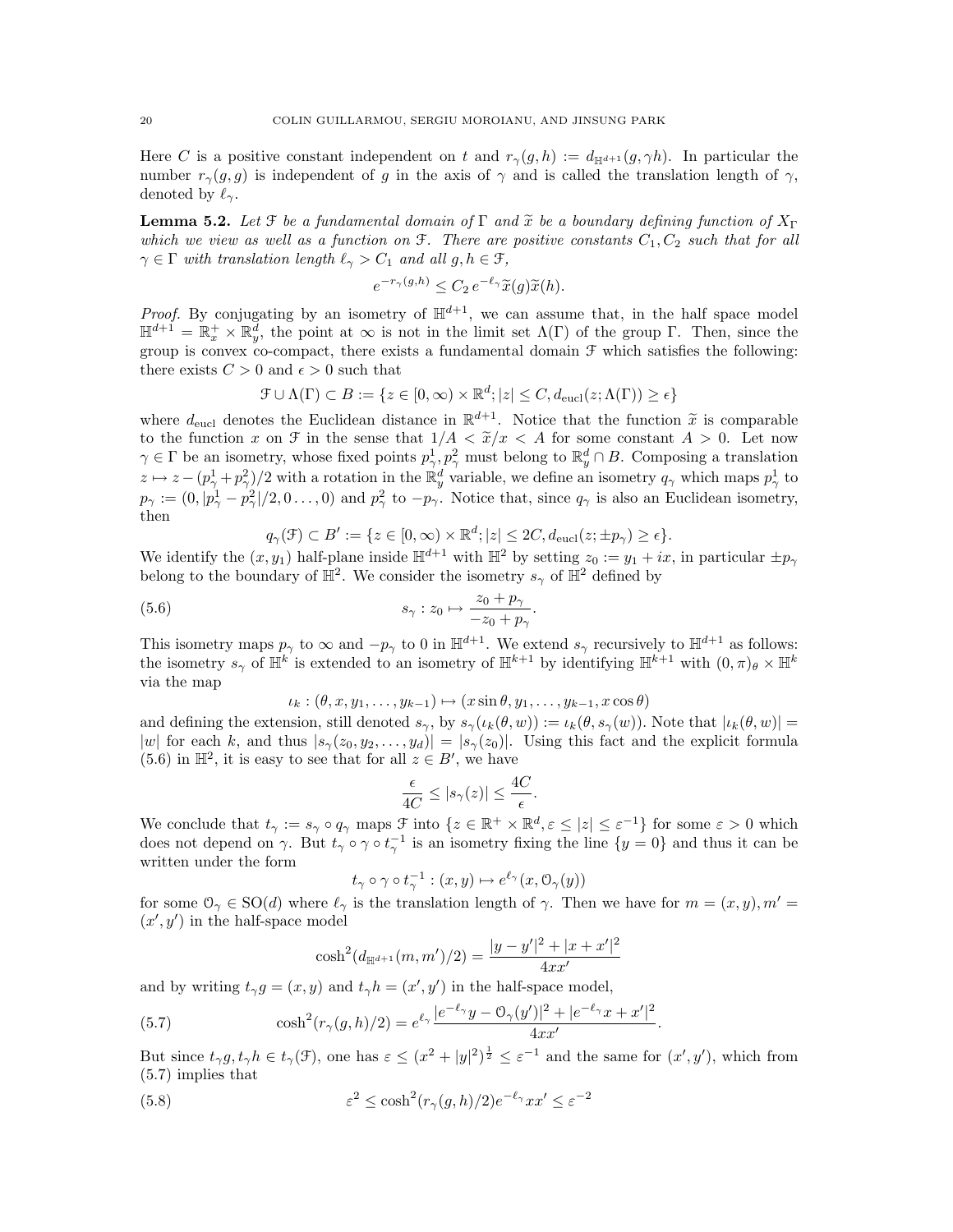for  $\ell_{\gamma}$  large enough (depending only on  $\varepsilon$ ). Observe now that, using the embeddings  $\mathbb{H}^2 \subset \cdots \subset$  $\mathbb{H}^{d+1}$  as above using the maps  $\iota_k$ , we can view the point  $p_\gamma$  as an element of (the boundary of) each  $\mathbb{H}^k$  for  $k = 2, \ldots, d + 1$ . Moreover, as Euclidean norms, one clearly has  $|\iota_k(\theta, \omega)$  $p_{\gamma}| = |\omega - p_{\gamma}|$  for all  $\omega \in \mathbb{H}^{k}$ , and thus  $|z - p_{\gamma}| = |z_0 - p_{\gamma}|$  where  $z \in \mathbb{H}^{d+1}$  corresponds to a unique  $(\theta_1,\ldots,\theta_{d-1},z_0)\in (0,\pi)^{d-1}\times\mathbb{H}^2$  by the maps  $\iota_k$  described above. Let us denote Im(z) := x when  $z = (x, y_1, \ldots, y_d) \in \mathbb{H}^{d+1}$ , then each  $z \in \mathbb{H}^{d+1}$  is associated to a unique  $(\theta_1,\ldots,\theta_{d-1},z_0)\in (0,\pi)^{d-1}\times \mathbb{H}^2$  by the maps  $\iota_k$  (here  $z_0$  is a complex coordinate on  $\mathbb{H}^2$  viewed as the half-space Im(z<sub>0</sub>) > 0) and we have Im(z) = Im(z<sub>0</sub>)  $\sin(\theta_1) \dots \sin(\theta_{d-1})$  and Im(s<sub> $\gamma$ </sub>(z)) =  $\text{Im}(s_\gamma(z_0))\sin(\theta_1)\dots\sin(\theta_{d-1})$  by construction of  $s_\gamma$  acting on  $\mathbb{H}^{n+1}$ . But a short computation gives

$$
\mathrm{Im}(s_{\gamma}(z_{0})) = 2p_{\gamma} \frac{\mathrm{Im}(z_{0})}{|z_{0} - p_{\gamma}|^{2}} = 2p_{\gamma} \frac{\mathrm{Im}(z_{0})}{|z - p_{\gamma}|^{2}}
$$

where  $p_{\gamma} \in \mathbb{H}^2$  is viewed as a positive real number in C, which therefore implies  $\text{Im}(s_{\gamma}(z))/\text{Im}(z)$  $2p_\gamma/|z-p_\gamma|^2$  for all  $z \in \mathbb{H}^{d+1}$ . We have also shown that  $\inf_{z \in q_\gamma(\mathcal{F})} |z-p_\gamma| > \epsilon$  and  $0 < p_\gamma < 1/\epsilon$ for some  $\epsilon > 0$  uniform in  $\gamma \in \Gamma$  by convex co-compactness of  $\Gamma$ , thus we can combine this with (5.8) and the fact that  $x \circ q_{\gamma} = x$  where x is comparable to  $\tilde{x}$  on  $\mathcal{F}$  to deduce that there exists a constant  $C > 0$  uniform in  $\gamma$  so that  $(x \circ t_{\gamma})/\tilde{x} \leq C$  on  $\mathcal{F}$ . This ends the proof. constant  $C > 0$  uniform in  $\gamma$  so that  $(x \circ t_{\gamma})/\widetilde{x} \leq C$  on  $\mathcal{F}$ . This ends the proof.

By (1.2), (5.5) and Lemma 5.2, we get that the right hand side of (5.4) converges uniformly in g, h in a fundamental domain. We denote by tr the local trace over  ${}^0\Sigma_m(X_{\Gamma}) \cong V_{\tau_d}$  for m in a fundamental domain of Γ.

**Proposition 5.3.** For m in a fundamental domain of  $\Gamma$ , we have

(5.9) 
$$
\text{tr}(De^{-tD^2})(m) = \sum_{\gamma \in \Gamma \setminus \{e\}} \text{tr}(D_{\mathbb{H}^{d+1}}e^{-tD_{\mathbb{H}^{d+1}}^2})(m, \gamma m).
$$

*Proof.* It is enough to show that  $tr(D_{\mathbb{H}^{d+1}}e^{-tD_{\mathbb{H}^{d+1}}^2})(m,m) = 0$ , which is a consequence of

$$
\text{tr}(D_{\mathbb{H}^{d+1}}e^{-tD_{\mathbb{H}^{d+1}}^2})(m,m) = \text{tr}(P_t)(e) = d(\sigma_{\pm})(p_t^+(0) + p_t^-(0)) = 0
$$

where  $d(\sigma_{\pm})$  denotes the dimension of  $V_{\sigma_{+}}$  and the last equality follows from (5.3).

By equations (5.5), (5.7) and Proposition 5.3, we deduce that there is  $\epsilon > 0$  such that

$$
\left| \text{tr}(De^{-tD^2})(m) \right| \le C_{\epsilon}(t) x(m)^{2(\frac{d}{2}+\epsilon)} \sum_{\gamma \in \Gamma \setminus \{e\}} e^{-(d+\epsilon)r_{\gamma}}
$$

where  $C_{\epsilon}(t)$  is a constant depending only on  $\epsilon$ , t and x a boundary defining function. Hence the local trace function  $tr(De^{-tD^2})(m, m)$  is integrable over  $X_{\Gamma}$ . Now we can define

(5.10) 
$$
\text{Tr}(De^{-tD^2}) := \int_{X_{\Gamma}} \text{tr}(De^{-tD^2})(m) \, \text{dv}(m)
$$

where  $dv(m)$  denotes the metric over  $X_{\Gamma}$  induced from the hyperbolic metric  $dv_{\mathbb{H}^{d+1}}$ .

By our assumption on Γ, Γ  $\{e\}$  consists of hyperbolic elements and decomposes into Γconjugacy classes of hyperbolic elements. We denote by  $\Gamma_{\rm hvp}$  the set of Γ-conjugacy classes of hyperbolic elements. Each element  $[\gamma]$  in the set  $\Gamma_{\text{hyp}}$  corresponds to a closed geodesic  $C_{\gamma}$  in  $X_{\Gamma}$ . We denote by  $l(C_{\gamma})$  the length of  $C_{\gamma}$  and by  $j(\gamma)$  the positive integer such that  $\gamma = \gamma_0^{j(\gamma)}$  with a primitive  $\gamma_0$ . A primitive hyperbolic element  $\gamma$  means that it can not be given by a power of any other elements in Γ, so that Γ-conjugacy class of a primitive  $\gamma$  corresponds to a prime geodesic  $C_{\gamma}$  in  $X_{\Gamma}$ . The trace of the monodromy in  $\Sigma(X_{\Gamma}) \cong \Gamma \backslash (G \times_{\tau_d} V_{\tau_d})$  along a closed geodesic  $C_{\gamma}$  is given by  $\chi_{\sigma_+}(m_\gamma) + \chi_{\sigma_-}(m_\gamma)$  since any hyperbolic element  $\gamma$  can be conjugated to  $m_\gamma a_\gamma \in M A^+$ . A closed geodesic  $C_{\gamma}$  corresponds to a fixed point of the geodesic flow on the unit sphere bundle over  $X_{\Gamma}$ . The Poincaré map  $P(C_{\gamma})$  is the differential of the geodesic flow at  $C_{\gamma}$ , which is given by  $P(C_{\gamma}) = \text{Ad}(m_{\gamma}a_{\gamma})$  if  $\gamma = m_{\gamma}a_{\gamma}$ . The unit sphere bundle  $SX_{\Gamma}$  of  $X_{\Gamma}$  is given by  $\Gamma\backslash G/M$ , and its tangent bundle  $TSX_{\Gamma}$  is given by

$$
TSX_{\Gamma}=\Gamma\backslash G\times_M(\overline{\mathfrak{n}}\oplus\mathfrak{a}\oplus\mathfrak{n})
$$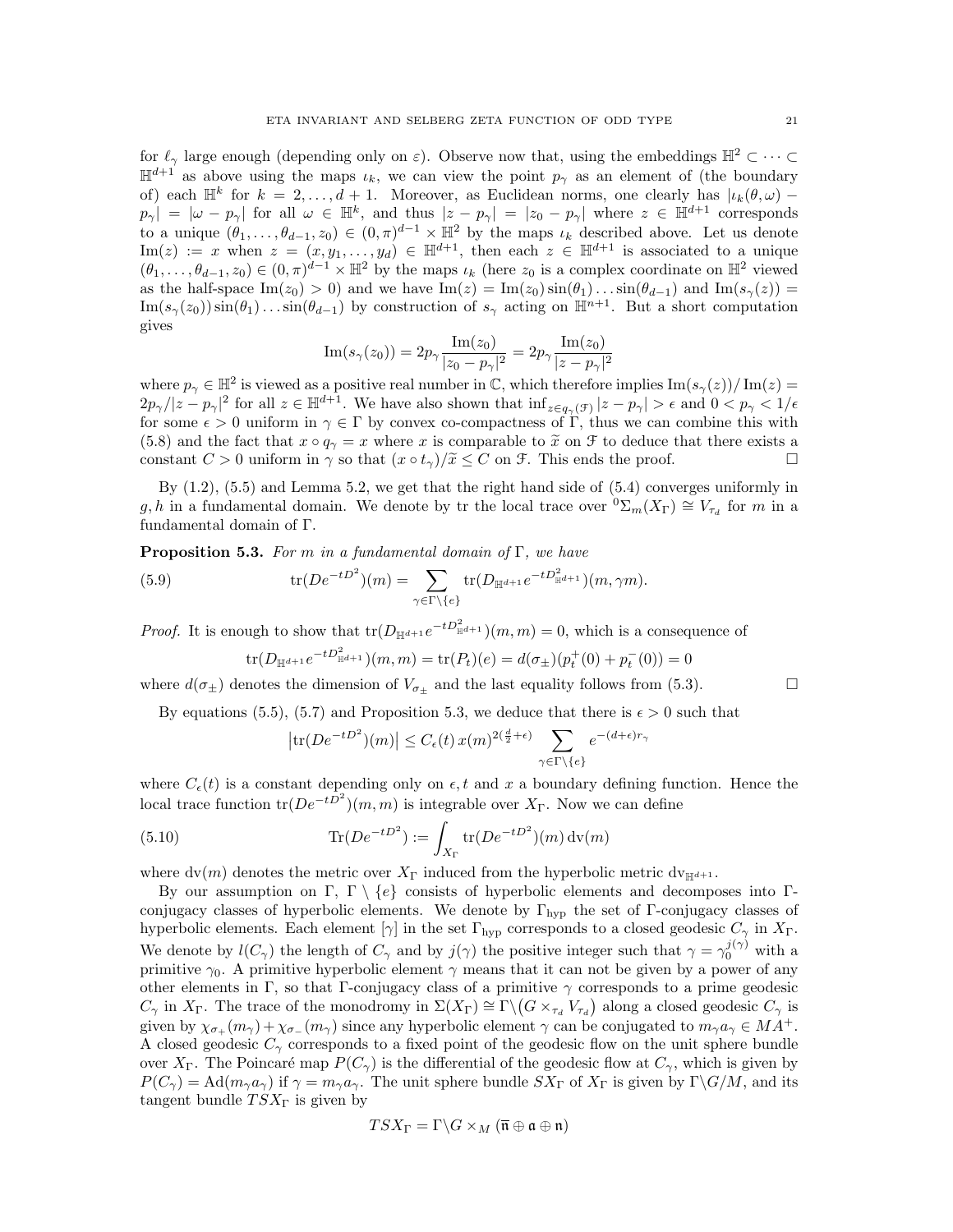where  $\bar{\mathfrak{n}} = \theta(\mathfrak{n})$  and M acts on  $\bar{\mathfrak{n}} \oplus \mathfrak{a} \oplus \mathfrak{n}$  by the adjoint action Ad. Hence  $P(C_{\gamma})$  preserves the decomposition  $\overline{\mathfrak{n}} \oplus \mathfrak{a} \oplus \mathfrak{n}$ . We denote by  $P(C_{\gamma})_{|\mathfrak{n}}$ ,  $P(C_{\gamma})_{|\overline{\mathfrak{n}}}$  its restriction to  $\mathfrak{n}$ ,  $\overline{\mathfrak{n}}$  part respectively. Now we put

(5.11)

$$
D(\gamma) := |\det(P(C_{\gamma})_{|\mathfrak{n}\oplus\bar{\mathfrak{n}}}-\mathrm{Id})|^{1/2} = e^{-nl(C_{\gamma})}|\det(P(C_{\gamma})_{|\mathfrak{n}}-\mathrm{Id})| = e^{nl(C_{\gamma})}\det(\mathrm{Id} - P(C_{\gamma})_{|\bar{\mathfrak{n}}}).
$$

Proposition 5.4. The following identity holds

(5.12) 
$$
\text{Tr}(De^{-tD^2}) = \frac{2\pi i}{(4\pi t)^{\frac{3}{2}}} \sum_{[\gamma] \in \Gamma_{\text{hyp}}} \frac{l(C_{\gamma})^2}{j(\gamma)D(\gamma)} (\chi_{\sigma_+}(m_{\gamma}) - \chi_{\sigma_-}(m_{\gamma}))e^{-\frac{l(C_{\gamma})^2}{4t}}.
$$

*Proof.* By equalities  $(5.2)$ ,  $(5.9)$  and  $(5.10)$ ,

(5.13) 
$$
\text{Tr}(De^{-tD^2}) = \sum_{\gamma \in \Gamma \setminus \{e\}} \int_{\Gamma \setminus G} \text{tr} \, P_t(g^{-1} \gamma g) \, d(\Gamma g).
$$

By Theorem 2.2 in [27], the scalar function  $p_t(g) := \text{tr } P_t(g)$  is in the Harish-Chandra  $L^1$ -space. (Note that  $p_t(g)$  should not be confused with  $p_t^{\pm}(r)$  in the subsection 5.1.) Hence we can follow the well known path of Selberg on p. 63–66 of his famous paper [32] to obtain

(5.14) 
$$
\sum_{\gamma \in \Gamma \setminus \{e\}} \int_{\Gamma \setminus G} p_t(g^{-1} \gamma g) d(\Gamma g) = \sum_{[\gamma] \in \Gamma_{\text{hyp}}} \text{vol}(\Gamma_{\gamma} \setminus G_{\gamma}) \int_{G_{\gamma} \setminus G} p_t(g^{-1} \gamma g) d(G_{\gamma} g)
$$

where  $\Gamma_{\gamma}$ ,  $G_{\gamma}$  denote the centralizer of  $\gamma$  in  $\Gamma$  and  $G$  respectively. Now we show the following equality,

$$
(5.15) \quad \text{vol}(\Gamma_{\gamma} \backslash G_{\gamma}) \int_{G_{\gamma} \backslash G} p_t(g^{-1} \gamma g) d(G_{\gamma} g) = \frac{2\pi i}{(4\pi t)^{\frac{3}{2}}} \frac{l(C_{\gamma})^2}{j(\gamma)D(\gamma)} (\chi_{\sigma_+}(m_{\gamma}) - \chi_{\sigma_-}(m_{\gamma})) e^{-\frac{l(C_{\gamma})^2}{4t}}.
$$

We may assume that a hyperbolic element  $\gamma \in \Gamma$  has the form  $m_{\gamma}a_{\gamma} \in MA^{+}$ . If  $\gamma \in MA^{+}$ ,

(5.16) 
$$
\int_{G_{\gamma}\backslash G} p_t(g^{-1}\gamma g) d(G_{\gamma}g) = \text{vol}(G_{\gamma}/A)^{-1} \int_{G/A} p_t(g\gamma g^{-1}) d(gA).
$$

We also have

(5.17) 
$$
\int_{G/A} p_t(g\gamma g^{-1}) d(gA) = D(\gamma)^{-1} F_{p_t}(m_\gamma a_\gamma)
$$

where the Abel transform of  $p_t$  is given by

$$
F_{p_t}(m_\gamma a_\gamma) = a_\gamma^\rho \int_N \int_K p_t(k \, m_\gamma a_\gamma n k^{-1}) \, dk \, dn
$$

with  $a_{\gamma}^{\rho} = \exp(nl(C_{\gamma}))$ . By Theorem 6.2 in [35], we have

(5.18) 
$$
\Theta_{\sigma,\lambda}(p_t) = \int_M \int_{-\infty}^{\infty} F_{p_t}(m \exp(rH)) \operatorname{tr} \sigma(m) e^{i\lambda r} dr dm.
$$

Here  $\Theta_{\sigma,\lambda}(p_t)$  is defined by

$$
\Theta_{\sigma,\lambda}(p_t) := \text{Tr } \pi_{\sigma,\lambda}(p_t) = \text{Tr } \int_G p_t(g) \pi_{\sigma,\lambda}(g) dg
$$

and for  $(\sigma, H_{\sigma}) \in \widehat{M}$  (where  $\widehat{M}$  denotes the set of equivalence classes of irreducible unitary representations of M) and  $\lambda \in \mathfrak{a}_{\mathbb{C}}^*$  the principal representation  $\pi_{\sigma,\lambda} := \text{Ind}_{MAN}^G(\sigma \otimes e^{i\lambda} \otimes \text{Id})$ of G acts on the space

$$
\mathcal{H}_{\sigma,\lambda} := \{ f : G \to H_{\sigma} \mid f(xman) = a^{-(i\lambda + \rho)} \sigma(m)^{-1} f(x), f|_{K} \in L^{2}(K) \}
$$

by the left translation  $\pi_{\sigma,\lambda}(g)f(x) = f(g^{-1}x)$ . Applying the Fourier inversion theorem and the Peter-Weyl theorem to the equality (5.18), we get

(5.19) 
$$
F_{p_t}(m_\gamma a_\gamma) = \sum_{\sigma \in \widehat{M}} \overline{\text{tr}\,\sigma(m_\gamma)} \, \frac{1}{2\pi} \int_{-\infty}^{\infty} \Theta_{\sigma,\lambda}(p_t) e^{-il(C_\gamma)\lambda} \, d\lambda.
$$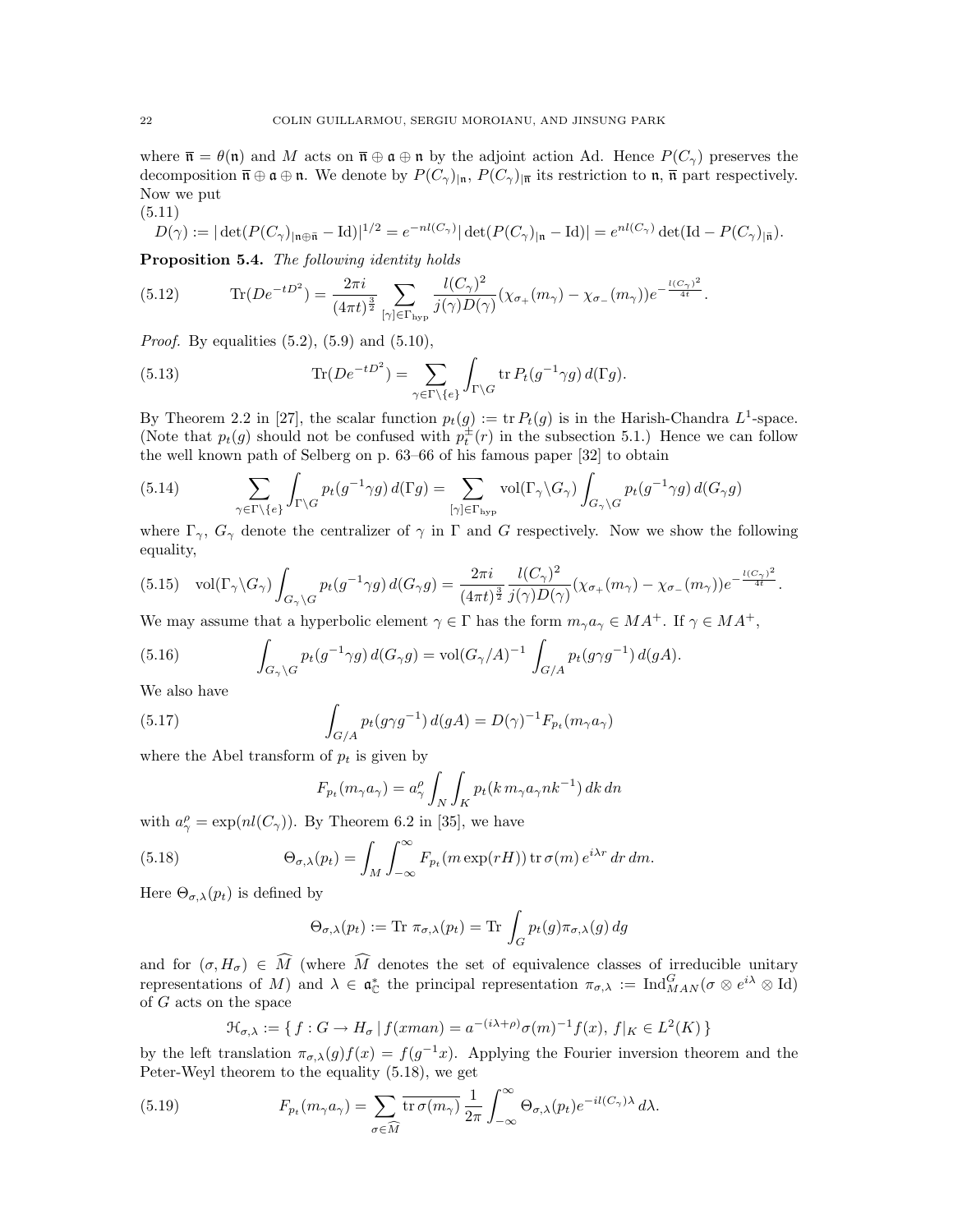Now let observe that  $\Theta_{\sigma,\lambda}(p_t)$  vanishes unless  $\sigma = \sigma_{\pm}$  since  $\tau_d|_M = \sigma_+ \oplus \sigma_-$ . Moreover, we have (5.20)  $\Theta_{\sigma_{\pm},\lambda}(p_t) = \pm \lambda e^{-t\lambda^2}$ 

as in Proposition 3.1 in [29] by (4.5) in [28]. Note that the analysis for this does not depend on Γ, but is performed over G. Combining  $(5.16)$ ,  $(5.17)$ ,  $(5.19)$ ,  $(5.20)$  and observing that  $vol(\Gamma_{\gamma} \backslash G_{\gamma})/vol(G_{\gamma}/A) = l(C_{\gamma})/j(\gamma)$ , we conclude

$$
\text{vol}(\Gamma_{\gamma} \backslash G_{\gamma}) \int_{G_{\gamma} \backslash G} p_t(g^{-1}\gamma g) d(G_{\gamma}g) = \sum_{\sigma \in \widehat{M}} \frac{l(C_{\gamma}) \overline{\text{tr }\sigma(m_{\gamma})}}{j(\gamma)D(\gamma)} \frac{1}{2\pi} \int_{-\infty}^{\infty} \Theta_{\sigma,\lambda}(h) e^{-il(C_{\gamma})\lambda} d\lambda
$$

$$
= \frac{l(C_{\gamma}) \left(\chi_{\sigma_+}(m_{\gamma}) - \chi_{\sigma_-}(m_{\gamma})\right)}{j(\gamma)D(\gamma)} \frac{1}{2\pi} \int_{-\infty}^{\infty} \lambda e^{-t\lambda^2} e^{il(C_{\gamma})\lambda} d\lambda
$$

$$
= \frac{2\pi i}{(4\pi t)^{\frac{3}{2}}} \frac{l(C_{\gamma})^2 \left(\chi_{\sigma_+}(m_{\gamma}) - \chi_{\sigma_-}(m_{\gamma})\right)}{j(\gamma)D(\gamma)} e^{-\frac{l(C_{\gamma})^2}{4t}}.
$$

Taking the sum over  $[\gamma] \in \Gamma_{\text{hyp}}$  of this equality and by (5.13) and (5.14), we obtain (5.12).  $\Box$ 

From Proposition 5.4, putting  $c := \min_{[\gamma] \in \Gamma_{\text{hyp}}} l(C_{\gamma}) > 0$  we obtain the

Corollary 5.5. The following estimate holds

$$
\text{Tr}(De^{-tD^2}) = O(e^{-c^2/t}) \qquad as \quad t \to 0.
$$

5.3. Selberg zeta function of odd type. We define the Selberg zeta functions attached to half spinor representations  $\sigma_{\pm}$  by

(5.21) 
$$
Z_{\Gamma}(\sigma_{\pm}, \lambda) := \exp\Big(-\sum_{[\gamma] \in \Gamma_{\text{hyp}}} \frac{\chi_{\sigma_{\pm}}(m_{\gamma})}{j(\gamma)D(\gamma)} e^{-\lambda l(C_{\gamma})}\Big)
$$

for  $\Re(\lambda) > \delta_{\Gamma} - n$ . It is easy to see that  $Z_{\Gamma}(\sigma_{\pm}, \lambda)$  absolutely converges for  $\Re(\lambda) > \delta_{\Gamma} - n$  by (1.2).

**Proposition 5.6.** For  $\Re(\lambda) > \delta_{\Gamma} - n$ ,

(5.22) 
$$
Z_{\Gamma}(\sigma_{\pm}, \lambda) = \prod_{[\gamma] \in \text{PT}_{\text{hyp}}} \prod_{k=0}^{\infty} \det \left( \text{Id} - \sigma_{\pm}(m_{\gamma}) \otimes S^{k}(P(C_{\gamma})_{|\overline{\mathfrak{n}}}) e^{-(\lambda + n)l(C_{\gamma})} \right)
$$

where  $\Pr_{\text{hyp}}$  is the set of  $\Gamma$ -conjugacy classes of primitive hyperbolic elements, and for an endomorphism  $L: V \to V$ ,  $S^k(L)$  denotes the action of L on the symmetric tensor product  $V_{sym}^{\otimes k}$ .

Proof. It is easy to see that log of the right hand side  $(5.22)$  is the same as

$$
\sum_{[\gamma] \in \text{P}\Gamma_{\text{hyp}}} \sum_{k=0}^{\infty} \text{tr} \log \left( \text{Id} - \sigma_{\pm}(m_{\gamma}) \otimes S^{k}(P(C_{\gamma})_{|\overline{n}}) e^{-(\lambda+n)l(C_{\gamma})} \right)
$$
\n
$$
= - \sum_{[\gamma] \in \text{P}\Gamma_{\text{hyp}}} \sum_{k=0}^{\infty} \sum_{j=1}^{\infty} j^{-1} \text{tr} \left( \sigma_{\pm}(m_{\gamma}) \otimes S^{k}(P(C_{\gamma})_{|\overline{n}}) e^{-(\lambda+n)l(C_{\gamma})} \right)^{j}
$$
\n
$$
= - \sum_{[\gamma] \in \Gamma_{\text{hyp}}} \sum_{k=0}^{\infty} j(\gamma)^{-1} \text{tr}(\sigma_{\pm}(m_{\gamma})) \text{tr}(S^{k}(P(C_{\gamma})_{|\overline{n}})) e^{-(\lambda+n)l(C_{\gamma})}
$$
\n
$$
= - \sum_{[\gamma] \in \Gamma_{\text{hyp}}} j(\gamma)^{-1} \text{det}(\text{Id} - P(C_{\gamma})_{|\overline{n}})^{-1} \text{tr}(\sigma_{\pm}(m_{\gamma})) e^{-(\lambda+n)l(C_{\gamma})}.
$$

Now these equalities complete the proof if we use (5.11).

The Selberg zeta function of odd type is defined by

(5.23) 
$$
Z_{\Gamma,\Sigma}^o(\lambda) = \frac{Z_{\Gamma}(\sigma_+,\lambda)}{Z_{\Gamma}(\sigma_-,\lambda)} \quad \text{for} \quad \Re(\lambda) > \delta_{\Gamma} - n.
$$

 $\hfill \square$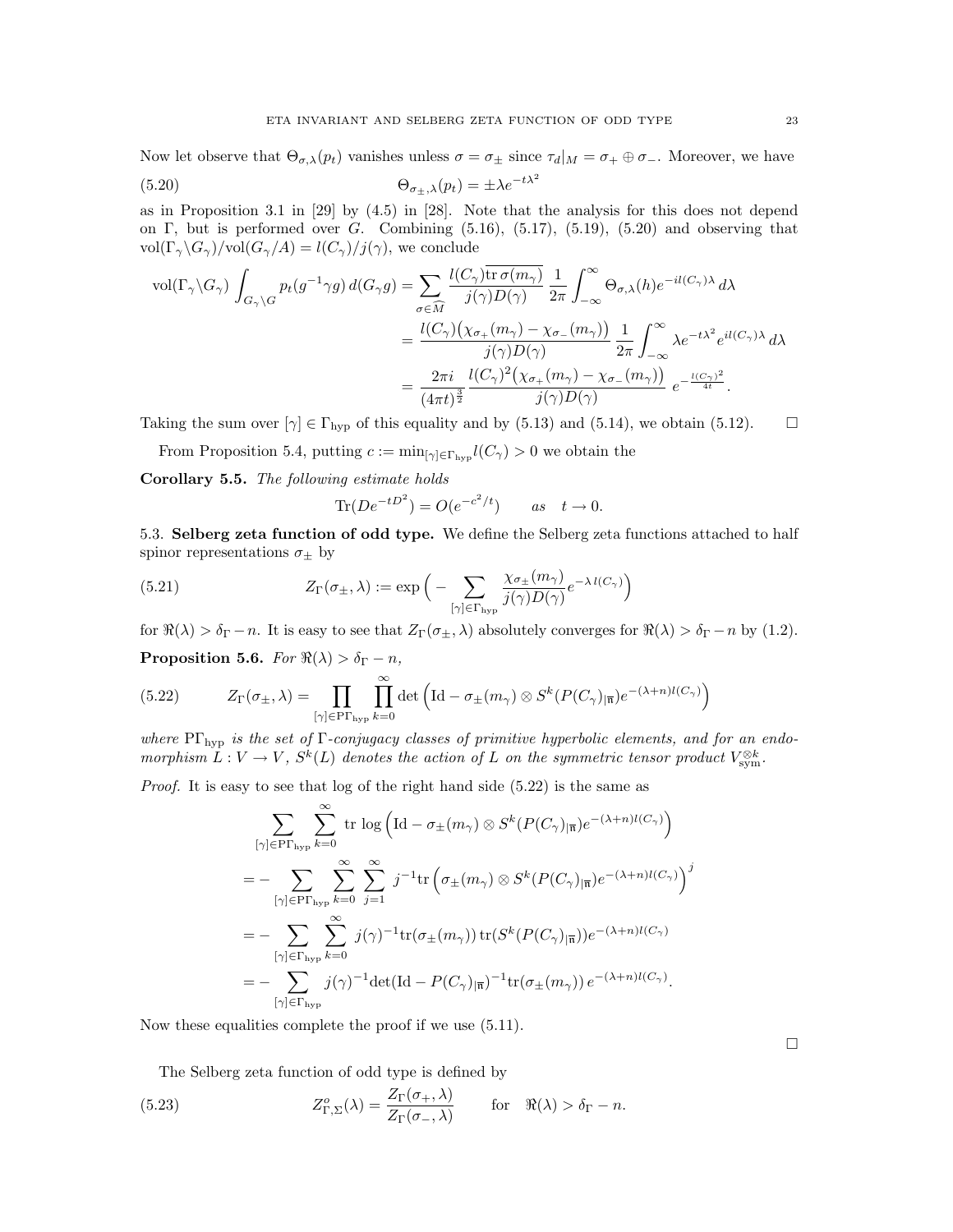Note that the definition in  $(5.23)$  is shifted by  $-n$  from the one in [27], [29]. From this definition, the following equality follows easily

(5.24) 
$$
\partial_{\lambda} \log Z_{\Gamma,\Sigma}^o(\lambda) = \sum_{[\gamma] \in \Gamma_{\text{hyp}}} l(C_{\gamma}) j(\gamma)^{-1} D(\gamma)^{-1} (\chi_{\sigma_+}(m_{\gamma}) - \chi_{\sigma_-}(m_{\gamma})) e^{-\lambda l(C_{\gamma})}.
$$

By Proposition 5.4, and from the identity

$$
\int_0^{\infty} e^{-t\lambda^2} (4\pi t)^{-\frac{3}{2}} e^{-\frac{r^2}{4t}} dt = \frac{e^{-\lambda r}}{4\pi r} \quad \text{for} \quad \Re(\lambda^2) > 0,
$$

we have

**Corollary 5.7.** For  $\lambda$  such that  $\Re(\lambda) > \delta_{\Gamma} - n$  and  $\Re(\lambda^2) > 0$ ,

(5.25) 
$$
\int_0^\infty e^{-t\lambda^2} \text{Tr}(De^{-tD^2}) dt = \frac{i}{2} \partial_\lambda \log Z^o_{\Gamma, \Sigma}(\lambda).
$$

Let us define the function  $\omega_{\lambda}$  on the fundamental domain  $X_{\Gamma}$  by

(5.26) 
$$
\omega_{\lambda}(m) := \text{tr}[DR(\lambda; m, m') - DR_{\mathbb{H}^{d+1}}(\lambda; m, m')]_{m=m'}
$$

where  $R_{\mathbb{H}^{d+1}}(\lambda)$  is the meromorphic extension of the resolvent of  $D_{\mathbb{H}^{d+1}}^2$ . The kernel of  $D(R(\lambda) R_{\mathbb{H}^{d+1}}(\lambda)$  is smooth in  $X_{\Gamma} \times X_{\Gamma}$  and, since the function  $\omega_{\lambda}$  is automorphic on  $\mathbb{H}^{d+1}$  with respect to Γ, it induces a smooth function on  $X \times X$ . From the analysis of the resolvent above, we see that  $\omega_{\lambda}$  is in  $x^{2\lambda+d}C^{\infty}(\bar{X})$  and thus integrable when  $\Re(\lambda) > 0$ ; moreover it is meromorphic in C. By reversing the order of integration and trace in (5.25), we can write for  $\Re(\lambda) > \max(\delta_{\Gamma} - n, 0)$ 

(5.27) 
$$
\partial_{\lambda} \log Z_{\Gamma,\Sigma}^{o}(\lambda) = \frac{\partial_{\lambda} Z_{\Gamma,\Sigma}^{o}(\lambda)}{Z_{\Gamma,\Sigma}^{o}(\lambda)} = -2i \int_{X_{\Gamma}} \omega_{\lambda}(m) \, \mathrm{dv}(m)
$$

and the integral of  $\omega_{\lambda}(m)$  can be decomposed under the form  $\int_{x>\epsilon_0}$  and  $\int_{x<\epsilon_0}$  for some boundary defining function x, so that it can be decomposed under the sum of a meromorphic function of  $\lambda$ and of

$$
\lim_{\epsilon\to 0}\int_\epsilon^{\epsilon_0}x^{2\lambda-1}\omega'_\lambda(x,y)\,dx\,\text{\rm d}\mathbf{v}_{h_0}(y)
$$

for some  $\omega'_{\lambda}$  smooth and meromorphic in  $\lambda$ . As  $\epsilon \to 0$ , this has an expansion of the form  $A(\lambda)$  +  $\sum_{j=0}^{\infty} \epsilon^{2\lambda+j}C_j(\lambda)$  for some meromorphic  $C_j(\lambda)$ ,  $A(\lambda)$ , and for  $\Re(\lambda) > \max(\delta_{\Gamma} - n, 0)$  we have (5.27) which is equal to  $A(\lambda) + \int_{x(m) > \epsilon_0} \omega_{\lambda}(m) dv(m)$ . This shows

**Lemma 5.8.** The function  $\partial_{\lambda}Z_{\Gamma,\Sigma}^o(\lambda)/Z_{\Gamma,\Sigma}^o(\lambda)$  has a meromorphic extension to  $\mathbb C$  given by the value

$$
\frac{\partial_{\lambda} Z^o_{\Gamma, \Sigma}(\lambda)}{Z^o_{\Gamma, \Sigma}(\lambda)} = -2i \operatorname{FP}_{\epsilon \to 0} \int_{x(m) > \epsilon} \omega_{\lambda}(m) \operatorname{dv}(m)
$$

where  $FP_{\epsilon \to 0}$  means the finite part as  $\epsilon \to 0$ , that is the constant coefficient in the expansion in powers of  $\epsilon$ , and  $\omega_{\lambda}$  is given in (5.26).

In addition, using that  $tr[DR_{\mathbb{H}^{d+1}}(\lambda; m, m') - DR_{\mathbb{H}^{d+1}}(-\lambda; m, m')]_{m=m'} = 0$  for all  $\lambda \in \mathbb{C}$ , we obtain

(5.28) 
$$
\frac{\partial_{\lambda} Z_{\Gamma,\Sigma}^o(\lambda)}{Z_{\Gamma,\Sigma}^o(\lambda)} - \frac{\partial_{\lambda} Z_{\Gamma,\Sigma}^o(-\lambda)}{Z_{\Gamma,\Sigma}^o(-\lambda)} = -2i \operatorname{FP}_{\epsilon \to 0} \int_{x(m) > \epsilon} \operatorname{tr}[D\Pi(\lambda; m, m')]_{m=m'} \operatorname{dv}(m)
$$

where  $\Pi(\lambda; m, m') := R(\lambda; m, m') - R(-\lambda; m, m').$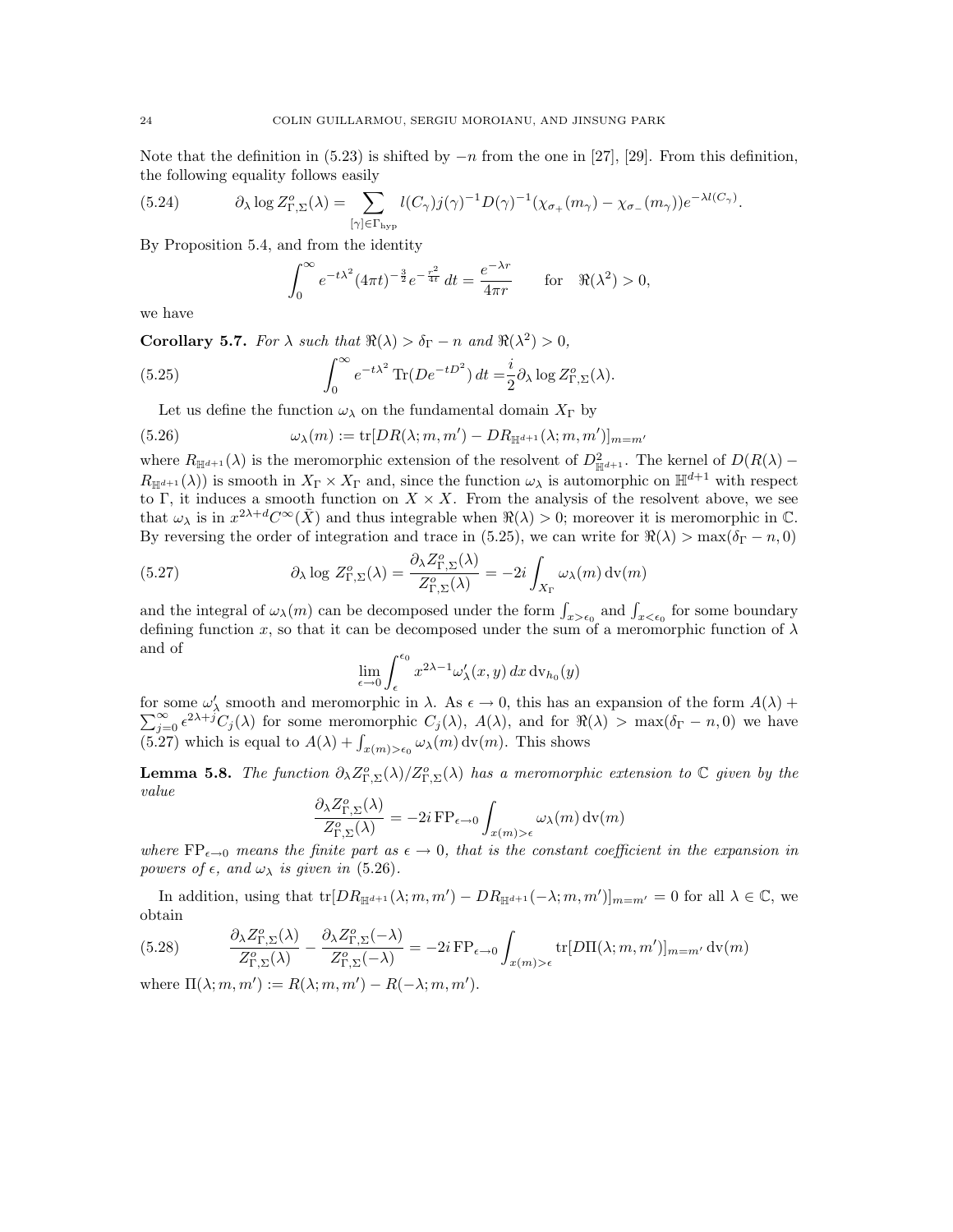#### 6. Spectral side of trace formula, Maass-Selberg relation

With the only exception of Theorem 6.9, the dimension  $d+1$  in this Section can be either odd or even, and X can be any asymptotically hyperbolic manifold with constant curvature near infinity. By convention, if  $J(\lambda)$  is an operator depending on  $\lambda$ , we shall use the following notation throughout the section

$$
\widetilde{J}(\lambda) := J(\lambda)/C(\lambda)
$$
, with  $C(\lambda) = 2^{-2\lambda} \frac{\Gamma(-\lambda + 1/2)}{\Gamma(\lambda + 1/2)}$ 

where the function  $C(\lambda)$ , already introduced in (4.9), satisfies  $C(\lambda)C(-\lambda) = 1$ .

6.1. The Maass-Selberg relation. We now describe the Maass-Selberg relation in order to study the singularities of the odd Selberg zeta function in terms of scattering data.

A corollary of the Lemma 4.7 is that the kernel of  $\Pi(\lambda) := R(\lambda) - R(-\lambda)$  is smooth on  $X \times X$ . Actually, in the Mazzeo-Melrose construction described before, one can choose the same term  $Q_0(\lambda)$  for the parametrix of  $R(\lambda)$  and  $R(-\lambda)$ , proving directly that  $\Pi(\lambda)$  is the sum of a term whose lift under  $\beta$  is smooth on  $\bar{X} \times_0 \bar{X} \setminus (\text{lb} \cup \text{rb})$  with a term in  $(xx')^{\lambda + \frac{d}{2}} C^{\infty}(\bar{X} \times \bar{X}; \mathcal{E})$  +  $(xx')^{-\lambda+\frac{d}{2}}C^{\infty}(\bar{X}\times\bar{X};\mathcal{E})$ . The local trace of  $\Pi(\lambda)$ , i.e., the trace of the endomorphism  $\Pi(\lambda; m, m)$ , satisfies

$$
\mathrm{tr}(\Pi(\lambda;m,m))\in C^\infty(\bar{X})+x^{2\lambda+d}C^\infty(\bar{X})+x^{-2\lambda+d}C^\infty(\bar{X}).
$$

From the composition properties of  $\Psi_0^{*,*,*}(\bar{X}; ^0\Sigma)$  in Mazzeo [24], the operator<sup>1</sup>  $D\Pi(\lambda)$  has a kernel which has the exact same properties as  $\Pi(\lambda)$  and thus its local trace satisfies

(6.1) 
$$
\operatorname{tr}((D\Pi)(\lambda; m, m)) \in C^{\infty}(\bar{X}) + x^{2\lambda + d}C^{\infty}(\bar{X}) + x^{-2\lambda + d}C^{\infty}(\bar{X}).
$$

**Lemma 6.1.** Let  $\epsilon > 0$  and  $\lambda \in \mathbb{C}$  neither a pole of  $R(\lambda)$  nor of  $R(-\lambda)$ , then

$$
\int_{x(m) > \epsilon} \text{tr}(D\Pi)(\lambda; m, m) \text{d}v_g(m)
$$
\n
$$
= -\frac{\epsilon^{-d}}{2} \int_{x(m) = \epsilon} \int_{\partial \bar{X}} \text{tr} \Big( \text{cl}(\nu) \partial_{\lambda} \tilde{E}(\lambda; x, y, y') \tilde{E}^{\sharp}(-\lambda; y', x, y) \Big) \text{d}v_{h_0}(y') \text{d}v_{h_{\epsilon}}(y).
$$

Proof. First observe that

$$
D\widetilde{E}(\lambda) = -\lambda \widetilde{E}(\lambda) \operatorname{cl}(\nu), \quad \widetilde{E}^{\sharp}(-\lambda)D = -\lambda \operatorname{cl}(\nu) \widetilde{E}^{\sharp}(-\lambda)
$$

which is a consequence of Lemma 4.4 and the remark that follows. Then we get for small  $t \in \mathbb{C}$ 

$$
\frac{1}{2t}\Big(D\widetilde{E}(\lambda+t)\widetilde{E}^{\sharp}(-\lambda)-\widetilde{E}(\lambda+t)(\widetilde{E}^{\sharp}(-\lambda)D)\Big)=-\frac{1}{2}\widetilde{E}(\lambda+t)\mathrm{cl}(\nu)\widetilde{E}^{\sharp}(-\lambda).
$$

From Lemma 4.7, the limit as  $t \to 0$  on the right hand side is  $-\frac{1}{2}\widetilde{E}(\lambda)cl(\nu)\widetilde{E}^{\sharp}(-\lambda) = D\Pi(\lambda)$ , which by taking the local trace and using the fact that  $tr(AB) = tr(BA)$  gives

$$
\text{tr}(D\Pi(\lambda; m, m)) = \lim_{t \to 0} \frac{1}{2t} \text{tr}\Big( \widetilde{E}^{\sharp}(-\lambda) D\widetilde{E}(\lambda + t)(m, m) - (\widetilde{E}^{\sharp}(-\lambda) D)\widetilde{E}(\lambda + t)(m, m) \Big).
$$

In particular, remark that the local trace on the right hand side has to vanish at  $t = 0$ , which will be used in the last equality below. We use this expression and Green's formula on  $\{x(m) > \epsilon\}$  in

<sup>&</sup>lt;sup>1</sup>The notation  $D\Pi$  should not be confused with the usual notation  $d\Pi$  for the spectral measure!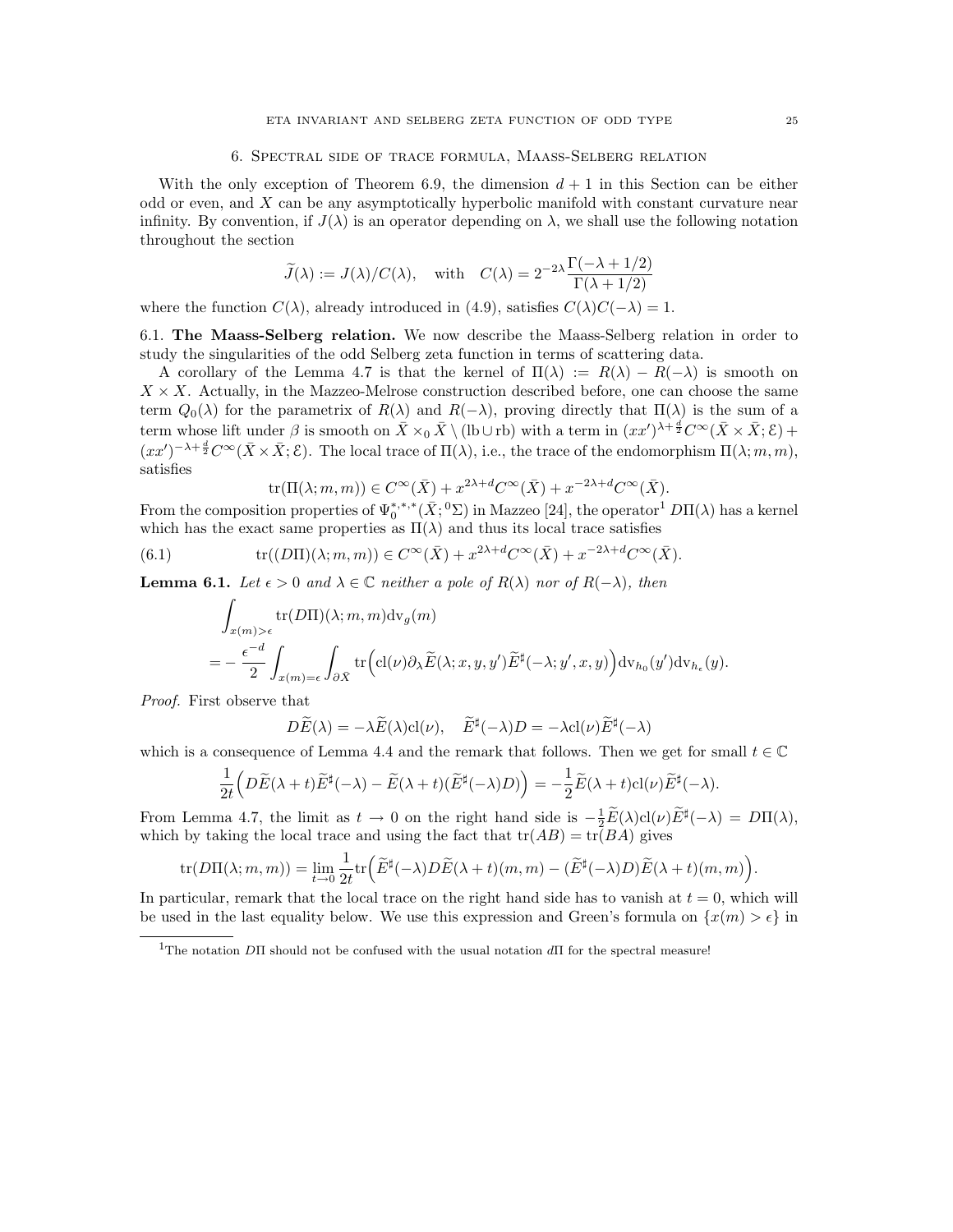the  $dv_q(m)$  integral to get

$$
\int_{x(m)>\epsilon} \text{tr}(D\Pi(\lambda; m, m)) \text{dv}_g(m)
$$
\n
$$
= \lim_{t \to 0} \frac{1}{2t} \int_{\partial \bar{X}} \int_{x(m)>\epsilon} \text{tr}\left[\tilde{E}^{\sharp}(-\lambda; y', m) D\tilde{E}(\lambda + t; m, y')\right]
$$
\n
$$
- (\tilde{E}^{\sharp}(-\lambda)D)(y', m) \tilde{E}(\lambda + t; m, y') \Big] \text{dv}_g(m) \text{dv}_{h_0}(y')
$$
\n
$$
= -\epsilon^{-d} \lim_{t \to 0} \frac{1}{2t} \int_{x(m)=\epsilon} \int_{\partial \bar{X}} \text{tr}\left(\tilde{E}^{\sharp}(-\lambda; y', m) \text{cl}(\nu) \tilde{E}(\lambda + t; m, y')\right) \text{dv}_{h_0}(y') \text{dv}_{h_{\epsilon}}(y)
$$
\n
$$
= -\frac{\epsilon^{-d}}{2} \int_{x(m)=\epsilon} \int_{\partial \bar{X}} \text{tr}\left(\tilde{E}^{\sharp}(-\lambda; y', m) \text{cl}(\nu) \partial_{\lambda} \tilde{E}(\lambda; m, y')\right) \text{dv}_{h_0}(y') \text{dv}_{h_{\epsilon}}(y).
$$

The Lemma is proved using the cyclicity of the local trace once again.  $\Box$ 

We now consider the limit of the expression in Lemma 6.1 as  $\epsilon \to 0$ . For that we introduce the representation of  $\widetilde{E}(\lambda)$  given in Lemma 4.13 and a similar one for  $\widetilde{E}^{\sharp}(\lambda)$ :  $\widetilde{E}^{\sharp}(\lambda) = \widetilde{E}^{\sharp}_{0}(\lambda) + \widetilde{E}^{\sharp}_{\infty}(\lambda)$ obtained by restricting (3.12) times  $x(m)^{-\lambda - \frac{d}{2}}$  at  $m \in \partial \overline{X}$  and using (3.11), that is

(6.2)  
\n
$$
\widetilde{E}_{0}^{\sharp}(\lambda) := \sum_{j} \iota_{j}^{*} \phi_{j}^{1} \eta_{j}^{-\lambda - \frac{d}{2}} \widetilde{E}_{\mathbb{H}^{d+1}}^{\sharp}(\lambda) \chi_{j}^{2} \iota_{j*},
$$
\n
$$
\widetilde{E}_{\infty}^{\sharp}(\lambda) := 2\lambda [x^{-\lambda - \frac{d}{2}} (\widetilde{R}(\lambda) - \widetilde{R}_{0}^{\sharp}(\lambda))]_{x=0} \in x'^{\lambda + \frac{d}{2}} C^{\infty} (\partial \bar{X} \times \bar{X}; \mathcal{E})
$$

where again  $\widetilde{E}_{\mathbb{H}^{d+1}}^{\sharp}(\lambda)$  is the corresponding operator on  $\mathbb{H}^{d+1}$  like in Lemma 4.13 and  $R_0^{\sharp}(\lambda) :=$  $R_0(\bar{\lambda})^*$ . Notice that, using the same arguments as in (4.7), we obtain  $\widetilde{E}_0^{\sharp}(\lambda; y', m) = \widetilde{E}_0(\bar{\lambda}; m, y')^*$ . Similarly we have  $\widetilde{S}(\lambda) = \widetilde{S}_0^{\sharp}(\lambda) + \widetilde{S}_{\infty}^{\sharp}(\lambda)$  with

$$
\widetilde{S}_{0}^{\sharp}(\lambda) := \sum_{j} \iota_{j}^{*} \phi_{j}^{1} \eta_{j}^{-\lambda - \frac{d}{2}} \widetilde{S}_{\mathbb{H}^{d+1}}(\lambda) \eta_{j}^{-\lambda - \frac{d}{2}} \phi_{j}^{2} \iota_{j*},
$$
  

$$
\widetilde{S}_{+}^{\sharp}(\lambda) := 2\lambda [r r^{\prime - \lambda - \frac{d}{2}} (\widetilde{R}(\lambda) - \widetilde{R}_{+}^{\sharp}(\lambda))]_{-\pi - \lambda} \in C^{\infty}(\partial \overline{X} \times \partial \overline{X} \cdot \mathcal{E})
$$

(6.3)

$$
\widetilde{S}_{\infty}^{\sharp}(\lambda) := 2\lambda [xx'^{-\lambda - \frac{d}{2}}(\widetilde{R}(\lambda) - \widetilde{R}_0^{\sharp}(\lambda))]_{x = x' = 0} \in C^{\infty}(\partial \overline{X} \times \partial \overline{X}; \mathcal{E})
$$

and  $\widetilde{S}_{\mathbb{H}^{d+1}}(\lambda)$  is the operator on  $\mathbb{H}^{d+1}$  like in Lemma 4.13. Then we can prove

**Proposition 6.2.** The meromorphic identity holds in  $\lambda \in \mathbb{C}$ ,

(6.4)  
\n
$$
\int_{x(m) > \epsilon} tr(D\Pi(\lambda; m, m)) dv_g(m)
$$
\n
$$
= -\frac{\epsilon^{-d}}{2} \int_{x(m) = \epsilon} \int_{\partial \bar{X}} \left[ tr\left( cl(\nu) \partial_{\lambda} \tilde{E}(\lambda; x, y, y') \tilde{E}_{\infty}^{\sharp}(-\lambda; y', x, y) \right) + tr\left( cl(\nu) \partial_{\lambda} \tilde{E}_{\infty}(\lambda; x, y, y') \tilde{E}_{0}^{\sharp}(-\lambda; y', x, y) \right) \right] dv_{h_0}(y') dv_{h_{\epsilon}}(y)
$$

where tr means the local trace on  $\text{End}({}^0\Sigma)$ .

Proof. The point is to prove the vanishing of

$$
\operatorname{tr}\Bigl(\operatorname{cl}(\nu)\partial_\lambda \widetilde E_0(\lambda;x,y,y')\widetilde E_0^\sharp(-\lambda;y',x,y)\Bigr)
$$

so we use the explicit formula for  $\widetilde{E}_0(\lambda)$  and  $\widetilde{E}_0^{\sharp}(\lambda)$  given in Lemma 4.13 and (6.2). We have to deal with terms of the form

(6.5) 
$$
\operatorname{tr}\left(\iota_j^*\operatorname{cl}(X_j)\partial_\lambda(\chi_j^2\widetilde{E}_{\mathbb{H}^{d+1}}(\lambda)\phi_j^1\eta_j^{-\lambda-\frac{d}{2}})\gamma_{jk}^*\phi_k^1\eta_k^{\lambda-\frac{d}{2}}\widetilde{E}_{\mathbb{H}^{d+1}}^{\sharp}(-\lambda)\chi_k^2\iota_{k*}(m,m)\right)
$$

where  $\gamma_{jk}$  is the unique isometry of  $\mathbb{H}^{d+1}$  extending  $\iota_k \circ \iota_j^{-1} : \iota_j(U_k \cap U_j) \to \iota_k(U_k \cap U_j)$  (and which acts smoothly up to the boundary) and  $X_j$  is the vector field  $X_j := \iota_{j*}(\nu)$ . We use the fact that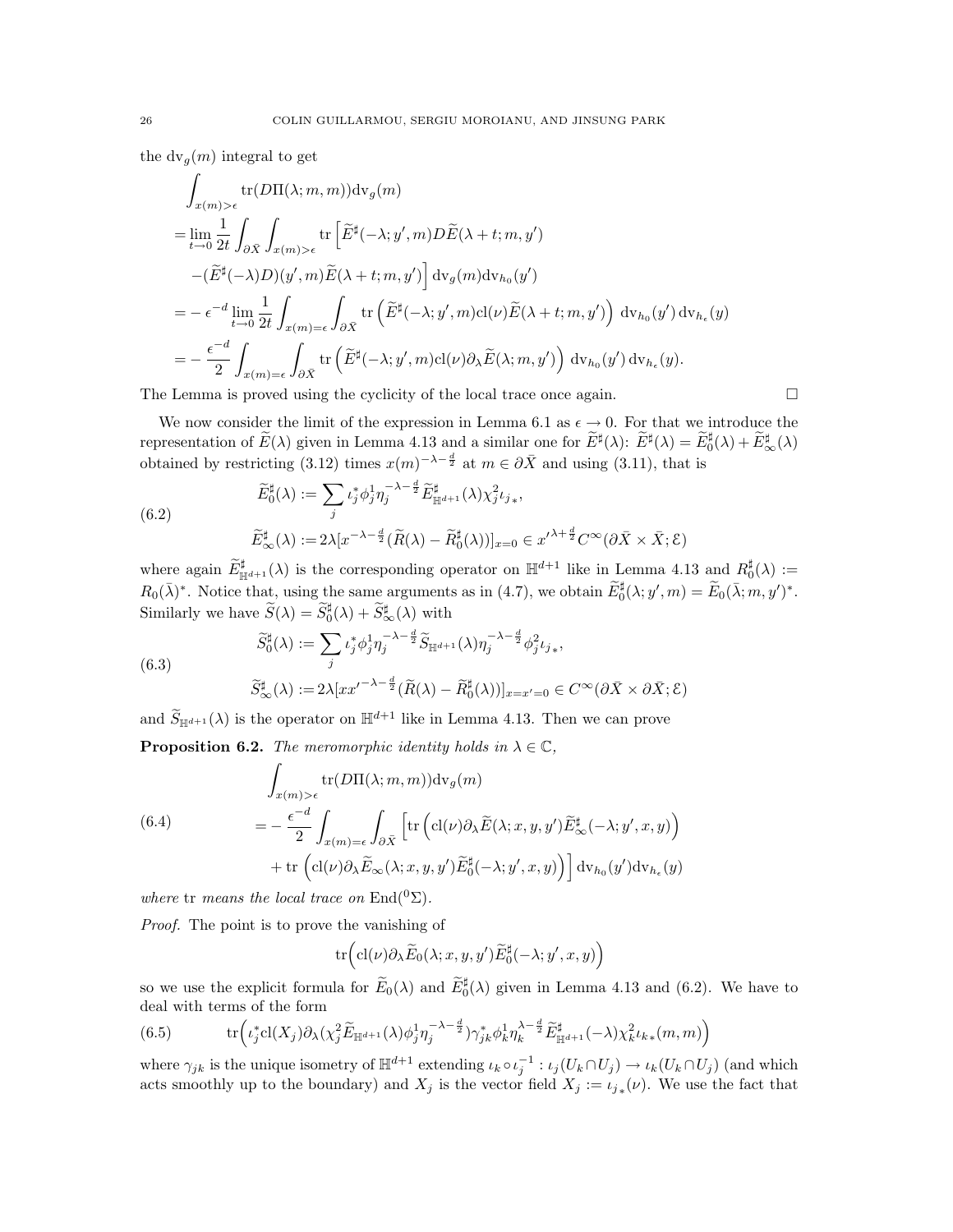$\gamma_{jk}^* R_{\mathbb{H}^{d+1}}(\lambda) = R_{\mathbb{H}^{d+1}}(\lambda) \gamma_{jk}^*$  since  $\gamma_{jk}$  is an isometry so if  $\alpha_{jk} := [\gamma_{jk}^*(x_0)/x_0]|_{x_0=0} \in C^{\infty}(\mathbb{R}^d)$ , then one deduces that  $\gamma_{jk}^* E_{\mathbb{H}^{d+1}}^{\sharp}(-\lambda) = \alpha_{jk}^{\lambda - \frac{d}{2}} E_{\mathbb{H}^{d+1}}^{\sharp}(-\lambda) \gamma_{jk}^*$ . Let us consider (6.5), it can be written as  $A_{jk}(\lambda; x_0, y_0, y_0') := \chi_j^2(x_0, y_0) \chi_k^2(\gamma_{jk}(x_0, y_0))$ 

$$
\mathrm{tr}\left(\mathrm{cl}(X_j)(\partial_{\lambda}[\widetilde{E}_{\mathbb{H}^{d+1}}(\lambda;x_0,y_0,y_0')\eta_j(y_0')^{-\lambda-\frac{d}{2}}]\beta_{jk}(\lambda;y_0')\widetilde{E}_{\mathbb{H}^{d+1}}^{\sharp}(-\lambda;y_0',x_0,y_0)\right)
$$

where  $\iota_j(m) = (x_0, y_0)$  and  $\beta_{jk}(\lambda; y') := \eta_j(y')^{\lambda - \frac{d}{2}} \phi_j^1(y') \phi_k^1(\gamma_{jk}(y'))$ . We shall show that  $A_{jk}$ vanishes for algebraic reasons. First we recall from (2.5) that

$$
\widetilde{E}_{\mathbb{H}^{d+1}}(\lambda; x_0, y_0, y_0') = f(\lambda) x_0^{\lambda + \frac{d}{2}} (x_0^2 + |y_0 - y_0'|^2)^{-\lambda - \frac{d}{2}} U((x_0, y_0), y_0')
$$

and a similar expression for  $\widetilde{E}_{\mathbb{H}^{d+1}}^{\sharp}$ , here U is the parallel transport on  $\mathbb{H}^{d+1}$  extended to the boundary (see Appendix A) and  $f(\lambda)$  some explicit meromorphic function. Thus using the fact that  $U(m_0, y'_0)U(y'_0, m_0) = \text{Id}, A_{jk}$  can be written under the form

$$
A_{jk}(\lambda; m_0, y'_0) = b_{jk}(\lambda; m_0, y'_0) tr(cl(X_j)U(m_0, y'_0)U(y'_0, m_0)) = b_{jk}(\lambda; m_0, y'_0) tr(cl(X_j))
$$

for some  $b_{jk}$  where  $m_0 = (x_0, y_0)$ . But since the dimension  $d > 1$ , the trace vanishes.

We deduce from this formula

**Proposition 6.3.** For  $\lambda \in \mathbb{C}$  not a pole of  $S(\lambda)$  and  $S(-\lambda)$ , the right-hand side term in Proposition 6.2 has a limit as  $\epsilon \rightarrow 0$ , given by

$$
(6.6)\quad \lim_{\epsilon \to 0} \int_{x(m) > \epsilon} \text{tr}(D\Pi(\lambda; m, m)) \text{d}\text{v}_g(m) = -\frac{1}{2} \text{Tr}\left( \text{cl}(\nu) [\partial_\lambda \widetilde{S}(\lambda) \widetilde{S}^\sharp_\infty(-\lambda) + \partial_\lambda \widetilde{S}_\infty(\lambda) \widetilde{S}^\sharp_0(-\lambda)] \right),
$$

where Tr denotes the trace for trace-class operators.

*Proof.* First when  $d + 1$  is odd, we know from the discussion before Lemma 5.8 that the term (6.4) has an expansion as  $\epsilon \to 0$  of the form  $A(\lambda) + \sum_{j=0}^{\infty} \epsilon^{-2\lambda+j} C_j^-(\lambda) + \sum_{j=0}^{\infty} \epsilon^{2\lambda+j} C_j^+(\lambda)$  for some meromorphic functions  $A(\lambda), C_j^{\pm}(\lambda)$ . But actually the same result holds for the general AH manifolds where the metric has constant curvature near  $\infty$  and  $d+1$  odd or even: indeed, using the parametrix (3.10) and the fact that the local trace tr( $D(R_{\mathbb{H}^{d+1}}(\lambda) - R_{\mathbb{H}^{d+1}}(-\lambda))$ ) vanishes as explained in the Remark following Proposition 2.1, it is clear that  $tr(D\Pi(\lambda; m, m))$  is a function in the class  $x^{2\lambda}C^{\infty}(\bar{X}) + x^{-2\lambda}C^{\infty}(\bar{X})$ . Let us then take the limit as  $\epsilon \to 0$  in (6.4). For instance consider

$$
x^{-d}\text{tr}\Big(\text{cl}(\nu)\partial_\lambda \widetilde{E}(\lambda; x, y, y'))\widetilde{E}^\sharp_\infty(-\lambda; y', x, y)\Big),\,
$$

we can use the arguments used in the proof of Theorem 3.10 of [14] (in the present case this is even simpler since they correspond only to the mixed terms there, which comes from the regularity  $\widetilde{E}_{\infty}^{\sharp}(-\lambda) \in x^{-\lambda + \frac{d}{2}} C^{\infty}(\partial \bar{X} \times \bar{X}; \mathcal{E}))$  and we obtain

$$
x^{-d}\text{tr}\left(\text{cl}(\nu)\partial_{\lambda}\widetilde{E}(\lambda;x,y,y')\widetilde{E}_{\infty}^{\sharp}(-\lambda;y',x,y)\right) = \log(x)\text{tr}\left(\text{cl}(\nu)\widetilde{S}(\lambda;y,y')\widetilde{S}_{\infty}^{\sharp}(-\lambda;y',y)\right) + \text{tr}\left(\text{cl}(\nu)\partial_{\lambda}\widetilde{S}(\lambda;y,y')\widetilde{S}_{\infty}^{\sharp}(-\lambda;y',y)\right) + O(x\log(x)).
$$

Similarly we have

(6.8) 
$$
x^{-d}\text{tr}\Big(\text{cl}(\nu)\partial_{\lambda}\widetilde{E}_{\infty}(\lambda;x,y,y')\widetilde{E}_{0}^{\sharp}(-\lambda;y',x,y)\Big) \n= \log(x)\text{tr}\Big(\text{cl}(\nu)\widetilde{S}_{\infty}(\lambda;y,y')\widetilde{S}_{0}^{\sharp}(-\lambda;y',y)\Big) + \text{tr}\Big(\text{cl}(\nu)\partial_{\lambda}\widetilde{S}_{\infty}(\lambda;y,y')\widetilde{S}_{0}^{\sharp}(-\lambda;y',y)\Big) \n+ O(x\log(x)).
$$

Thus the sum of (6.7) and (6.8) integrates in y, y' to a function of x of the form  $\alpha(\lambda) \log(x)$  +  $\beta(\lambda)+O(x\log(x))$  for some meromorphic function  $\alpha(\lambda), \beta(\lambda)$  which we can express in terms of the scattering operators. But from the discussion before, we also know that this trace has no  $log(x)$ coefficients and so  $\alpha(\lambda) = 0$ , which ends the proof by letting  $x \to 0$  and writing  $\beta(\lambda)$  in terms of  $\widetilde{S}(\lambda), \widetilde{S}_{\infty}(\lambda), \widetilde{S}_{\infty}^{\sharp}(-\lambda) \text{ and } \widetilde{S}_{0}^{\sharp}(-\lambda) \text{ from } (6.7), (6.8).$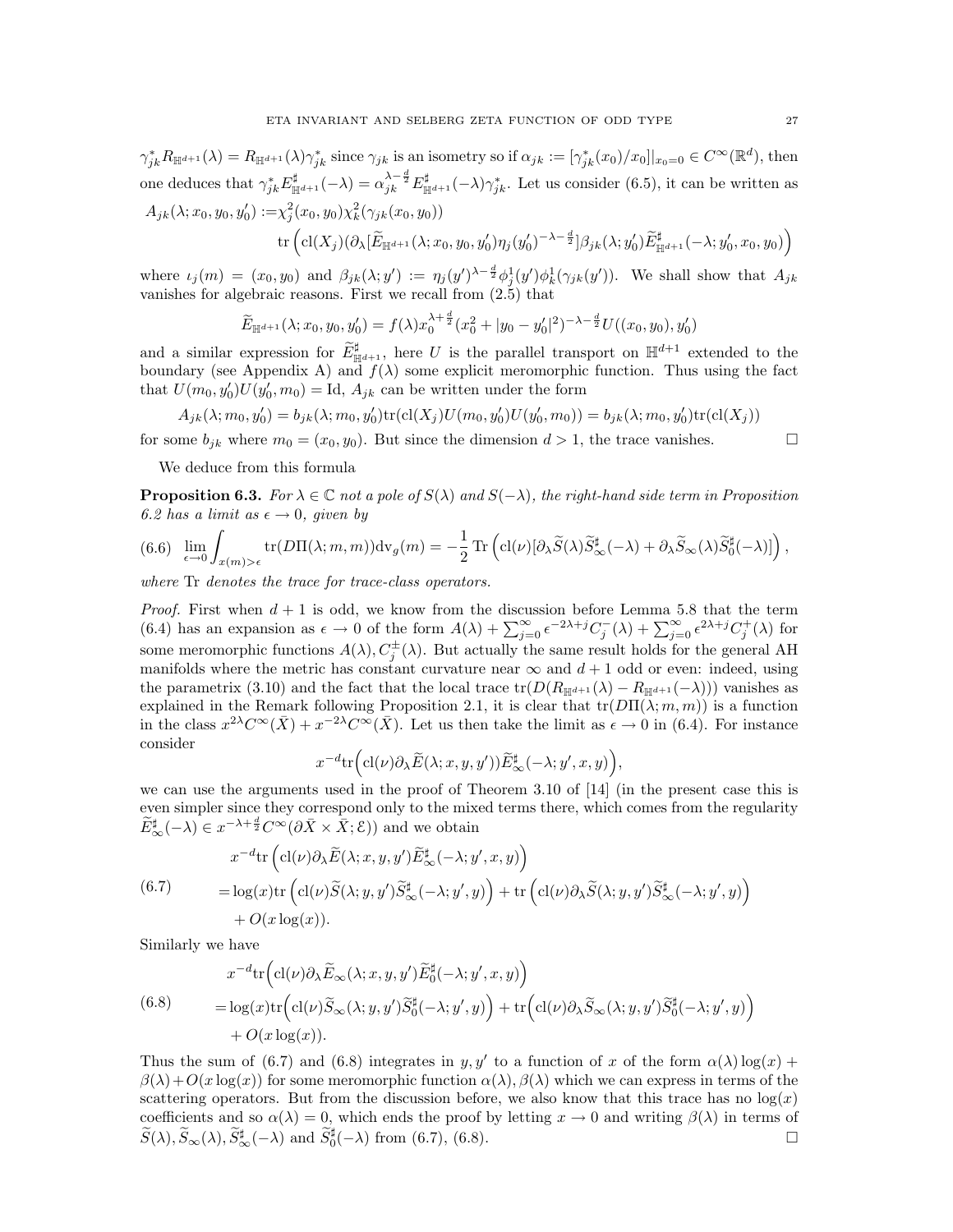Remark 6.4. By holomorphy on the continuous spectrum, the terms  $O(x \log x)$  in (6.7) and (6.8) are continuous functions of  $\lambda \in i\mathbb{R}$ , and thus  $G(\epsilon,\lambda) := \int_{x(m) > \epsilon} tr(D\Pi(\lambda; m, m)) dv_g(m)$  is a continuous function on  $[0, \epsilon_0] \times i\mathbb{R}$  for some small  $\epsilon_0$ .

Let us define the super trace of a trace class operator A on  $L^2(\partial \bar{X}, \Sigma)$  by

(6.9) 
$$
s\text{-Tr}(A) := \frac{1}{i}\text{tr}(\text{cl}(\nu)A).
$$

**Corollary 6.5.** Let  $\lambda \in \mathbb{C}$  be such that  $S(z)$  and  $S(-z)$  are analytic at  $z = \lambda$ , then the super trace s-Tr( $\partial_{\lambda} \tilde{S}(\lambda) \tilde{S}(-\mu)$ ) extends meromorphically in  $\mu$  from  $\Re(\lambda - \mu) < -d$  to  $\mu \in \mathbb{C}$ , it is analytic in  $\mu = \lambda$ , and the following identity holds

$$
\lim_{\epsilon \to 0} \int_{x(m) > \epsilon} \text{tr}(D\Pi(\lambda; m, m)) \text{dv}_g(m) = -\frac{i}{2} \text{ s-Tr}(\partial_\lambda \widetilde{S}(\lambda) \widetilde{S}(-\mu))|_{\mu = \lambda}.
$$

Proof. Since  $\partial_{\lambda} \widetilde{S}(\lambda) \widetilde{S}_{\infty}^{\sharp}(-\mu)$  and  $\partial_{\lambda} \widetilde{S}_{\infty}(\lambda) \widetilde{S}_{0}^{\sharp}(-\mu)$  have smooth kernels, it is clear that their supertrace extends meromorphically to  $\mathbb C$  and is analytic at  $\mu = \lambda$  by assumption on  $\lambda$ . Now if we show

(6.10) 
$$
s\text{-Tr}(\partial_{\lambda}\widetilde{S}_0(\lambda)\widetilde{S}_0^{\sharp}(-\mu))=0
$$

then we have proved the corollary in view of Proposition 6.3. We have to study terms of the form

(6.11) tr ι ∗ j cl(ν)∂λ[η −λ− <sup>d</sup> 2 <sup>j</sup> φ 2 jSe <sup>H</sup>d+1 (λ)φ 1 jη −λ− <sup>d</sup> 2 j ]γ ∗ jkη µ− <sup>d</sup> 2 k φ 1 kSe <sup>H</sup>d+1 (−µ)φ 2 kη µ− <sup>d</sup> 2 k ιk<sup>∗</sup> 

where  $\gamma_{jk}$  is the unique isometry of  $\mathbb{H}^{d+1}$  extending  $\iota_k \circ \iota_j^{-1} : \iota_j(U_k \cap U_j) \to \iota_k(U_k \cap U_j)$ , which acts also as a conformal transformation on  $\partial \bar{B} \subset \mathbb{R}^d$ . As above we use the fact that  $\gamma_{jk}^* R_{\mathbb{H}^{d+1}}(-\mu) =$  $R_{\mathbb{H}^{d+1}}(-\mu)\gamma_{jk}^*$  since  $\gamma_{jk}$  is an isometry so if  $\alpha_{jk}:=[\gamma_{jk}^*(x_0)/x_0]|_{x=0}\in C^{\infty}(\mathbb{R}^d)$ , then one deduces that  $\gamma_{jk}^* S_{\mathbb{H}^{d+1}}(-\mu) = \alpha_{jk}^{\mu - \frac{d}{2}} S_{\mathbb{H}^{d+1}}(-\mu) \alpha_{jk}^{\mu - \frac{d}{2}} \gamma_{jk}^*$ . So the term (6.11) is equal to

(6.12) 
$$
\int_{\partial \bar{B} \times \partial \bar{B}} \text{tr}\left(\text{cl}(\nu)\partial_{\lambda}\left[\eta_j(y)^{-\lambda-\frac{d}{2}}\phi_j^2(y)\widetilde{S}_{\mathbb{H}^{d+1}}(\lambda;y,y')\phi_j^1(y')\eta_j(y')^{-\lambda-\frac{d}{2}}\right] \eta_j(y')^{\mu-\frac{d}{2}}\phi_k^1(\gamma_{jk}(y'))\widetilde{S}_{\mathbb{H}^{d+1}}(-\mu;y',y)\phi_k^2(\gamma_{jk}(y))\eta_j(y)^{\mu-\frac{d}{2}}\right) (\eta_j(y)\eta_j(y'))^d dydy'.
$$

Using the explicit formula of  $S_{\mathbb{H}^{d+1}}(\lambda; y, y')$ , we see that the local trace of the operator above, i.e., the integrand in (6.12), can be written under the form

 $f_{jk}(\lambda, \mu; y, y')\text{tr}(\text{cl}(\nu)U(y, y')U(y', y))$ 

for some function  $f_{jk}$  and where  $U(y, y')$  is the parallel transport map on spinors on  $\mathbb{H}^{d+1}$  studied in Appendix A and extended down to the boundary  $\mathbb{R}^d$ . Thus since  $U(y, y')U(y', y) =$  Id and  $tr(cl(\nu)) = 0$ , we obtain that (6.12) vanishes, which finishes the proof.

6.2. Analysis of residues of s-Tr( $\partial_{\lambda} \widetilde{S}(\lambda) \widetilde{S}(-\lambda)$ ). Let us define  $F(\lambda)$  for the value at  $\mu = \lambda$  of the meromorphic extension in  $\mu$  of s-Tr( $\partial_{\lambda} \widetilde{S}(\lambda) \widetilde{S}(-\mu)$ )

(6.13) 
$$
F(\lambda) := \mathrm{s}\text{-}\mathrm{Tr}(\partial_{\lambda}\widetilde{S}(\lambda)\widetilde{S}(-\mu))|_{\mu=\lambda}.
$$

It is clear from Corollary 6.5 that  $F(\lambda)$  is meromorphic in  $\lambda \in \mathbb{C}$ , but we want to prove that it has only first order poles, the residues of which are integers. Since  $\tilde{S}(\lambda)$  is unitary on  $\{\Re(\lambda) = 0\}$ it is analytic at  $\lambda = 0$ , so one can define

(6.14) 
$$
\mathcal{S}_{\pm}(\lambda) := \widetilde{S}_{\pm}(\lambda)\widetilde{S}_{\mp}(0) : C^{\infty}(\partial \bar{X}; {}^{0}\Sigma_{\mp}) \to C^{\infty}(\partial \bar{X}; {}^{0}\Sigma_{\mp})
$$

which are the two diagonal components of  $S(\lambda) := \widetilde{S}(\lambda)\widetilde{S}(0)$  in the splitting  ${}^0\Sigma_+ \oplus {}^0\Sigma_-$ . These two operators are elliptic pseudo-differential operators of complex order  $2\lambda$  by Proposition 4.9

$$
\mathcal{S}_{\pm}(\lambda) \in \Psi^{2\lambda}(\partial \bar{X}; ^0\Sigma_{\mp} \boxtimes {}^0\Sigma_{\mp}^*),
$$

and their principal symbol is  $|\xi|^{2\lambda}$ . Let D be the Dirac operator on  $(\partial \bar{X}, h_0)$  and let  $D_{\mp} = P_{\pm} D I_{\mp}$ :  $C^{\infty}(\partial \bar{X}; {}^{0}\Sigma_{\pm}) \to C^{\infty}(\partial \bar{X}; {}^{0}\Sigma_{\pm})$  be the off diagonal components of D. If  $|D|_{\mp} := (D_{\pm}D_{\mp})^{\frac{1}{2}}$ , it is possible to factorize  $S_{\pm}(\lambda)$  by  $(\mathrm{Id} + |D|_{\mp})^{-\lambda} S_{\pm}(\lambda)(\mathrm{Id} + |D|_{\mp})^{-\lambda}$  and this operator is of the form Id +  $K(\lambda)$  for some meromorphic family of compact operators on  $L^2(\partial \bar{X}, 0\Sigma_{\mp})$ , it is thus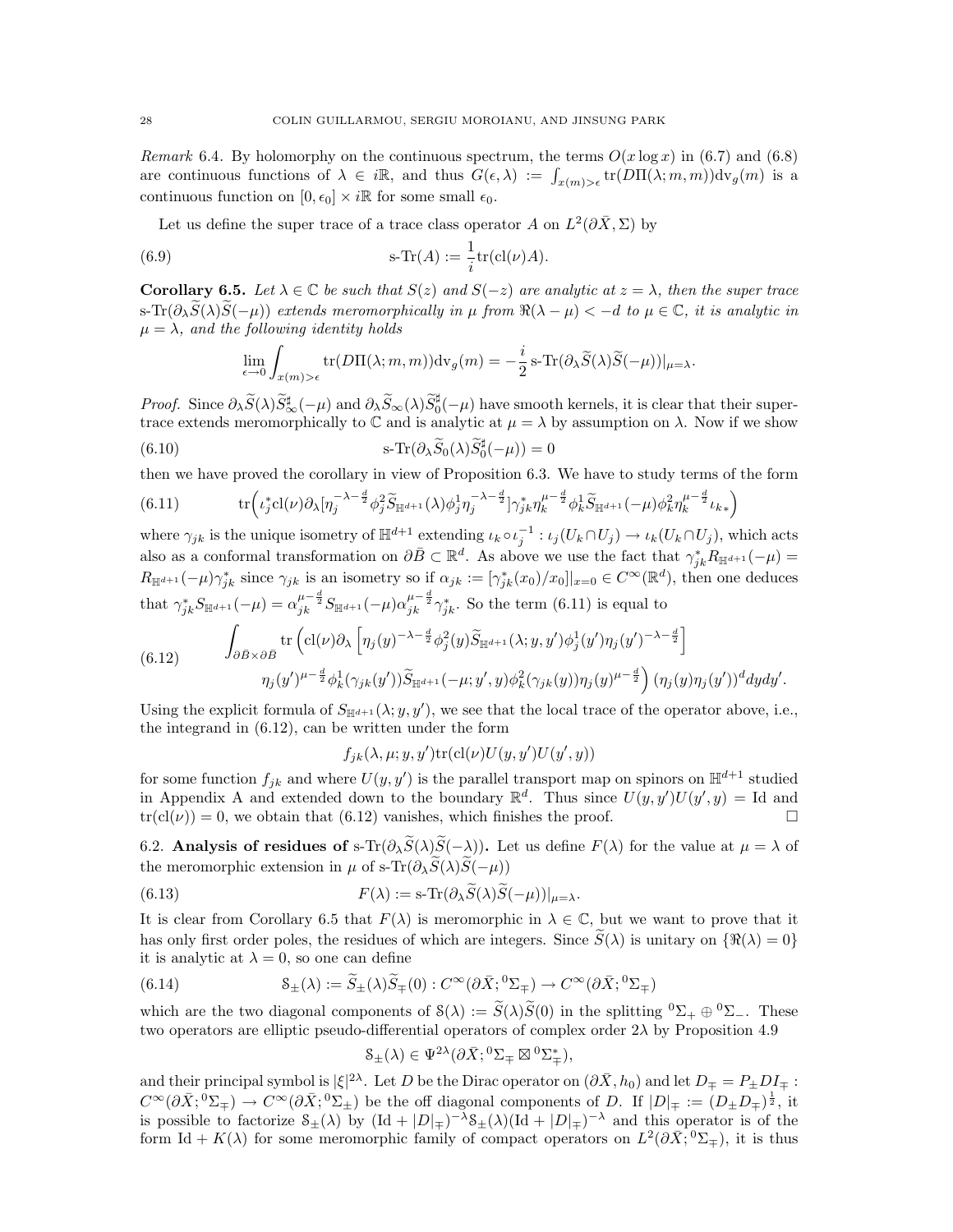Fredholm on this space. Then we can use the theory of Gohberg-Sigal [10] like in [18] or Section 2 of [13] for these operators. In particular, one can define the null multiplicities  $N_{\lambda_0}(\mathcal{S}_{\pm}(\lambda))$  of  $S_{\pm}(\lambda)$  at a point  $\lambda_0$  as follows: by the theory of [10], for a meromorphic family of operators  $L(\lambda) = \text{Id} + K(\lambda)$  acting on a Hilbert space  $\mathcal{H}$  with  $K(\lambda)$  compact, with  $L(\lambda)$  invertible for some  $\lambda$ , there exist holomorphically invertible operators  $U_1(\lambda)$ ,  $U_2(\lambda)$  near  $\lambda_0$ , some  $(k_l)_{l=0,\dots,m} \in \mathbb{Z}\setminus\{0\}$ (with  $m \in \mathbb{N}$ ) and some orthogonal projectors  $P_l$  on  $L^2(\partial \bar{X}; {}^0\Sigma_{\pm})$  such that  $rank(P_l) = 1$  if  $l > 0$ ,  $P_iP_j=\delta_{ij}$  and

(6.15) 
$$
L(\lambda) = U_1(\lambda) \left( P_0 + \sum_{l=1}^m (\lambda - \lambda_0)^{k_l} P_l \right) U_2(\lambda),
$$

then we define the null multiplicity at  $\lambda_0$  by

(6.16) 
$$
N_{\lambda_0}(L(\lambda)) := \sum_{k_l>0} k_l.
$$

Note that, by [10], this is an integer depending only on  $S_{\pm}(\lambda)$  and not on the factorization (6.15) and that  $N_{\lambda_0}(L(\lambda)) = 0$  if and only if  $L(\lambda)^{-1}$  is holomorphic at  $\lambda = \lambda_0$ .

**Proposition 6.6.** The function  $F(\lambda)$  of (6.13) is meromorphic in  $\lambda \in \mathbb{C}$ , one has

(6.17)  $F(\lambda) = FP_{\mu=\lambda} TR(\partial_{\lambda} S_{-}(\lambda) S_{-}^{-1}(\mu)) - FP_{\mu=\lambda} TR(\partial_{\lambda} S_{+}(\lambda) S_{+}^{-1}(\mu))$ 

where TR is the Kontsevich-Vishik trace of [20] and  $FP_{\mu=\lambda}$  means the finite part (or regular value) of the meromorphic function of  $\mu$  at  $\mu = \lambda$ . The poles of  $F(\lambda)$  are first order poles, with residue at a pole  $\lambda_0$  given by

$$
Res_{\lambda=\lambda_0} F(\lambda) = \text{Tr}(Res_{\lambda=\lambda_0}(\partial_{\lambda}S_{-}(\lambda)S_{-}(\lambda)^{-1})) - \text{Tr}(Res_{\lambda=\lambda_0}(\partial_{\lambda}S_{+}(\lambda)S_{+}(\lambda)^{-1}))
$$
  
=  $(N_{\lambda_0}(S_{-}(\lambda)) - N_{\lambda_0}(S_{-}(\lambda)^{-1})) - (N_{\lambda_0}(S_{+}(\lambda)) - N_{\lambda_0}(S_{+}(\lambda)^{-1}))$ 

where  $N_{\lambda_0}$  is the null multiplicity defined in (6.16).

Proof. The first statement is straightforward since

$$
s\text{-}\mathrm{Tr}(\partial_\lambda \widetilde{S}(\lambda)\widetilde{S}(-\mu)) = \mathrm{TR}(\partial_\lambda \mathcal{S}_-(\lambda)\mathcal{S}_-^{-1}(\mu)) - \mathrm{TR}(\partial_\lambda \mathcal{S}_+(\lambda)\mathcal{S}_+^{-1}(\mu))
$$

and we know from the work of Lesch [21] that the Kontsevich-Vishik trace of an analytic family of log-polyhomogeneous operators  $A(\mu)$  extend meromorphically to  $\mu \in \mathbb{C}$ , so it suffices to use the fact that s-Tr( $\partial_{\lambda} \tilde{S}(\lambda) \tilde{S}(-\mu)$ ) analytically continues to  $\mu \in \mathbb{C}$  and is analytic at  $\mu = \lambda$  to prove  $(6.17).$ 

As shown in Proposition 6.3,  $F(\lambda)$  can be written as a trace of a meromorphic family of trace class operators, more precisely, using the fact that cl( $\nu$ ) anti-commutes with  $\tilde{S}(\lambda)$  and  $\tilde{S}_0(\lambda)$  for all  $\lambda$  where they are defined,

$$
F(\lambda) = \frac{1}{i} \text{tr} \Big( \text{cl}(\nu) (\partial_{\lambda} \widetilde{S}(\lambda) \widetilde{S}(\lambda)^{-1} - \partial_{\lambda} \widetilde{S}_0(\lambda) \widetilde{S}_0^{\sharp}(-\lambda)) \Big).
$$

Consequently, the polar part of  $F(\lambda)$  at a pole  $\lambda_0$  is given by the trace of the polar part (which is finite rank) of  $cl(\nu)(\partial_{\lambda} \widetilde{S}(\lambda) \widetilde{S}(\lambda)^{-1} - \partial_{\lambda} \widetilde{S}_0(\lambda) \widetilde{S}_0^{\sharp}(-\lambda)).$  But clearly from the explicit formula of  $S_{\mathbb{H}^{d+1}}(\lambda)$ , we see that  $\partial_{\lambda} \widetilde{S}_0(\lambda) \widetilde{S}_0^{\sharp}(-\lambda)$  is holomorphic in  $\lambda \in \mathbb{C}$ . Now use that  $\widetilde{S}(0)^2 = \mathrm{Id}$  to write

(6.18)  

$$
cl(\nu)\partial_{\lambda}\widetilde{S}(\lambda)\widetilde{S}(\lambda)^{-1} = +iI_{+}\partial_{\lambda}(\widetilde{S}_{-}(\lambda)\widetilde{S}_{+}(0))(\widetilde{S}_{-}(\lambda)\widetilde{S}_{+}(0))^{-1}P_{+} -iI_{-}\partial_{\lambda}(\widetilde{S}_{+}(\lambda)\widetilde{S}_{-}(0))(\widetilde{S}_{+}(\lambda)\widetilde{S}_{-}(0))^{-1}P_{-}
$$

and write a factorization of the form (6.15) for  $\mathcal{S}_{\pm}(\lambda)$ , from which it is clear that  $\partial_{\lambda} \mathcal{S}_{\pm}(\lambda) \mathcal{S}_{\pm}(\lambda)^{-1}$ has only first order poles except possibly

$$
U_1(\lambda)(P_0 + \sum_{l=1}^m (\lambda - \lambda_0)^{k_l} P_l) \partial_{\lambda} U_2(\lambda) U_2(\lambda)^{-1} \left( \sum_{l=1}^m (\lambda - \lambda_0)^{-k_l} P_l \right) U_1(\lambda)^{-1}
$$
  
+ 
$$
U_1(\lambda) \left( \sum_{l=1}^m (\lambda - \lambda_0)^{k_l} P_l \right) \partial_{\lambda} U_2(\lambda) U_2(\lambda)^{-1} \left( P_0 + \sum_{l=1}^m (\lambda - \lambda_0)^{-k_l} P_l \right) U_1(\lambda)^{-1}.
$$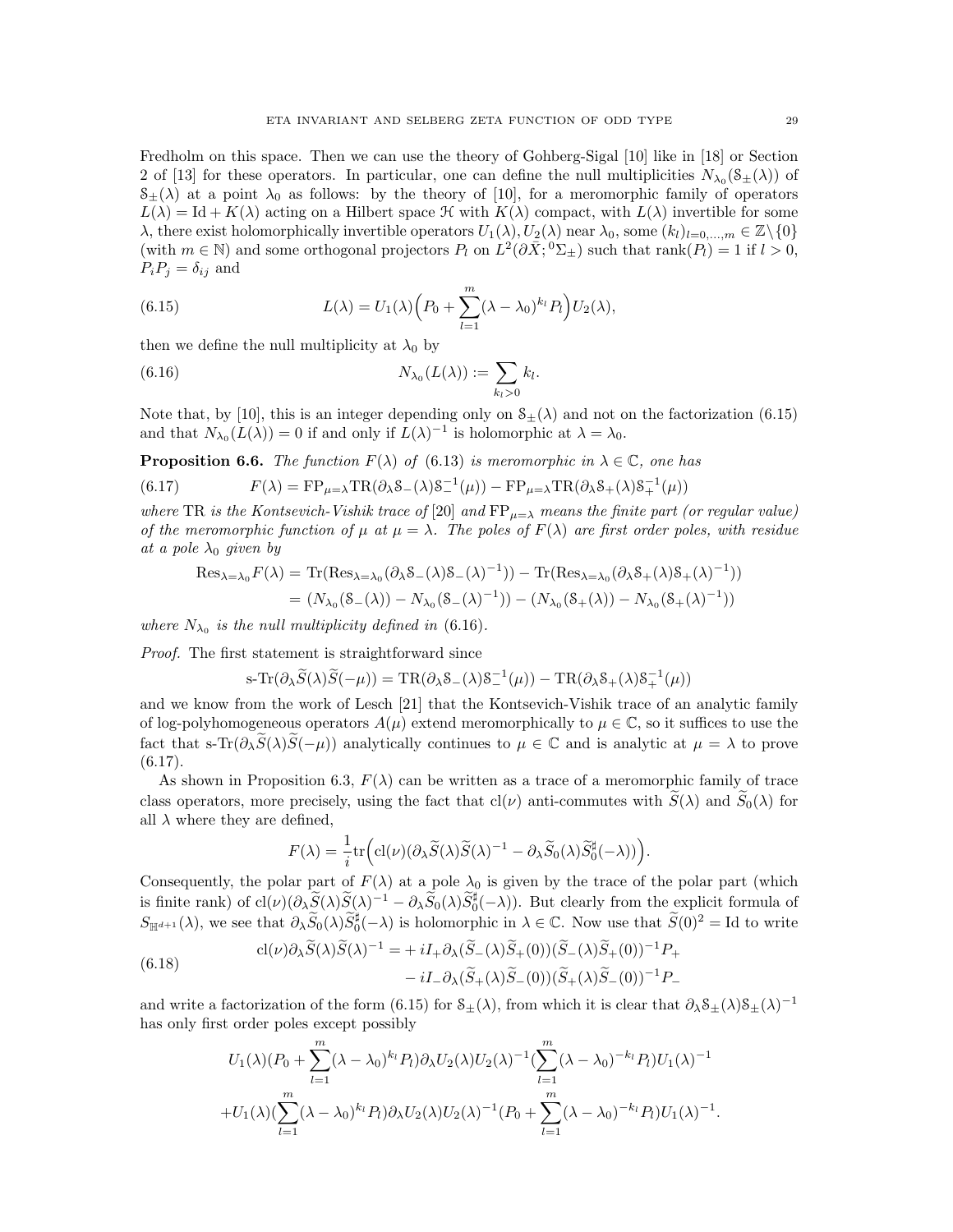But this is a finite rank operator and so by the cyclicity of the trace, we deduce that the trace of this term is holomorphic in  $\lambda$ . To finish the proof, it suffices to apply the main result of [10]:

$$
\operatorname{tr}(\operatorname{Res}_{\lambda=\lambda_0}(\partial_\lambda \mathcal{S}_{\pm}(\lambda)\mathcal{S}_{\pm}(\lambda)^{-1}))=N_{\lambda_0}(\mathcal{S}_{\pm}(\lambda))-N_{\lambda_0}(\mathcal{S}_{\pm}(\lambda)^{-1}).
$$

 $\Box$ 

Let us define the multiplicity of resonances as follows

(6.19) 
$$
m_{\pm}(\lambda_0) := \text{rank}(\text{Res}_{\lambda=\lambda_0} R_{\pm}(\lambda))
$$

We want to identify scattering poles and resonances.

**Proposition 6.7.** Let  $\lambda_0 \in \mathbb{C}$ , then the following identity holds

(6.20) 
$$
N_{\lambda_0}(\mathcal{S}_{\mp}(-\lambda)) = m_{\pm}(\lambda_0) + 1\!\!1_{-1/2 - N_0}(\lambda_0) \dim \ker \mathcal{S}_{\mp}(-\lambda_0).
$$

Proof. We just sketch the proof since it is very similar to that of Theorem 1.1. of [13], and we strongly encourage the reader to look at [13]. The first thing to notice is that  $N_{\lambda_0}(\mathcal{S}_{\pm}(-\lambda))$  =  $N_{-\lambda_0}(\mathcal{S}_{\pm}(\lambda))$  and that  $N_{\lambda_0}(\mathcal{S}_{\pm}(\lambda)^{-1}) = N_{\lambda_0}(\mathcal{S}_{\mp}(-\lambda))$  since  $\mathcal{S}_{\pm}(\lambda)^{-1} = \widetilde{S}_{\pm}(0)\mathcal{S}_{\mp}(-\lambda)\widetilde{S}_{\pm}(0)^{-1}$ . Remark that  $R_{\pm}(\lambda)$  and  $\mathcal{S}_{\pm}(\lambda)$  are analytic in  $\{\Re(\lambda) \geq 0\}$  and so the identity (6.20) is trivial (all terms are 0) for  $\Re(\lambda_0) \geq 0$ .

Now suppose that  $\Re(\lambda_0) < 0$ . First we prove that

(6.21) 
$$
N_{\lambda_0}(\mathcal{S}_{\mp}(-\lambda)) - 1\mathbb{1}_{-1/2 - \mathbb{N}_0}(\lambda_0) \dim \ker \mathcal{S}_{\mp}(-\lambda_0) \leq m_{\pm}(\lambda_0).
$$

By (4.4) and (4.5),  $S_{\pm}(\lambda)$  can be represented for  $\Re(\lambda) < -\frac{d}{2}$  by

$$
S_{\pm}(\lambda; y, y') = \pm i[(xx')^{-\lambda - \frac{d}{2}} R_{\pm}(\lambda; x, y, x', y')]|_{x = x' = 0}
$$

and the expression can be extended to  $\lambda \in \mathbb{C}$  meromorphically as a singular integral kernel using the blow-down maps like in (4.10). Then we can apply mutatis mutandis Lemma 3.2 of [13], where  $S(\lambda)$  there is replaced by  $S_{\pm}(\lambda)$  here, the function  $z(\lambda)$  there is  $\lambda$  here, and we have to multiply the factorization (3.11) of [13] by  $\tilde{S}_{\pm}(0)$  on the right, which is harmless since it does not depend on  $\lambda$ . We want to apply the factorization of  $S(\lambda)$  obtained from this Lemma 3.2 of [13] to prove (6.21), in a way similar to Corollary 3.3 of [13]. First Corollary 3.3 in [13] can also be rewritten (using the notations of [13]) under the form

$$
N_{\lambda_0}(\widetilde{S}(n-\lambda)) - 1\mathbb{1}_{-n/2-\aleph_0}(\lambda_0) \dim \ker \widetilde{S}(n-\lambda_0) \leq m_{\lambda_0}(z'(\lambda)R(\lambda))
$$

by using equation (3.19) in [13] if  $\lambda_0 \in n/2 - \mathbb{N}$  and the fact that  $c(n - \lambda)$  is holomorphic at all  $\lambda_0 \notin n/2-\mathbb{N}$ . Then the proof of this Corollary 3.3 in [13] can be copied word by word by replacing  $\widetilde{S}(n - \lambda)$  and  $c(n - \lambda)$  there by  $S_{\mp}(-\lambda)$  and  $C(-\lambda)$  here, and  $m_{\lambda_0}(z'(\lambda)R(\lambda))$  by  $m_{\pm}(\lambda_0)$ . This finally proves (6.21).

Then we need to prove the converse inequality of (6.21). From Lemma 4.7, Corollary 4.8 and the fact that  $S_{\mp}(0)S_{\pm}(0) = \text{Id}|_{^0\Sigma_{\mp}}$ , we deduce

(6.22) 
$$
R_{\pm}(\lambda) - R_{\mp}(-\lambda) = -E_{\mp}(-\lambda)C(\lambda)\mathcal{S}_{\pm}(\lambda)\widetilde{S}_{\pm}(0)cl(\nu)E_{\mp}^{\sharp}(-\lambda)
$$

which is the equivalent in our setting to the identity (3.15) of [13]. Since Lemma 3.4 of [13] is only based on the identity (3.15) in [13], the structure of the resolvent kernel at the boundary and the unique continuation principle of Mazzeo [23], the same proof applies and is actually easier in our case since there is no pure point spectrum thus no resonance in the physical sheet  $\{\Re(\lambda) \geq 0\}$ . This implies

 $N_{\lambda_0}(\mathcal{S}_{\mp}(-\lambda)) - 1\mathbb{1}_{-1/2 - \mathbb{N}_0}(\lambda_0) \dim \ker \mathcal{S}_{\mp}(-\lambda_0) \ge m_{\pm}(\lambda_0).$ 

The idea of the proof of Lemma 3.4 of [13] is to use (6.22) to write the residue of  $R_{\pm}(\lambda)$  at  $\lambda_0$ with  $\Re(\lambda_0) < 0$  in terms of the singular part of the Laurent expansion of  $\delta_{\pm}(\lambda)$ , itself obtained from a factorization of the form (6.15), then use the fact that  $R_{\mp}(-\lambda)$ ,  $E_{\mp}(-\lambda)$  and  $E_{\mp}^{\sharp}(-\lambda)$  are holomorphic in  $\{\Re(\lambda) < 0\}$  and finally count the rank of the residue in terms of the  $k_l$  of the factorization (6.15).  $\Box$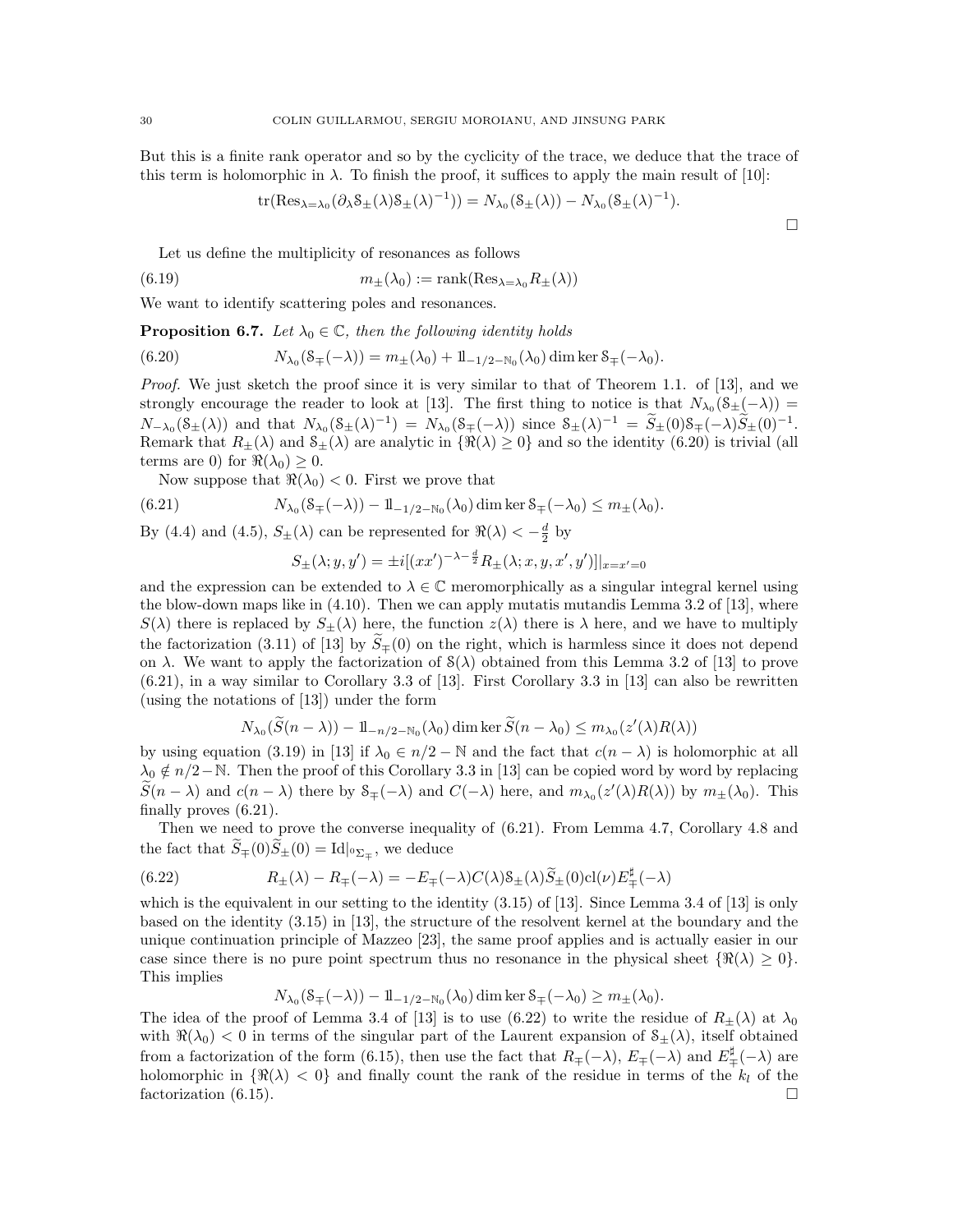**Theorem 6.8.** The function  $F(\lambda)$  is meromorphic with first order poles and integer residues given by

Res<sub>$$
\lambda = \lambda_0 F(\lambda)
$$</sub> =  $m_+(\lambda_0) - m_-(\lambda_0) + 1_{-1/2 - N_0}(\lambda_0) \text{Ind}(S_-(-\lambda_0))$   
=  $m_+(\lambda_0) - m_-(\lambda_0)$ .

for  $\Re(\lambda_0) \leq 0$ , where  $m_{\pm}(\lambda_0)$  is defined in (6.19).

*Proof.* Apply Proposition 6.7 with Proposition 6.6. To see the index of  $\mathcal{S}_-(\mathcal{-}\lambda_0)$  appearing, we also use that  $S_+(-\lambda_0)^* = S_-(-\lambda_0)$  for  $\lambda_0 \in \mathbb{R}$ , which comes from the self-adjointness of  $\widetilde{S}(-\lambda_0)$ . The fact that the index of  $S_{-}(-\lambda_0)$  vanishes comes from the invariance of the index by continuous deformation and the invertibility of  $\widetilde{S}(\lambda)$  except on a discrete set of  $\lambda \in \mathbb{C}$ .

We deduce directly our main theorem from this Theorem, Corollary 6.5 and the identity  $(5.28)$ :

**Theorem 6.9.** The odd Selberg zeta function  $Z_{\Gamma,\Sigma}^o(\lambda)$  on a spin convex co-compact hyperbolic manifold  $X_{\Gamma}$  of dimension  $2n+1$  has a meromorphic extension to  $\mathbb{C}$ , is analytic in a neighborhood of the right half plane  $\{\Re(\lambda) \geq 0\}$ , and  $\lambda_0$  is a zero or pole if and only if the meromorphic extension  $R_+(\lambda)$  or  $R_-(\lambda)$  of  $(D \pm i\lambda)^{-1}$  from  $\{\Re(\lambda) > 0\}$  to  $\mathbb C$  have a pole at  $\lambda_0$ , in which case the order of  $\lambda_0$  as a zero or pole of  $Z_{\Gamma,\Sigma}^o(\lambda)$  (with the positive sign convention for zeros) is given by

$$
rank Res_{\lambda_0} R_{-}(\lambda) - rank Res_{\lambda_0} R_{+}(\lambda).
$$

### 7. Eta invariant of Dirac operator

In this section, we will assume that the dimension of  $X_{\Gamma}$  is odd, that is,  $d + 1 = 2n + 1$ . First, we prove

**Proposition 7.1.** Using notation (5.10), the following estimate holds

$$
\text{Tr}(De^{-tD^2}) = O(t^{-1}) \qquad as \quad t \to \infty.
$$

*Proof.* Since the claim easily follows from (5.5) when  $\delta_{\Gamma} < n$  (and actually in that case one gets directly  $O(t^{-3/2})$  instead of just  $O(t^{-1})$ , we assume that  $\delta_{\Gamma} \geq n$  in the following proof.

Let us write the operator  $De^{-tD^2}$  as a contour integral

(7.1) 
$$
De^{-tD^2} = \frac{1}{2\pi i} \int_{\Lambda} e^{-t\lambda^2} D(D^2 - \lambda^2)^{-1} 2\lambda d\lambda
$$

where  $\Lambda = \{re^{i(\pi + \pi/8)}; r > 0\} \cup \{re^{-i\pi/8}; r > 0\}$  oriented from  $+\infty e^{-i\pi/8}$  towards  $+\infty e^{i(\pi + \pi/8)}$ . Let us check the identity (7.1): by Corollary 3.5, we have that  $D(D^2 - \lambda^2)^{-1} = DR(i\lambda)$  is holomorphic in  $\Im(\lambda) \leq 0$  as an operator bounded from  $x^{\epsilon}L^2$  to  $x^{-\epsilon}L^2$  for all  $\epsilon > 0$ , moreover  $||DR(i\lambda)||_{L^2\to L^2} = O(1/|\Im(\lambda)|)$  when  $|\lambda| \to \infty$  thus the integral converges in the operator norm of  $\mathcal{L}(x^{\epsilon}L^2, x^{-\epsilon}L^2)$ . Moreover, applying the integral (7.1) to a  $C_0^{\infty}(X)$  function f defines a function  $u(t)$  and since  $-\lambda^2(D^2-\lambda^2)^{-1} = \text{Id} - D^2(D^2-\lambda^2)^{-1}$ , we see that the integral converges in  $C^{\infty}(X)$ uniformly in  $t \in [0, \infty)$  and solves  $\partial_t u = -D^2 u$  with  $u(0) = Df$ . It is easy to prove that the  $C^k$ norms of the integral kernels in (7.1) also converge by applying powers of  $D<sup>2</sup>$  on the right and the left and using Sobolev embeddings. The same is true for the integral kernel of the operator  $D_{\mathbb{H}^{d+1}}e^{-tD_{\mathbb{H}^{d+1}}^2}$  in terms of the resolvent kernel  $D_{\mathbb{H}^{d+1}}(D_{\mathbb{H}^{d+1}}^2-\lambda^2)^{-1}$  and by Proposition 5.3 we deduce that

$$
\text{tr}(De^{-tD^2})(m) = \frac{1}{2\pi i} \int_{\Lambda} e^{-t\lambda^2} \omega_{i\lambda}(m) 2\lambda d\lambda
$$

with  $\omega_{\lambda}(m) = \text{tr}(DR(\lambda) - DR_{\mathbb{H}^{d+1}}(\lambda))(m)$ . Since  $\omega_{i\lambda} \in x^{2i\lambda+d}C^{\infty}(\bar{X})$  is holomorphic in  $\Im(\lambda) \leq 0$ , it is in  $L^1(X)$  if  $\Im(\lambda) < 0$ , and for  $\Im(\lambda) \leq 0$  one has the asymptotic

$$
K(\lambda, \epsilon) := 2\lambda \int_{x(m) > \epsilon} \omega_{i\lambda}(m) \mathrm{dv}(m) = \epsilon^{2i\lambda} F(\lambda) + \lambda G(\lambda, \epsilon)
$$

where  $F(\lambda)$  is a holomorphic function of  $\lambda$  and  $G(\lambda, \epsilon)$  is continuous in  $(\lambda, \epsilon)$  down to  $\epsilon = 0$  and holomorphic in  $\lambda$ . In particular for  $|\lambda| < 1$ , we have  $|K(\lambda, \epsilon)| \leq C$  for some constant  $C > 0$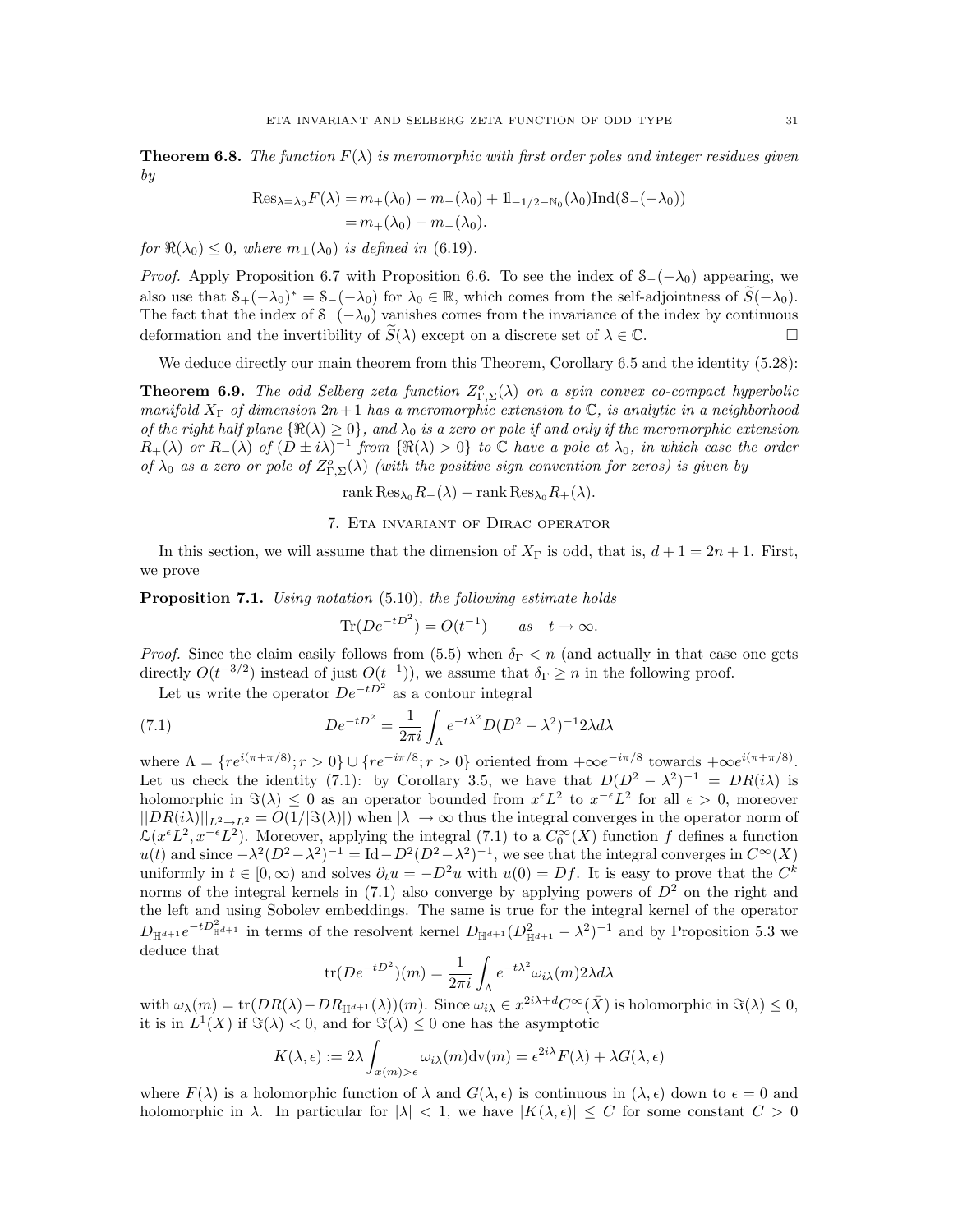independent of  $(\lambda, \epsilon)$  and  $\lim_{\epsilon \to 0} K(\lambda, \epsilon) = \lambda G(\lambda, 0)$  as long as  $\Im(\lambda) < 0$ . We can thus use Lebesgue's dominated convergence theorem to deduce that

$$
\lim_{\epsilon \to 0} \int_{x(m) > \epsilon} \Big( \int_{\Lambda \cap \{ |\lambda| < 1 \}} e^{-t\lambda^2} \omega_{i\lambda}(m) 2\lambda d\lambda \Big) \, \mathrm{d}v(m) = \int_{\Lambda \cap \{ |\lambda| < 1 \}} e^{-t\lambda^2} \lambda G(\lambda, 0) d\lambda.
$$

Now if we can show that, for  $\lambda \in \Lambda \cap \{|\lambda| > 1\}$ , the estimate  $||\omega_{i\lambda}||_{L^1(X)} = O(e^{\alpha |\lambda|})$  holds for some  $\alpha > 0$  we can use Lebesgue's dominated convergence theorem again for the integral corresponding to  $\lambda \in \Lambda \cap \{|\lambda| > 1\}$ , and then changing variable  $u = \sqrt{t}\lambda$  in the whole  $\Lambda$  integral gives directly

$$
\lim_{\epsilon \to 0} \int_{x(m) > \epsilon} \text{tr}(De^{-tD^2})(m) \text{dv}(m) = O(t^{-1}) \quad \text{as } t \to \infty.
$$

We thus use that for  $\Re(\lambda) > d$ , one has

$$
\omega_\lambda(m) = \text{tr}\Big([DR(\lambda; m, m') - DR_{\mathbb{H}^{d+1}}(\lambda; m, m')]_{m=m'}\big) = \sum_{\gamma \in \Gamma \backslash \text{Id}} \text{tr}(DR_{\mathbb{H}^{d+1}}(\lambda; m, \gamma m) \gamma_m^*)
$$

where  $\gamma_m^*: {}^0\Sigma_m \to {}^0\Sigma_{\gamma m}$  is the action induced by  $\gamma$  on the spinor bundle. The map  $\gamma^*$  is given by  $\gamma^*[g, v] = [\gamma g, v]$  for  $[g, v] \in {}^0\Sigma_m$ ,  $[\gamma g, v] \in {}^0\Sigma_{\gamma m}$  under the identification in (2.4). Using (2.5), the Euler integral formula for the hypergeometric function

$$
F\left(\frac{d+1}{2}+\lambda,\lambda+1,2\lambda+1;z\right) = \frac{\Gamma(2\lambda+1)}{\Gamma(\lambda+1)\Gamma(\lambda)} \int_0^1 \frac{t^{\lambda}(1-t)^{\lambda-1}}{(1-tz)^{\frac{d+1}{2}+\lambda}}dt
$$

the expression of the Beta function  $B(\lambda + 1, \lambda)$  in terms of Gamma functions, and the obvious bound  $1-tz > 1-z = \tanh^2(d_{\mathbb{H}^{d+1}}(m, \gamma m)/2)$  when  $z = \cosh^2(d_{\mathbb{H}^{d+1}}(m, \gamma m)/2)$ , we obtain

$$
|\omega_\lambda(m)| \leq C \left| \tfrac{\Gamma(\frac{d+1}{2} + \lambda) \Gamma(\lambda+1)}{\Gamma(2\lambda+1)} \right| \sum_{\gamma \in \Gamma \backslash \{ \mathrm{Id} \}} \sinh(d_{\mathbb{H}^{d+1}}(m, \gamma m)/2)^{-d-2\Re(\lambda)}.
$$

Using the Legendre duplication formula, the term containing Gamma functions is uniformly bounded for  $\Re(\lambda) > 0$ . Since the injectivity radius of  $X = \Gamma \setminus \mathbb{H}^{d+1}$  is strictly positive, i.e.,

$$
\inf_{m \in \mathbb{H}^{d+1}, \gamma \in \Gamma \backslash \{\text{Id}\}} \{\sinh(d_{\mathbb{H}^{d+1}}(m, \gamma m)/2)\} > \epsilon
$$

for some  $\epsilon > 0$ , we deduce the estimate

(7.2) 
$$
|\omega_{\lambda}(m)| \leq e^{C\Re(\lambda)} \sum_{\gamma \in \Gamma \backslash \{\text{Id}\}} e^{-(d/2 + \Re(\lambda))d_{\mathbb{H}^{d+1}}(m, \gamma m)}.
$$

Now for those (finitely many)  $\gamma \in \Gamma \setminus \{Id\}$  for which Lemma 5.2 possibly does not hold we still have the weaker inequality

$$
e^{-d_{\mathbb{H}^{d+1}}(m,\gamma m)} \leq Cx(m)^2
$$

for some  $C > 0$ , where x is a boundary defining function. In particular  $e^{-\lambda d_{\mathbb{H}^{d+1}}(m,\gamma m)}$  descends to an  $L^1$  function on X if  $\Re(\lambda) > d/2$ . Combining finally with Lemma 5.2 and (7.2), the convergence of Poincaré series in  $\{\Re(\lambda) > d\}$  implies the bound in the same half-space

$$
||\omega_{\lambda}||_{L^{1}(X)} \leq e^{C\Re(\lambda)}
$$

and this ends the proof.  $\Box$ 

We define the eta invariant of  $D$  by

(7.3) 
$$
\eta(D) = \frac{1}{\sqrt{\pi}} \int_0^\infty t^{-\frac{1}{2}} \text{Tr}(De^{-tD^2}) dt
$$

where the trace Tr means the integral of the local trace like in (5.10). Note that the integral on the right hand side of (7.3) is finite by Corollary 5.5 and Proposition 7.1. Theorem 6.9 about meromorphic extension of  $Z_{\Gamma,\Sigma}^o(\lambda)$  and its analyticity on  $[0,\infty)$  implies directly the following result:

**Theorem 7.2.** The eta invariant of the Dirac operator over a convex co-compact hyperbolic manifold  $X_{\Gamma}$  satisfies

(7.4) 
$$
\exp(\pi i \eta(D)) = Z_{\Gamma,\Sigma}^o(0).
$$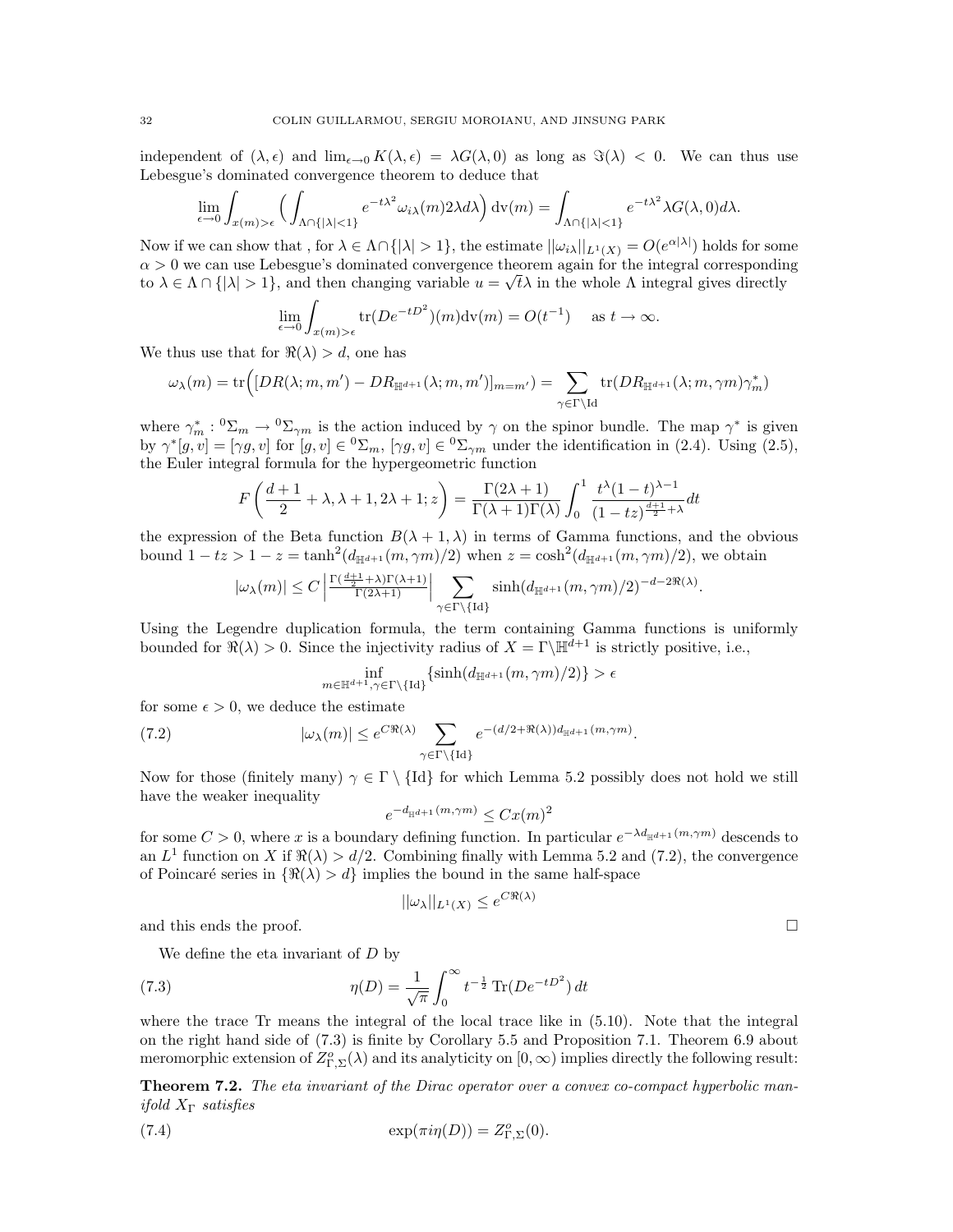Proof. We start by writing

$$
t^{-1/2} = \frac{2}{\sqrt{\pi}} \int_0^\infty e^{-\lambda^2 t} d\lambda,
$$

then we have by (5.25)

$$
\eta(D) = \frac{2}{\pi} \int_0^{\infty} \int_0^{\infty} e^{-\lambda^2 t} \text{Tr}(De^{-tD^2}) d\lambda dt = \frac{i}{\pi} \int_0^{\infty} \frac{\partial_{\lambda} Z_{\Gamma, \Sigma}^o(\lambda)}{Z_{\Gamma, \Sigma}^o(\lambda)} d\lambda
$$

and this concludes the proof by Theorem 6.9, in particular, the meromorphic extension of  $Z_{\Gamma,\Sigma}^o(\lambda)$ over  $\mathbb C$  with  $\lambda = 0$  as a regular value.

### 8. Eta invariant of odd signature operator and its structure on Schottky space

For a  $(4m-1)$ -dimensional convex co-compact hyperbolic manifold

$$
X_{\Gamma} = \Gamma \setminus \text{SO}_0(4m-1,1)/\text{SO}(4m-1),
$$

we consider the odd signature operator A on odd forms  $\Lambda^{odd} = \bigoplus_{p=0}^{2m} \Lambda^{2p-1}$  acting by  $(-1)^{m+p}(*d+1)$ d<sup>\*</sup>) over  $\Lambda^{2p-1}$  as in Millson's paper [27]. Recall that  $A^2 = \Delta$  and A is self adjoint. We want to make a sense of

(8.1) 
$$
\eta(A) := \frac{1}{\sqrt{\pi}} \int_0^\infty t^{-\frac{1}{2}} \int_{X_\Gamma} \text{Tr}_\Lambda(A e^{-t\Delta}) (m) \, \text{dv}(m) \, dt
$$

where Tr<sub>Λ</sub> is the local trace on the bundle  $\Lambda^{odd}$ . First it is easy to see that Tr<sub>Λ</sub>( $Ae^{-t\Delta}$ ) is the same as  $Tr_{\Lambda^{2m-1}}(\star de^{-t\Delta})$  since the other parts are off diagonal if we write  $Ae^{-t\Delta}$  as a matrix with respect to the natural basis of  $\Lambda^{\text{odd}}$ . First we show that the local trace  $\text{tr}_{\Lambda^{2m-1}}(\star de^{-t\Delta})$  is integrable on  $X_{\Gamma}$ . As in the spinor bundle  $\Sigma$ , the bundle of  $(2m-1)$ -forms can be understood as a homogeneous vector bundle given by the representation  $\Lambda^{2m-1}\phi$  with the standard representation  $\phi$  of SO(4m – 1), which decomposes into

(8.2) 
$$
\Lambda^{2m-1} \phi \mid_{\text{SO}(4m-2)} = \Lambda^{2m-1}_+ \bar{\phi} \oplus \Lambda^{2m-1}_- \bar{\phi} \oplus \Lambda^{2m-2}_- \bar{\phi}
$$

where  $\bar{\phi}$  denotes the standard representation of SO(4m – 2). As in the subsection 5.1, there is the  $\Lambda^{2m-1}\phi$ -radial function  $P_t$  associated to  $\star de^{-t\Delta}$ , and we have the corresponding scalar functions  $p_t^{\pm}(r)$ ,  $p_t^{2m-2}(r)$  of  $P_t$  restricting to the representation spaces on the right hand side of (8.2). Now, as in Proposition 5.1, we have

**Proposition 8.1.** The scalar components  $p_t^{\pm}(r)$ ,  $p_t^{2m-2}(r)$  are given by

$$
p_t^{\pm}(r) = \pm \frac{(4m-1)\sinh(r)}{i2^{2m-1/2}\pi^{2m+1/2}t^{3/2}} \left(-\frac{d}{d(\cosh r)}\right)^{2m-1} r \sinh^{-1}(r) e^{-\frac{r^2}{4t}}, \qquad p_t^{2m-2}(r) \equiv 0.
$$

*Proof.* The equalities follow from Lemma 7.4 and Theorem 7.6 in [31] and Theorem 1.1 in [27].  $\Box$ 

Using this proposition and repeating the same argument as in Section 5, one can easily show that tr<sub> $\Lambda^{2m-1} (\star de^{-t\Delta})$  is integrable over  $X_{\Gamma}$ . By the same argument as in Proposition 5.4 and</sub> Corollary 5.5, one can also obtain the corresponding results, which implies that the small time part of the integral  $\int_0^\infty dt$  in (8.1) converges. The convergence of the large time part also follows from the corresponding computations to (5.5) and Lemma 5.2 under the condition  $\delta_{\Gamma} < 2m - 1$ . Hence the eta invariant  $\eta(A)$  given in (8.1) is well defined if  $\delta_{\Gamma} < 2m-1$ . For  $\Re(\lambda) > \delta_{\Gamma} - (2m-1)$ , we also have the Selberg zeta function of odd type  $Z_{\Gamma,\Lambda}^o(\lambda)$  just putting  $\sigma_{\pm} = \Lambda_{\pm}^{2m-1} \bar{\phi}$  in (5.21) and (5.23), which coincides with the one in (1.1) introduced by Millson [27]. We first have a result similar to the case of spinor bundle dealt with above:

**Theorem 8.2.** If  $X_{\Gamma} := \Gamma \backslash \mathbb{H}^{4m-1}$  is a convex co-compact hyperbolic manifold with the Poincaré exponent  $\delta_{\Gamma}$  < 2m − 1, then the local trace  $\text{Tr}_{\Lambda^{2m-1}}(*de^{-t\Delta})$  is integrable on X for all  $t > 0$ , so that the integral (8.1) converges and defines the eta invariant  $\eta(A)$ . Moreover, we also have

(8.3) 
$$
e^{\pi i \eta(A)} = Z_{\Gamma,\Lambda}^o(0).
$$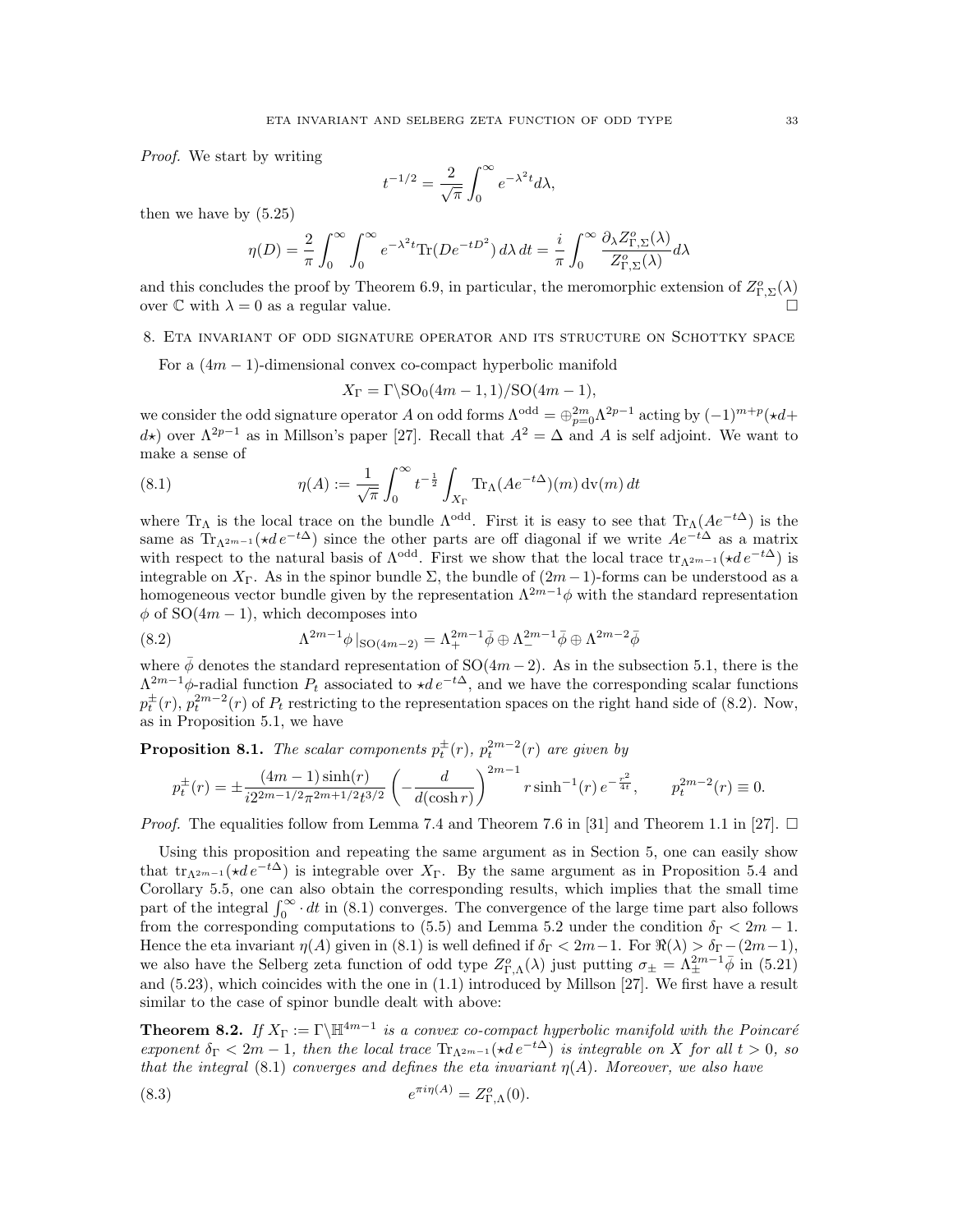Proof. We already showed the first claim. The equality (8.3) also easily follows from the corresponding results to Proposition 5.4 and the assumption  $\delta_{\Gamma} < 2m - 1$ , from which we do not need to show the meromorphic extension of  $Z_{\Gamma,\Lambda}^o(\lambda)$  at  $\lambda = 0$ .

It turns out that this eta invariant  $\eta(A)$  of the odd signature operator A has an intimate relationship with the deformation space of the hyperbolic structures when  $X_{\Gamma}$  is 3-dimensional. To explain this, first we review the work of Zograf [36].

8.1. Zograf factorization formula. A marked Schottky group is a discrete subgroup  $\Gamma$  of the linear fractional transformations  $PSL(2, \mathbb{C})$ , with distinguished free generators  $\gamma_1, \gamma_2, \ldots, \gamma_q$  satisfying the following condition: there exist 2g smooth Jordan curves  $C_r$ ,  $r = \pm 1, \ldots, \pm g$ , which form the oriented boundary of a domain  $\Omega_0$  in  $\hat{\mathbb{C}} = \mathbb{C} \cup \{\infty\}$  such that  $\gamma_r C_r = -C_{-r}$  for  $r = 1, \ldots, g$ . If  $\Omega$  is the union of images of  $\Omega_0$  under  $\Gamma$ , then  $Y_{\Gamma} = \Gamma \backslash \Omega$  is a compact Riemann surface of genus g. The action of Γ on  $\mathbb C$  naturally extends to the action on  $\mathbb H^3$  where  $\partial \mathbb H^3 = \mathbb C$  and the quotient space  $X_{\Gamma} = \Gamma \backslash \mathbb{H}^3$  is a *Schottky hyperbolic* 3-manifold whose boundary is the Riemann surface  $Y_{\Gamma}$ . Here let us remark that  $\delta_{\Gamma}$  is the Hausdorff dimension of the limit set  $\Lambda$  in  $\partial \mathbb{H}^3$  of  $\Gamma$  and  $\delta_{\Gamma}$  is also the smallest number such that  $\prod_{\{\gamma\}}(1-q^s)$  absolutely converges whenever  $\Re(s) > \delta_{\Gamma}$ . The function  $\prod_{\{\gamma\}}(1-q_{\gamma}^s)$  was briefly described in [2] where it was asserted without the proof that with the values of  $q_{\gamma}^{s}$  chosen appropriately, the infinite product is defined for  $\Re(s) > \delta_{\Gamma}$  and has an analytic continuation to C.

Each nontrivial element  $\gamma \in \Gamma$  is loxodromic: there exists a unique number  $q_{\gamma} \in \mathbb{C}$  (the multiplier) such that  $0 < |q_{\gamma}| < 1$  and  $\gamma$  is conjugate in PSL(2,  $\mathbb{C}$ ) to  $z \mapsto q_{\gamma}z$ , that is,

$$
\frac{\gamma z-a_\gamma}{\gamma z-b_\gamma}=q_\gamma\frac{z-a_\gamma}{z-b_\gamma}
$$

for some  $a_{\gamma}, b_{\gamma} \in \mathbb{C}$  (the attracting and repelling fixed points respectively). A marked Schottky group with an ordered set of free generators  $\gamma_1, \ldots, \gamma_g$  is normalized if  $a_{\gamma_1} = 0, b_{\gamma_1} = \infty, a_{\gamma_2} = 1$ . The Schottky space  $\mathfrak{S}_q$  is the space of marked normalized Schottky groups with g generators. It is a complex manifold of dimension  $3g - 3$ , covering the Riemann moduli space  $\mathfrak{M}_g$  and with universal cover the Teichmüller space  $\mathfrak{T}_g$ .

Like the Teichmüller space  $\mathfrak{T}_g$ , the Schottky space  $\mathfrak{S}_g$  has a natural Kähler metric, the Weil-Petersson metric. In [33], Takhtajan-Zograf constructed a Kähler potential S called *classical* Liouville action of the Weil-Petersson metric on  $\mathfrak{S}_g$ , that is,

$$
(8.4) \t\t\t \t\t \partial \partial S = 2i \,\omega_{WP}
$$

where  $\partial$  and  $\overline{\partial}$  are the (1,0) and (0,1) components of the de Rham differential d on  $\mathfrak{S}_q$  respectively, and  $\omega_{WP}$  is the symplectic form of the Weil-Petersson metric. On the other hand, from the local index theorem for families of  $\overline{\partial}$ -operators in Takhtajan-Zograf [34], the following equality also follows

(8.5) 
$$
\partial \overline{\partial} \log \frac{\text{Det}\Delta}{\det \text{Im} \tau} = -\frac{i}{6\pi} \omega_{WP}
$$

where Det $\Delta$  and  $\tau$  denote the  $\zeta$ -regularized determinant of the Laplacian  $\Delta$  of hyperbolic metric and the period matrix respectively over the Riemann surface corresponding to an inverse image in  $\mathfrak{T}_q$  of a point in  $\mathfrak{S}_q$ . Let us remark that Det $\Delta$  and det Im  $\tau$  descend to well-defined functions on  $\mathfrak{S}_q$ . Comparing (8.4) with (8.5), one can expect a nontrivial relationship between S and  $\log \frac{\text{Det}\Delta}{\det \text{Im }\tau}$ . Indeed, in [36], [37] Zograf proved

**Theorem 8.3. [Zograf]** There exists a holomorphic function  $F(\Gamma) : \mathfrak{S}_g \to \mathbb{C}$  such that

(8.6) 
$$
\frac{\text{Det}\Delta}{\det \text{Im}\,\tau} = c_g \exp\left(-\frac{1}{12\pi}S\right)|F(\Gamma)|^2
$$

where  $c_g$  is a constant depending only on g. For points in  $\mathfrak{S}_g$  corresponding to Schottky groups  $\Gamma$ with  $\delta_{\Gamma} < 1$ , the function  $F(\Gamma)$  is given by the following absolutely convergent product:

(8.7) 
$$
F(\Gamma) = \prod_{\{\gamma\}} \prod_{m=0}^{\infty} (1 - q_{\gamma}^{1+m})
$$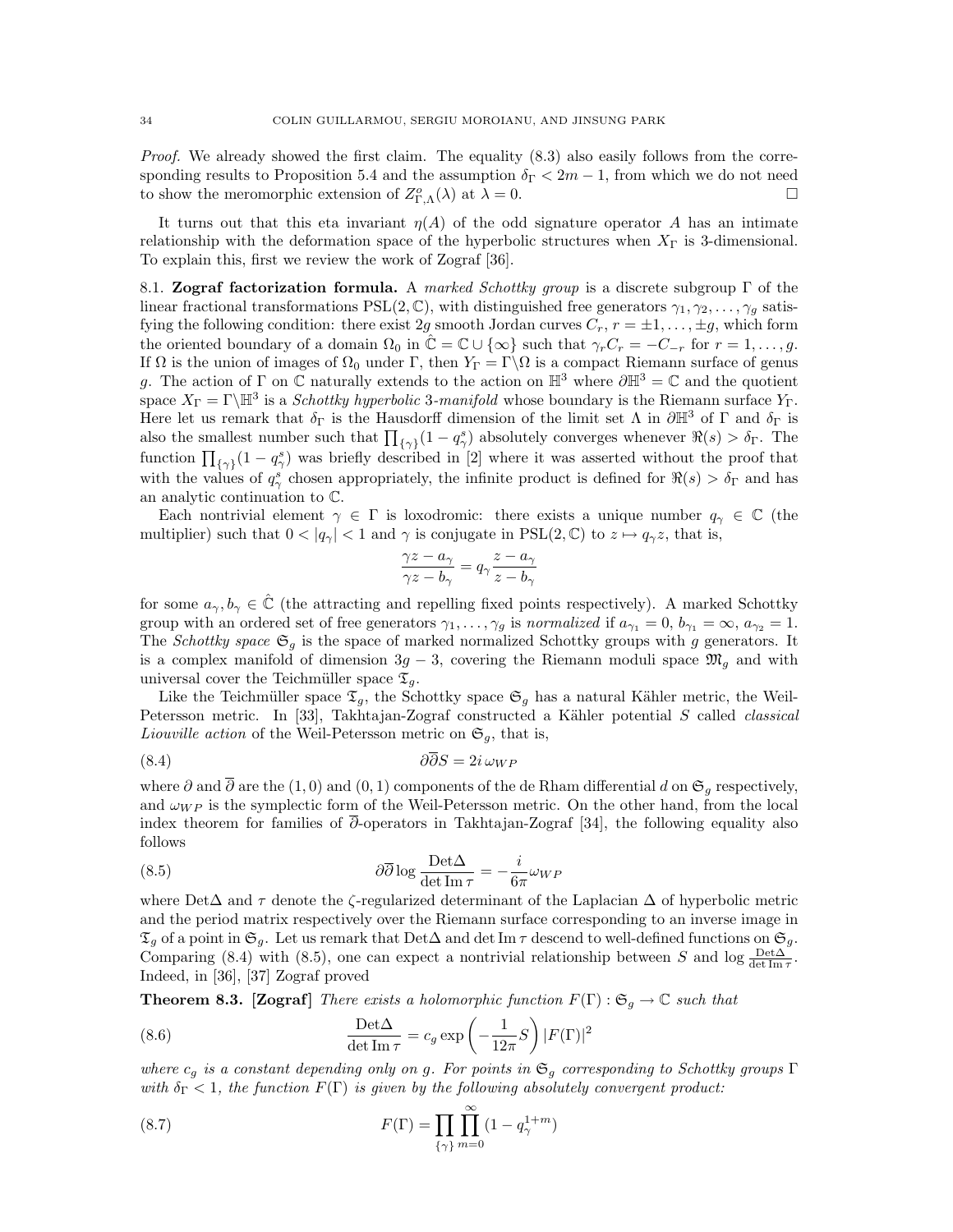where  $q_{\gamma}$  is the multiplier of  $\gamma \in \Gamma$ , and  $\{\gamma\}$  runs over all distinct primitive conjugacy classes in  $\Gamma$  excluding the identity.

Combining the equalities  $(8.6)$  and  $(8.7)$ , these are called Zograf factorization formula. This result was extended by McIntyre-Takhtajan to the Schottky groups without the condition for  $\delta_{\Gamma}$  in [26]. Here they used the  $\zeta$ -regularized determinant of  $\Delta_n$  acting on the space of *n*-differentials so that the corresponding holomorphic function is  $F_n(\Gamma) = \prod_{\{\gamma\}} \prod_{m=0}^{\infty} (1 - q_\gamma^{n+m})$  which absolutely converges for any Schottky group  $\Gamma$  if  $n > 1$ .

8.2. Eta invariant as a functional over the Schottky space. By the construction of  $X_{\Gamma}$  and its boundary  $Y_{\Gamma}$ , the eta invariant  $\eta(A)$  can be understood as a functional over the Schottky space  $\mathfrak{S}_q$ . Now a natural question is to describe the eta invariant  $\eta(A)$  as a functional over  $\mathfrak{S}_q$ . For this, we have

**Theorem 8.4.** Let  $\mathfrak{S}_{g}^{0}$  be a subset of  $\mathfrak{S}_{g}$  consisting of normalized Schottky groups  $\Gamma$ 's with the property  $\delta_{\Gamma}$  < 1. Then we have

$$
F(\Gamma) = |F(\Gamma)| \exp\left(-\frac{\pi i}{2} \eta(A)\right) \qquad over \ \mathfrak{S}_g^0,
$$

in particular,  $\eta(A)$  is a pluriharmonic function over  $\mathfrak{S}_{g}^{0}$ .

*Proof.* The proof is a simple application of the equality  $(8.3)$ . For this, as in Proposition 5.6, we rewrite  $Z_{\Gamma,\Lambda}^o(\lambda)$  with respect to the group  $PSL(2,\mathbb{C})$  as follows:

(8.8) 
$$
Z_{\Gamma,\Lambda}^o(\lambda) = \prod_{[\gamma] \in \text{PT}_{\text{lox}}} \prod_{k,\ell=0}^{\infty} \frac{\left(1 - e^{i\theta_{\gamma}} \left(\mu_{\gamma}\right)^{-2k} \left(\bar{\mu}_{\gamma}\right)^{-2\ell} |\mu_{\gamma}|^{-2(\lambda+1)}\right)}{\left(1 - e^{-i\theta_{\gamma}} \left(\mu_{\gamma}\right)^{-2k} \left(\bar{\mu}_{\gamma}\right)^{-2\ell} |\mu_{\gamma}|^{-2(\lambda+1)}\right)}.
$$

Here  $\gamma$  runs over the set of Γ-conjugacy classes of the loxodromic elements in Γ and a loxodromic element  $\gamma$  can be conjugated to a diagonal matrix with the diagonal elements  $\mu_{\gamma} = \exp(\frac{1}{2}(l_{\gamma} + i\theta_{\gamma}))$ ,  $\mu_{\gamma}^{-1} = \exp(-\frac{1}{2}(l_{\gamma} + i\theta_{\gamma}))$  in PSL(2, C) ( $|\mu_{\gamma}| > 1$ ). Let us remark that the infinite product on the right hand side of (8.8) absolutely converges for  $\Re(\lambda) > \delta_{\Gamma} - 1$ , in particular, at  $\lambda = 0$  since  $\delta_{\Gamma} < 1$ .

Now comparing the definition of  $q_{\gamma}$  and  $\mu_{\gamma}$ , one can see that  $q_{\gamma} = \mu_{\gamma}^{-2}$ , that is,  $q_{\gamma}^{1/2} = \mu_{\gamma}^{-1}$ . Hence the odd Selberg zeta function  $Z_{\Gamma,\Lambda}^o(0)$  has the following expression in terms of  $q_{\gamma}$ ,

$$
Z_{\Gamma,\Lambda}^{o}(0) = \prod_{[\gamma] \in \text{PT}_{\text{lox}}} \prod_{k,\ell=0}^{\infty} \frac{\left(1 - (\bar{q}_{\gamma}q_{\gamma}^{-1})^{\frac{1}{2}} q_{\gamma}^{k} \bar{q}_{\gamma}^{\ell} (q_{\gamma}\bar{q}_{\gamma})^{\frac{1}{2}}\right)}{\left(1 - (q_{\gamma}\bar{q}_{\gamma}^{-1})^{\frac{1}{2}} q_{\gamma}^{k} \bar{q}_{\gamma}^{\ell} (q_{\gamma}\bar{q}_{\gamma})^{\frac{1}{2}}\right)}
$$
  

$$
= \prod_{[\gamma] \in \text{PT}_{\text{lox}}} \prod_{k,\ell=0}^{\infty} \frac{\left(1 - q_{\gamma}^{k} \bar{q}_{\gamma}^{\ell+1}\right)}{\left(1 - q_{\gamma}^{k+1} \bar{q}_{\gamma}^{\ell}\right)} = \prod_{[\gamma] \in \text{PT}_{\text{lox}}} \prod_{m=0}^{\infty} \frac{\left(1 - \bar{q}_{\gamma}^{1+m}\right)}{\left(1 - q_{\gamma}^{1+m}\right)}.
$$

Combining this and (8.3) completes the proof.

 $\Box$ 

Remark. In the proof of Theorem 8.4, we assume the condition  $\delta_{\Gamma} < 1$  which simplifies the proof in several steps. But, one can expect that a similar result still holds over the whole Schottky space  $\mathfrak{S}_g$ . This extension to  $\mathfrak{S}_g$  is also related to the proof of the assertion of Bowen in [2] about the meromorphic extension of  $\prod_{\{\gamma\}}(1-q_{\gamma}^{s})$  over C. These problems will be discussed elsewhere.

### Appendix A. Computation of parallel transport in the spinor bundle

Let  $\tau_m^{m'}$  denote parallel transport in the tangent bundle of the upper half-space model  $\mathbb{H}^{d+1}$  of hyperbolic space, between points  $m = (x, y), m' = (x', y')$ , along the unique geodesic linking them. We identify  $T_m \mathbb{H}^{d+1}$  with  $\mathbb{R}^{d+1}$  using the orthonormal basis at m given by  $\{x\partial_x, x\partial_{y_1}, \ldots, x\partial_{y_d}\}.$ We denote by  $\tau(m, m')$  the matrix of the transformation  $\tau_m^{m'}$  written in these bases.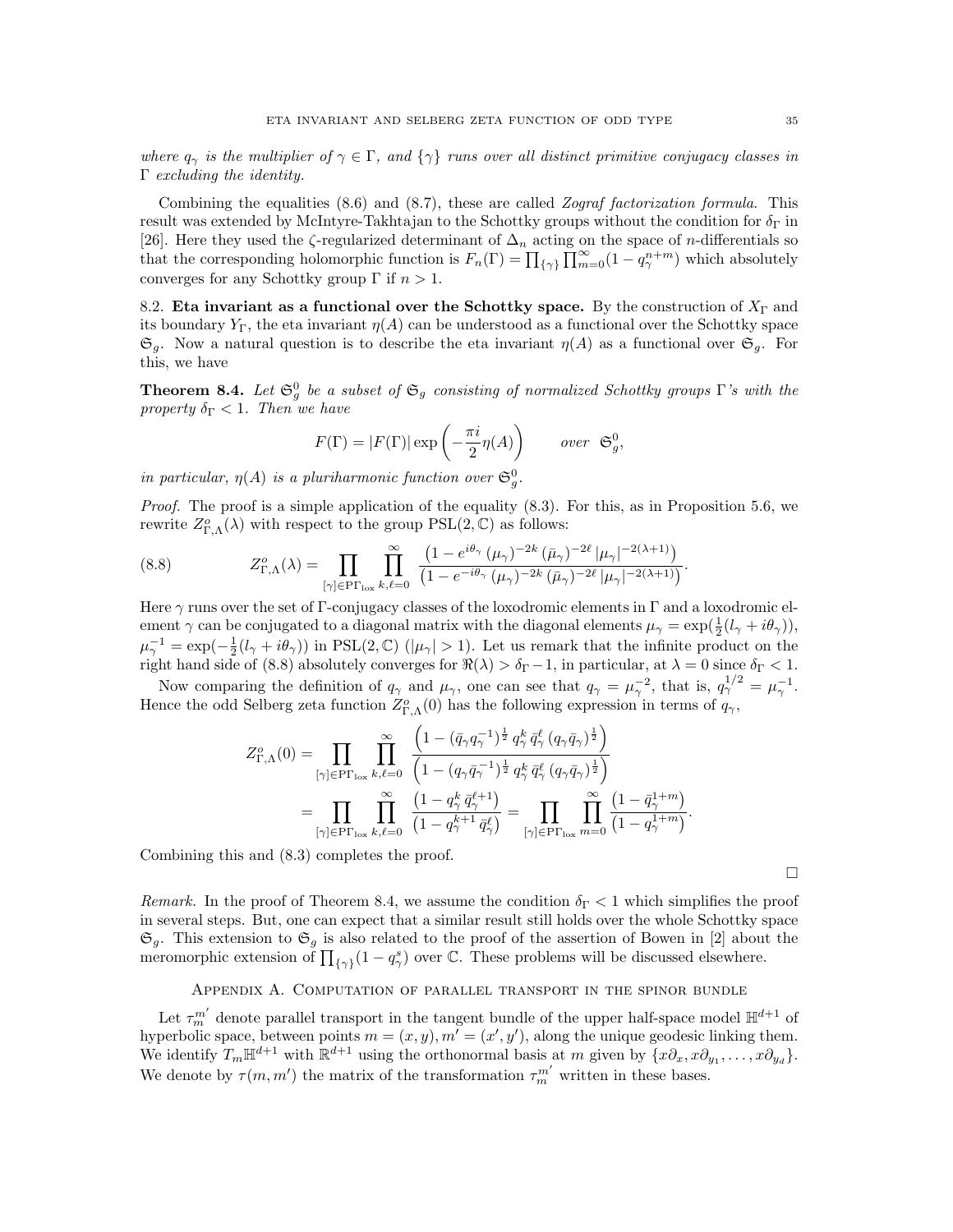**Proposition A.1.** Let  $r := |y - y'|$ ,  $\rho_{\text{ff}} := \sqrt{(x + x')^2 + r^2}$ . The special orthogonal matrix  $\tau(m, m')$  has the following coefficients:

$$
\tau_{00} = 1 - 2r^2/\rho_{\rm ff}^2
$$
  
\n
$$
\tau_{0j} = -2(x + x')(y_j - y_j')/\rho_{\rm ff}^2
$$
  
\n
$$
\tau_{j0} = 2(x + x')(y_j - y_j')/\rho_{\rm ff}^2
$$
  
\n
$$
\tau_{jl} = \delta_j^l - 2(y_j - y_j')(y_l - y_l')/\rho_{\rm ff}^2
$$
  
\nfor  $j = 1, ..., d$   
\nfor  $j, l \in \{1, ..., d\}$ .

which are smooth on the stretched product  $\mathbb{H}^{d+1} \times_0 \mathbb{H}^{d+1}$  defined in subsection 3.2.

*Proof.* Let A be the translation by  $(0, y')$  in  $\mathbb{R}^{d+1}$ , composed to the left by the homothety of factor  $1/x'$ . This isometry of  $\mathbb{H}^{d+1}$  maps m' to (1,0). In the above trivialization of the tangent bundle,  $A_{*}$  acts as the identity. Moreover, since it is an isometry, A transforms the geodesic from m to  $m'$  into the geodesic from  $A(m)$  to  $(1,0)$  and preserves parallelism. Thus (as matrices)

(A.1) 
$$
\tau(m, m') = \tau(A(m), (1, 0)),
$$
 where  $A(m) = \left(\frac{x}{x'}, \frac{y - y'}{x'}\right).$ 

We now concentrate on  $\tau(m,(1,0))$ .

If  $y = 0$  it is clear that  $\tau((x, 0), (1, 0))$  is just the identity matrix. Suppose  $y \neq 0$ . Let  $\partial_r := \frac{1}{r} \sum_{j=1}^d y_j \partial_{y_j}$  denote the radial vector field, defined outside the vertical line through the origin. Define  $R := x\partial_r$ ,  $X := x\partial_x$ . For each  $j \ge 1$  set  $e_j := x\partial_{y_j}$ , and let  $T_j := e_j - \langle e_j, R \rangle R$ denote the component of  $e_j$  which is tangent to the sphere  $S^{d-1}$ . The geodesic from m to  $(1,0)$  lives in the totally geodesic plane  $\Pi_m$  passing through  $(1,0)$  and m, which is a copy of the hyperbolic 2-space. Along this plane the vector fields  $T_j$  extend smoothly at the vertical line through the origin. It is clear that the vector fields  $T_j$  are parallel along  $\Pi_m$ .

**Lemma A.2.** In the plane  $\Pi_m$ , parallel transport between m and  $(1,0)$  is given by the complex number

$$
\frac{-r + i(1+x)}{r + i(1+x)}
$$

*Proof.* We use as (real) basis for  $T\Pi_m$  the orthonormal vector fields X and R. The complex structure rotates R to X. The formula is deduced from the similar formula in  $\mathbb{H}^2$ . .

Equivalently, in the basis  $\{X, R\}$ , parallel transport is given by the  $2 \times 2$  orthogonal matrix

$$
\rho_{\rm ff}^{-2} \begin{bmatrix} (x+1)^2 - r^2 & 2r(x+1) \\ -2r(x+1) & (x+1)^2 - r^2 \end{bmatrix}.
$$

We decompose a vector  $V = a_0 X + \sum_{j=1}^d a_j e_j$  into its tangent, respectively orthogonal components to  $\Pi_m$  as follows:

$$
V = a_0 X + \left(\sum_{j=1}^d a_j \langle e_j, R \rangle\right) R + \sum_{j=1}^d a_j T_j.
$$

Since  $T_i$  are parallel, the orthogonal component is constant during parallel transport. Using  $(A.1)$ and Lemma A.2, we write

$$
\tau(m, m')(a_0 X + \sum_{j=1}^d a_j e_j) = a_0 \tau(X) + \sum_{j=1}^d a_j \langle e_j, R \rangle \tau(R) + \sum_{j=1}^d a_j T_j
$$
  

$$
= a_0 \frac{(x + x')^2 - r^2}{\rho_{\rm ff}^2} X + 2a_0 \frac{r(x + x')}{\rho_{\rm ff}^2} R + \sum_{j=1}^d a_j (e_j - \langle e_j, R \rangle R)
$$
  

$$
+ \sum_{j=1}^d a_j \langle e_j, R \rangle \left( -\frac{2r(x + x')}{\rho_{\rm ff}^2} X + \frac{(x + x')^2 - r^2}{\rho_{\rm ff}^2} R \right)
$$

from which the proposition follows, since  $(\rho_{\rm ff}$ ,  $(y - y')/\rho_{\rm ff}$ ,  $y', x/\rho_{\rm ff}$ ,  $x'/\rho_{\rm ff}$ ) are smooth coordinates on the blow-up  $\mathbb{H}^{d+1} \times_0 \mathbb{H}^{d+1}$ . .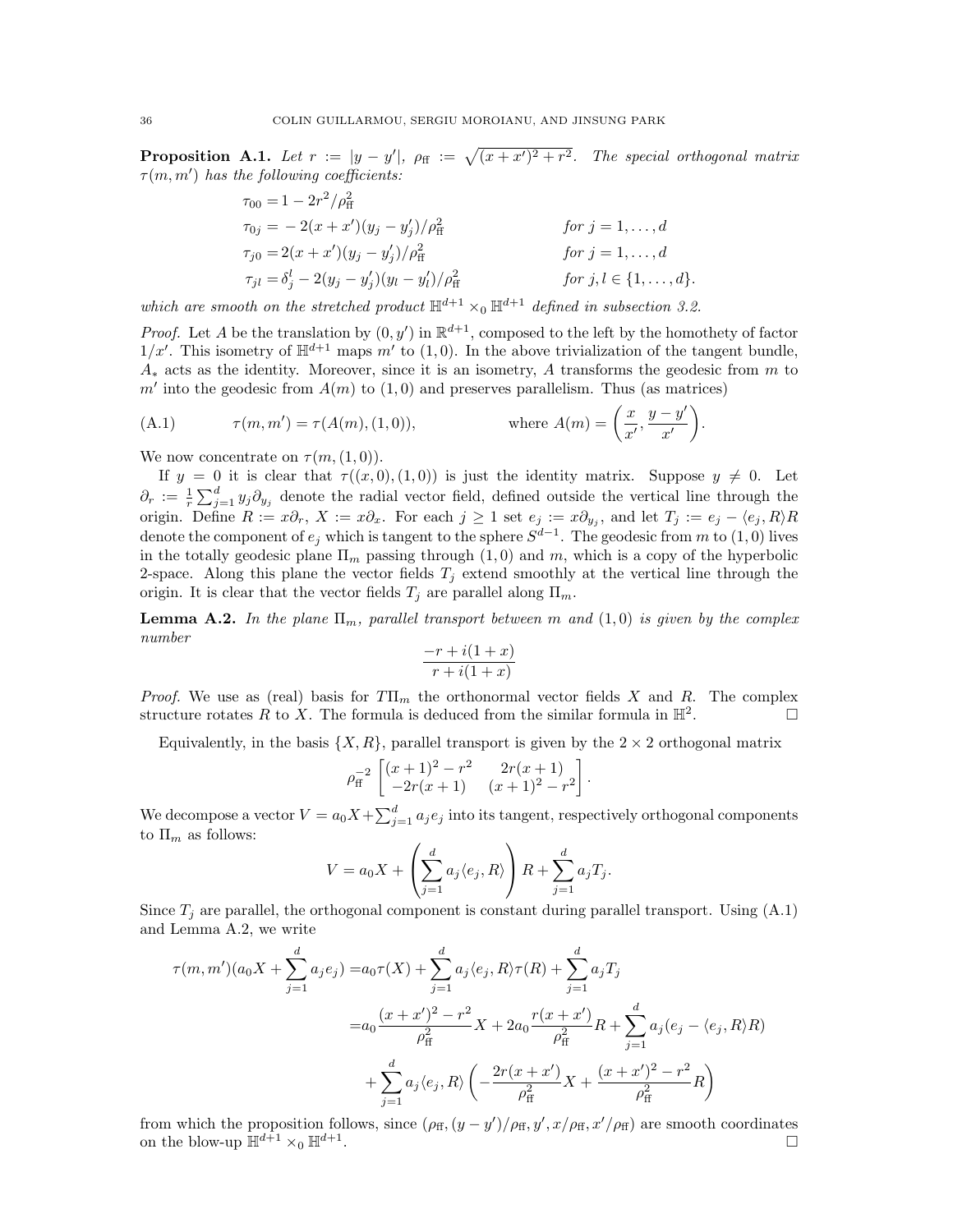The above oriented basis  $\{X, e_1, \ldots, e_d\}$  of  $T \mathbb{H}^{d+1}$  extends smoothly to the boundary  $\{0\} \times \mathbb{R}^d$ of  $\overline{\mathbb{H}}^{d+1}$  as an orthonormal basis of the zero tangent bundle with respect to the hyperbolic metric. Therefore, by the Proposition above,  $\tau(m, m')$  is a smooth section on  $\overline{\mathbb{H}}^{d+1} \times_0 \overline{\mathbb{H}}^{d+1}$  in the pull-back vector bundle

$$
\beta^*(\pi_1^* {^0T}\overline{\mathbb{H}}^{d+1}\boxtimes \pi_2^* {^0T}^*\overline{\mathbb{H}}^{d+1}).
$$

The orthonormal frame bundle  $P_{\text{SO}}$  of the 0-tangent bundle is trivialized over  $\overline{\mathbb{H}}^{d+1}$  by the frame  $p = \{X, e_1, \ldots, e_d\}$ , therefore the (unique) spin structure  $P_{\text{Spin}}$  is identified with  $\overline{\mathbb{H}}^{d+1} \times \text{Spin}(d+1)$ . Denote by  $\tilde{p}$  one of the lifts of p to  $P_{\text{Spin}}$ . By definition of the lifted connection, parallel transport in  $P_{\text{Spin}}$  of the section  $\tilde{p}$  along the geodesic from m to m' is  $\tilde{p} U(m, m')$ , where  $U(m, m')$  the unique lift of the SO(d + 1)-valued function  $\tau(m, m')$  to the Spin(d + 1) group, starting at the identity for  $m = m'$ . Thus, parallel transport of a constant section  $\sigma$  (with respect to the trivialization  $\tilde{p}$ ) in the spinor bundle is simply

$$
\tau_m^{m'}[\tilde{p},\sigma]=[\tilde{p}\,U(m,m'),\sigma]=[\tilde{p},U(m,m')\sigma]
$$

where multiplication in the last term is the spinor representation. By abuse of notation we write  $U(m, m')$  for  $\tau_m^{m'}$ .

**Proposition A.3.** Let  $m = (x, y), m' = (x', y') \in \overline{\mathbb{H}}^{d+1}$ . In the above trivialization of the spinor bundle, parallel transport takes the form

$$
U(m, m') = \frac{x + x'}{\rho} - \frac{r}{\rho} \operatorname{cl}(X) \operatorname{cl}(R).
$$

*Proof.* We view the  $Spin(d+1)$  group inside the Clifford algebra as the group generated by even Clifford products of unit vectors. The projection  $\pi : Spin(d+1) \rightarrow SO(d+1)$  is given by the adjoint action in the Clifford algebra on vectors:

$$
\pi(c)(V) := cVc^{-1},
$$

the kernel being precisely  $\{\pm 1\}$ . We must therefore examine the adjoint action of  $A(m, m') :=$  $x + x'$  $\frac{+x'}{\rho_{\rm ff}} - \frac{r}{\rho_{\rm ff}}$ cl(X)cl(R) on  ${}^{0}T\overline{\mathbb{H}}^{d+1}$ . Note that any Clifford element of the form  $\alpha + \beta$ cl(X)cl(R) with  $\alpha^2 + \beta^2 = 1$  belongs to the Spin group. Next,  $A^{-1}(m, m') = \frac{x + x'}{2}$  $\frac{+x'}{\rho_{\rm ff}} + \frac{r}{\rho_{\rm ff}} {\rm cl(X)cl(R)}$  so

$$
\pi(A(m, m'))X = \left(\frac{(x + x')^2}{\rho_{\rm ff}^2} - \frac{r^2}{\rho_{\rm ff}^2}\right)X - 2\frac{(x + x')r}{\rho_{\rm ff}^2}R
$$

which coincides with the action of  $\tau(m, m')$  on X from Proposition A.1. Similarly, for the vector fields  $T_j$  from the proof of Proposition A.1 we have  $\pi(A(m, m'))T_j = T_j = \tau(m, m')T_j$ . Thus  $\pi(A(m, m')) = \tau(m, m')$ . The proof is finished by noting that  $A(m, m')$  was normalized so that  $A(m, m) = 1.$ 

**Corollary A.4.** Let  $m' = (1, 0), m = (0, r\omega)$ . In the limit  $r \to \infty$ , the parallel transport  $U(m, m')$ tends to  $-cl(X)cl(R)$ .

#### **REFERENCES**

- [1] M. F. Atiyah, V. K. Patodi and I. M. Singer, Spectral asymmetry and Riemannian geometry I, Proc. Camb. Phil. Soc. 77 (1975) 43–69.
- [2] R. Bowen, Hausdorff dimension of quasicircles, Inst. Hautes Etudes Sci. Publ. Math. 50 (1979), 11–25.
- [3] U. Bunke and M. Olbrich, Group cohomology and the singularities of the Selberg zeta function associated to a Kleinian group, Ann. of Math. (2) 149 (1999), no. 2, 627–689.
- [4] U. Bunke and M. Olbrich, The spectrum of Kleinian manifolds, J. Funct. Anal. 172 (2000), no. 1, 76–164.
- [5] R. Camporesi, The spinor heat kernel in maximally symmetric spaces, Commun. Math. Phys. 148 (1992), no. 2, 283–308.
- [6] R. Camporesi and E. Pedon, *Harmonic analysis for spinors on real hyperbolic spaces*, Colloq. Math. 87 (2001), no. 2, 245–286.
- [7] C. Epstein, R. B. Melrose and G. Mendoza, emphResolvent of the Laplacian on strictly pseudoconvex domain, Acta Math. 167, (1991), 1–106.
- [8] D. Fried Analytic torsion and closed geodesics on hyperbolic manifolds. Invent. Math. 84 (1986), no. 3, 523–540
- [9] D. Fried, The zeta functions of Ruelle and Selberg. I, Ann. Sci. Ecole Norm. Sup. (4) 19 (1986), no. 4, 491–517.